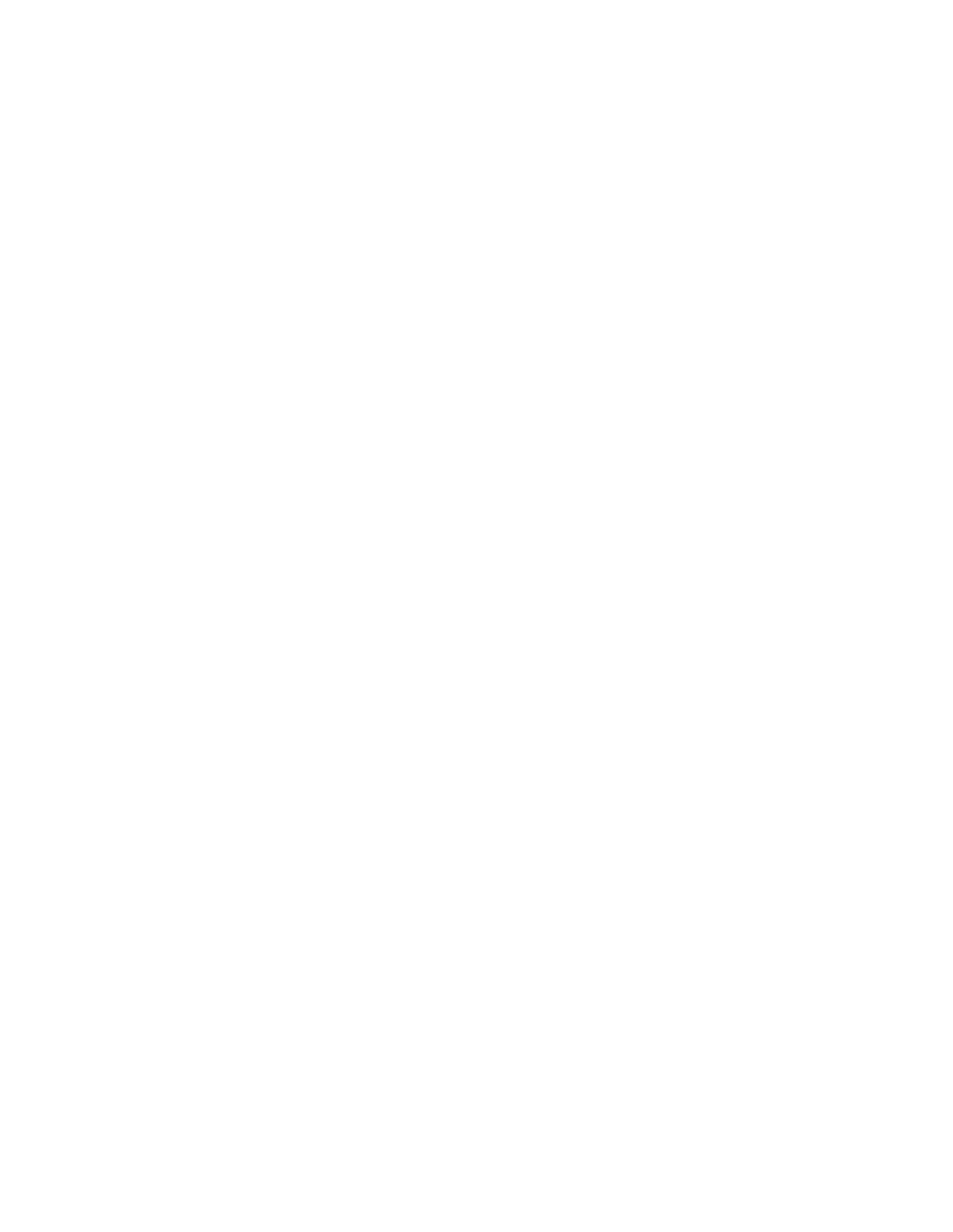# **WORKBOOK**

# **THE RIGHT DECISION**

**Evidence-based Decision Making for Fire Service Professionals**

**Paul S. Maxim, Len Garis, Darryl Plecas and Mona Davies**

**© 2018 Len Garis**

**Cover photo: Brian Biggs** *Creative Commons Licence The clock tower at 484 Yonge Street, Toronto (formerly the tower of Fire Station #3)*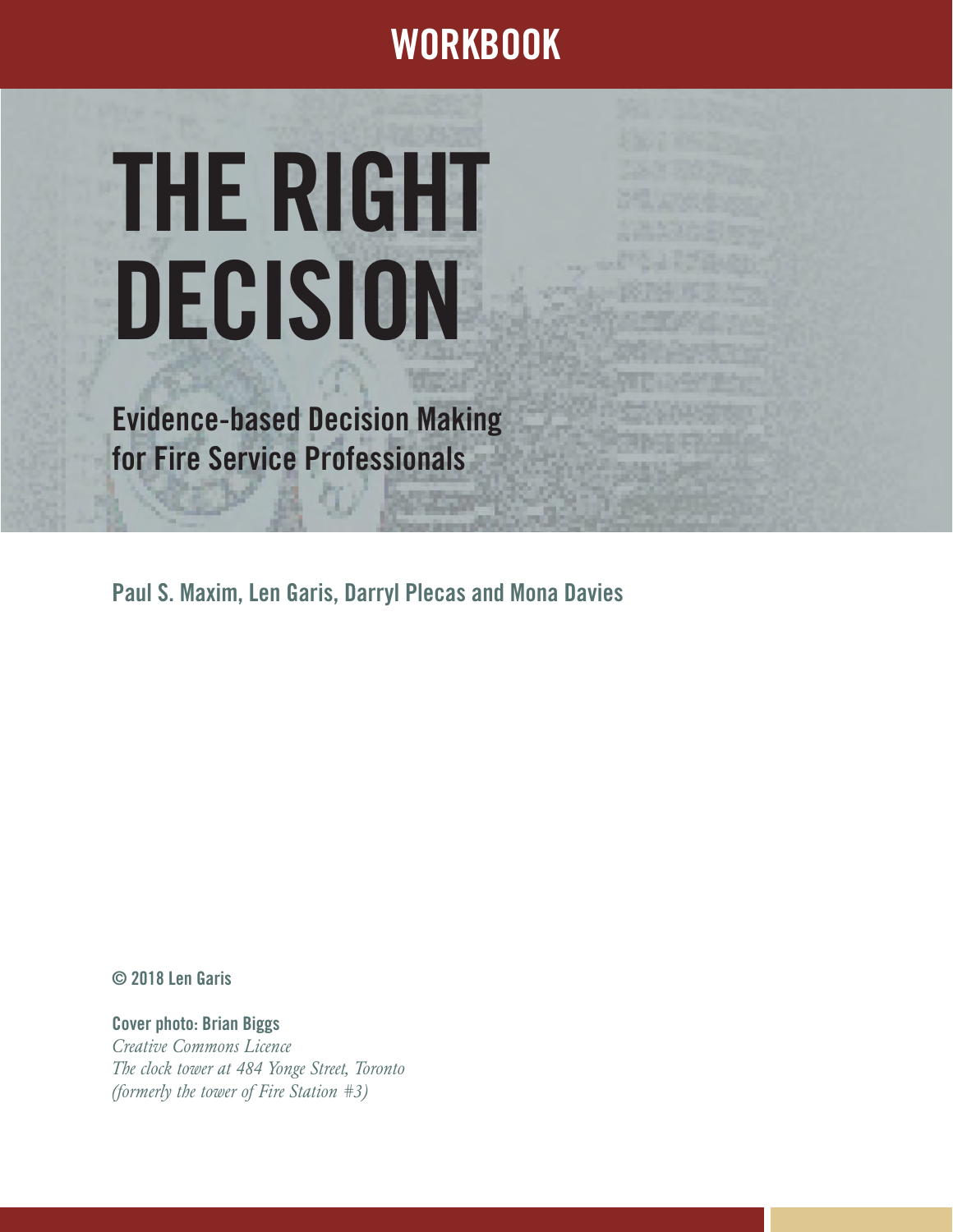### **About the Authors**

#### Paul Maxim, Professor, Wilfrid Laurier University

Paul Maxim obtained his MA in criminology at the University of Ottawa and his PhD in sociology at the University of Pennsylvania where he specialized in criminology and research methods. He is currently a professor in the Department of Economics and the Balsillie School of International Affairs at Wilfrid Laurier University in Waterloo, Ontario. His primary areas of research interest are population and labour economics.

#### Len Garis, Adjunct Professor, University of the Fraser Valley

Fire Chief for the City of Surrey, British Columbia, Len Garis and is an Adjunct Professor in the School of Criminology and Criminal Justice at the University of the Fraser Valley, a member of the Affiliated Research Faculty at John Jay College of Criminal Justice in New York, and a faculty member of the Institute of Canadian Urban Research Studies at Simon Fraser University. His focus is on addressing public safety challenges through evidence-based decision making and innovation.

#### Darryl Plecas, Professor Emeritus, University of the Fraser Valley

Darryl Plecas is Professor Emeritus in the School of Criminology and Criminal Justice at the University of the Fraser Valley. Prior to his retirement, he held the RCMP Senior University Research Chair at UFV. He received the University's Teaching Excellence Award, and in 2003 received an Innovative Excellence in Teaching, Learning and Technology Award at the Fourteenth International Conference on College Teaching and Learning. He has published numerous articles relating to Canadian criminal justice. He also has extensive experience in applied policy and program evaluation, and effective decision making.

#### Mona Davies, Legal Analyst

Mona Davies has an LL.B. from the University of London and her Masters in Political Science from the University of Toronto. She also has a professional degree from the Institute of Chartered Secretaries and Administrators. She has worked both in the private and public sectors with over 10 year's experience in international law, specializing in investor state arbitration.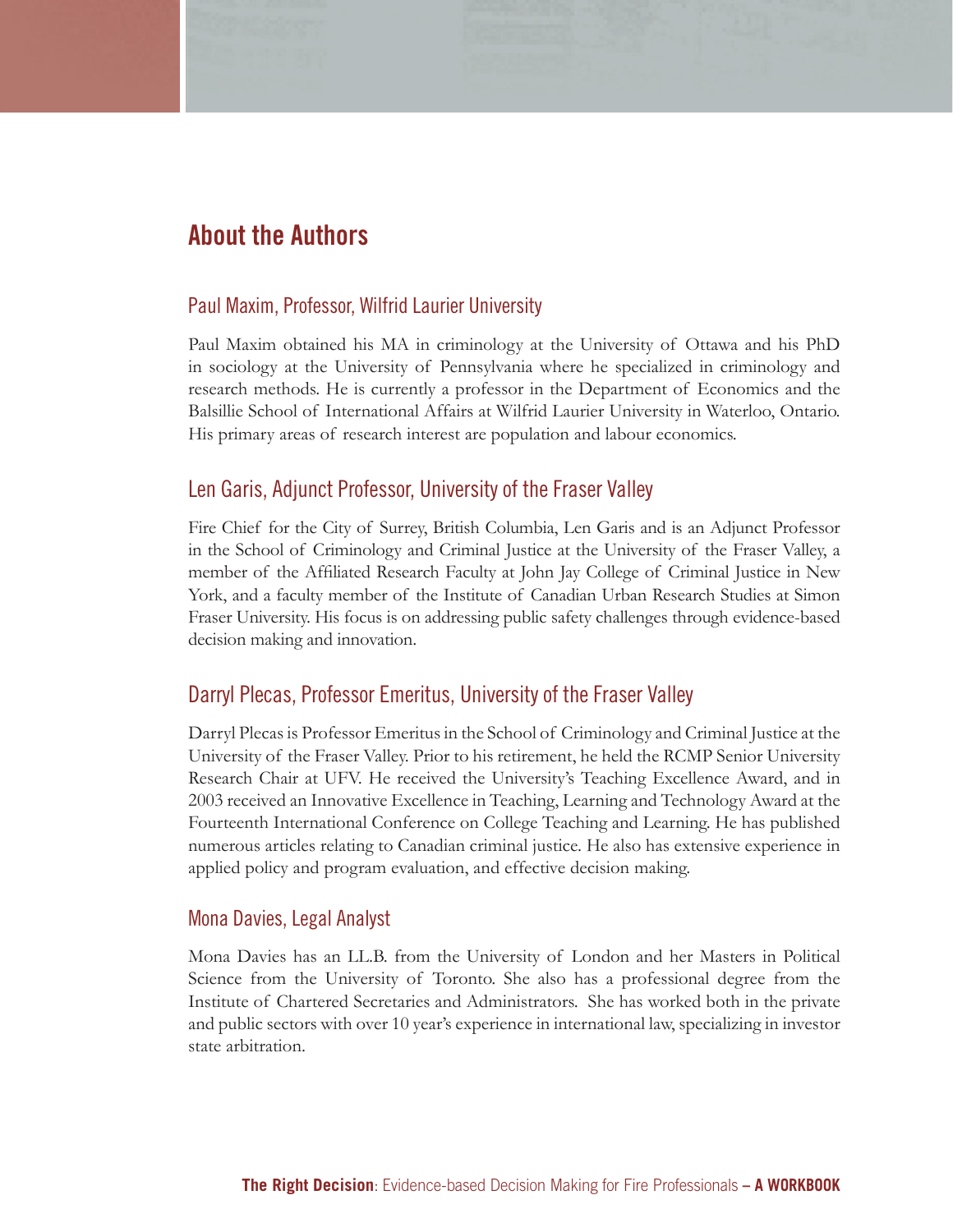# **Table of Contents**

- 2 Forward
- 3 Defining the Problem
- 13 Thinking Critically
- 19 Collecting Evidence
- 27 Statistics
- 39 Experimental Design
- 43 Costing Analysis
- 55 Summary & Conclusion

For more information about this book or its authors, contact Len Garis at the University of the Fraser Valley, B.C., at len.garis@ufv.ca or 778-846-0851.

For additional public safety publications, please visit http://cjr.ufv.ca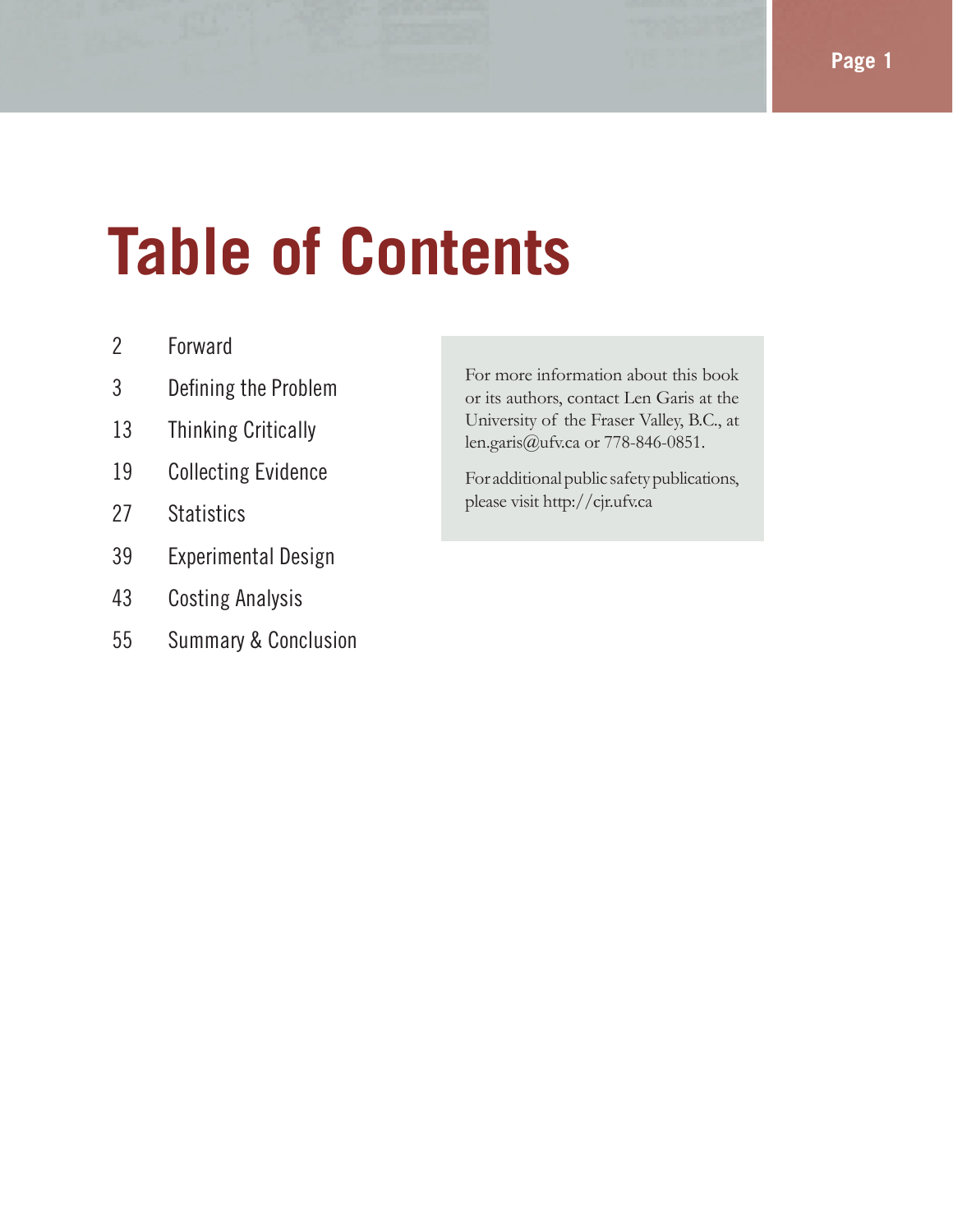# **Forward**

This workbook is designed to be used in conjunction with the text, *The Right Decision: Evidence-based Decision Making for Fire Service Professionals.* It can be used as a self-study guide or in either a classroom or workshop setting. While many of the techniques outlined in the text can be used very effectively by an individual working with a paper and pencil or a laptop, many are best implemented in a group setting. Environmental scans and SWOT (strengths, weaknesses, opportunities and threats) analyses are good examples of this.

Each section of this workbook starts with a review of the relevant material in *The Right Decision*. A number of exercises are then outlined.

We have also provided accompanying examples drawn from the field as starting points.

To get the most out of the exercises, however, we would suggest you choose an issue or example within your own organization. Using material with which you are most familiar makes the exercises much more relevant. It also helps to illustrate the strengths and limitations of the techniques outlined in the text. The procedures we present are not meant to make decisions for you but, instead, to help you make better informed decisions. Using the procedures we outline will also provide you with an evidence-based rationale for justifying the choices you make.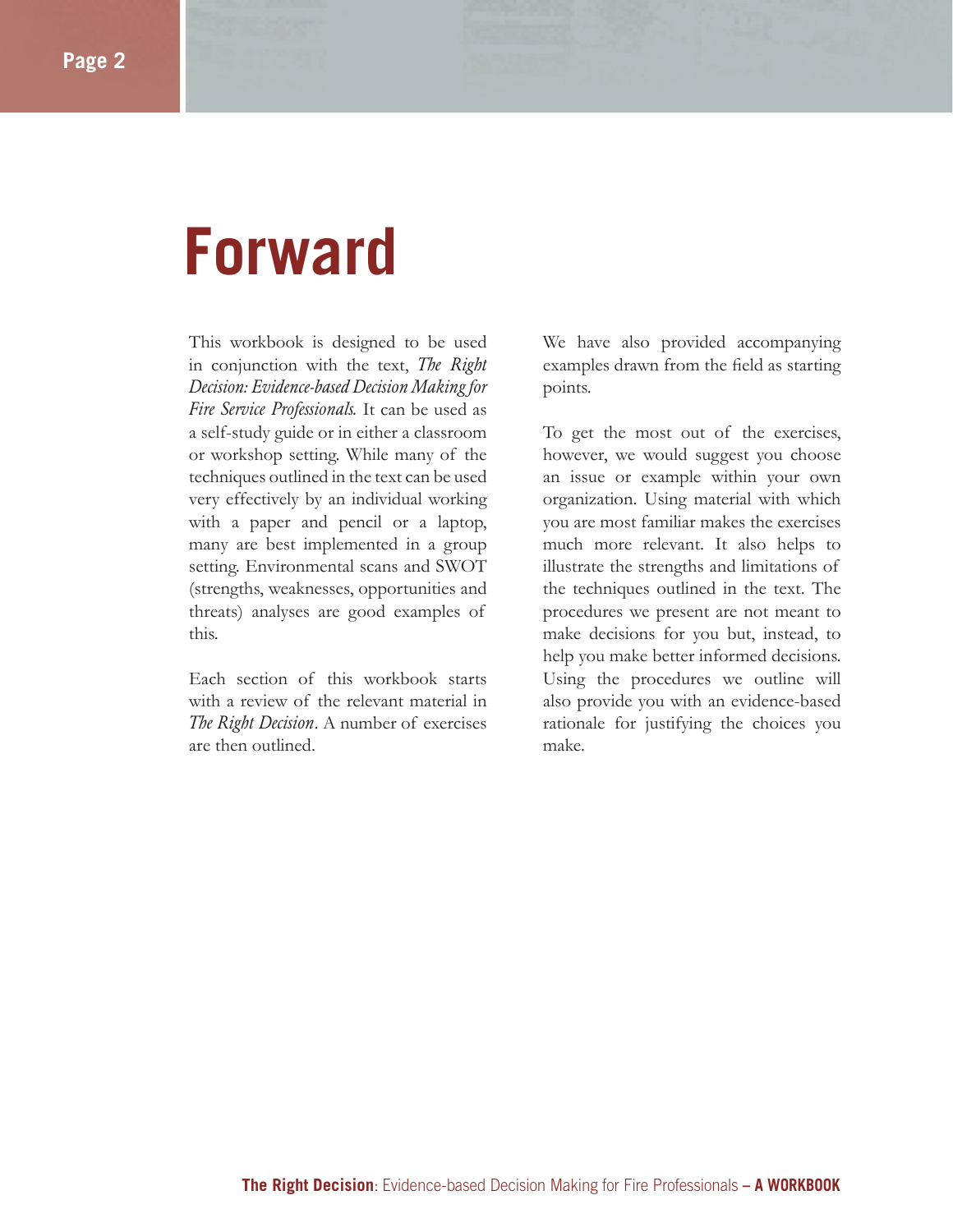# **Defining the Problem**

# **Introduction**

The objective of this chapter is to provide you with a basic guide and some tools to design a framework for decision making—such as constructing a strategic plan.

Effective evidence-based decision making is tightly linked to an organization's plan.

### Why is Evidence-based Decision Making so Important?

Evidence-based decision making uses the best available information generated through research, experiments and observation, and other factual sources, to influence the best possible decisions and policies. It takes a systematic and rational approach to researching and analysing available evidence to inform the policy making process.

Evidence based decision making:<sup>1</sup>

- Helps ensure policies are responding to the real needs of the organization or community which, in turn, can lead to better outcomes for the population in the long term.
- Can highlight the urgency of an issue or problem which requires immediate

A good plan will allow you to clarify what issues are relevant and what options are available for you to consider. It will help identify what evidence you will need to consider in weighing those options.

attention. This is important in securing funding and resources for the policy to be developed, implemented and maintained.

- Enables information sharing among other members of the public sector with regard to what policies have or have not worked. This can enhance the decision making process.
- Can reduce government expenditures which may otherwise be directed into ineffective policies or programs that could be costly and time consuming.
- Can produce an acceptable return on the financial investment that is allocated toward public programs by improving service delivery and outcomes for the community.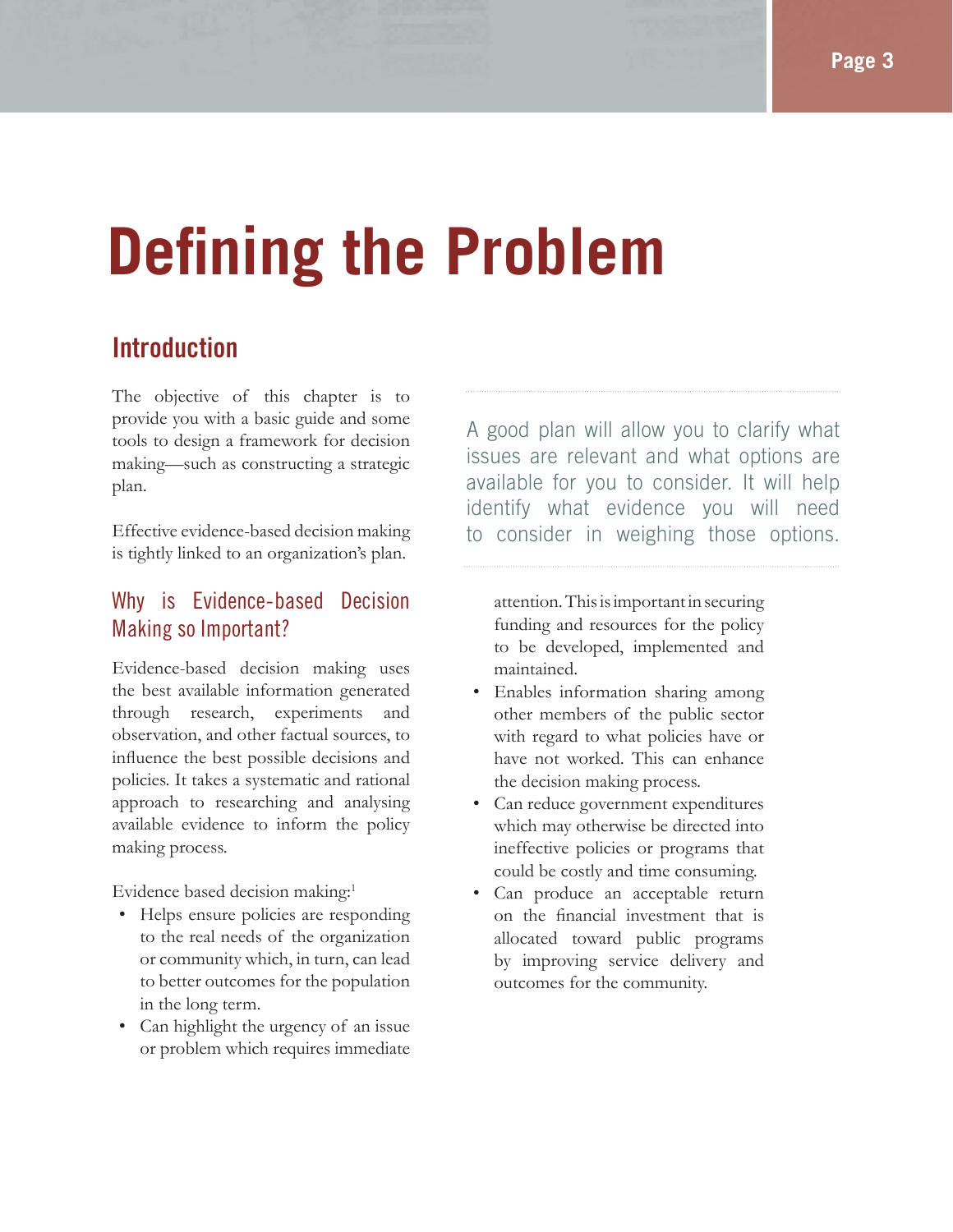# **Quick Review**

Not all decisions are alike, and you will need to work through a formal process to identify whether the issue is something that is of value to your department.

Key points to consider:

- What is the issue? Can you propose a clear definition of the problem?
- Identify the options and alternatives.
- Generate new ideas–think creatively.
- How can we generate alternatives?

#### What is the Issue?

The issue should be connected to the goals or mandate of the department or organization to ensure that the choices you are considering are consistent with these goals.

The mandate is usually part of the department's or organization's strategic plan or standard operating procedures (SOPs).

#### Generating Ideas

Accept the fact that you will need to overcome your prejudices, and be willing to be open to new perspectives.

- Talk to people outside your normal circles–this helps get around a "group-think" mentality.
- Engage in group brainstorming sessions.
- Read widely, especially books and journals outside your area of interest; surf the web.
- Focus on your clients—in this case the general public.
- Hire a reputable consultant consultants can be a valuable resource and can play a big role in helping you shape your organization's strategy and goals.

Embedding the decision within the framework of a preexisting plan—such as a strategic plan—makes your decision defensible on strategically assessed grounds.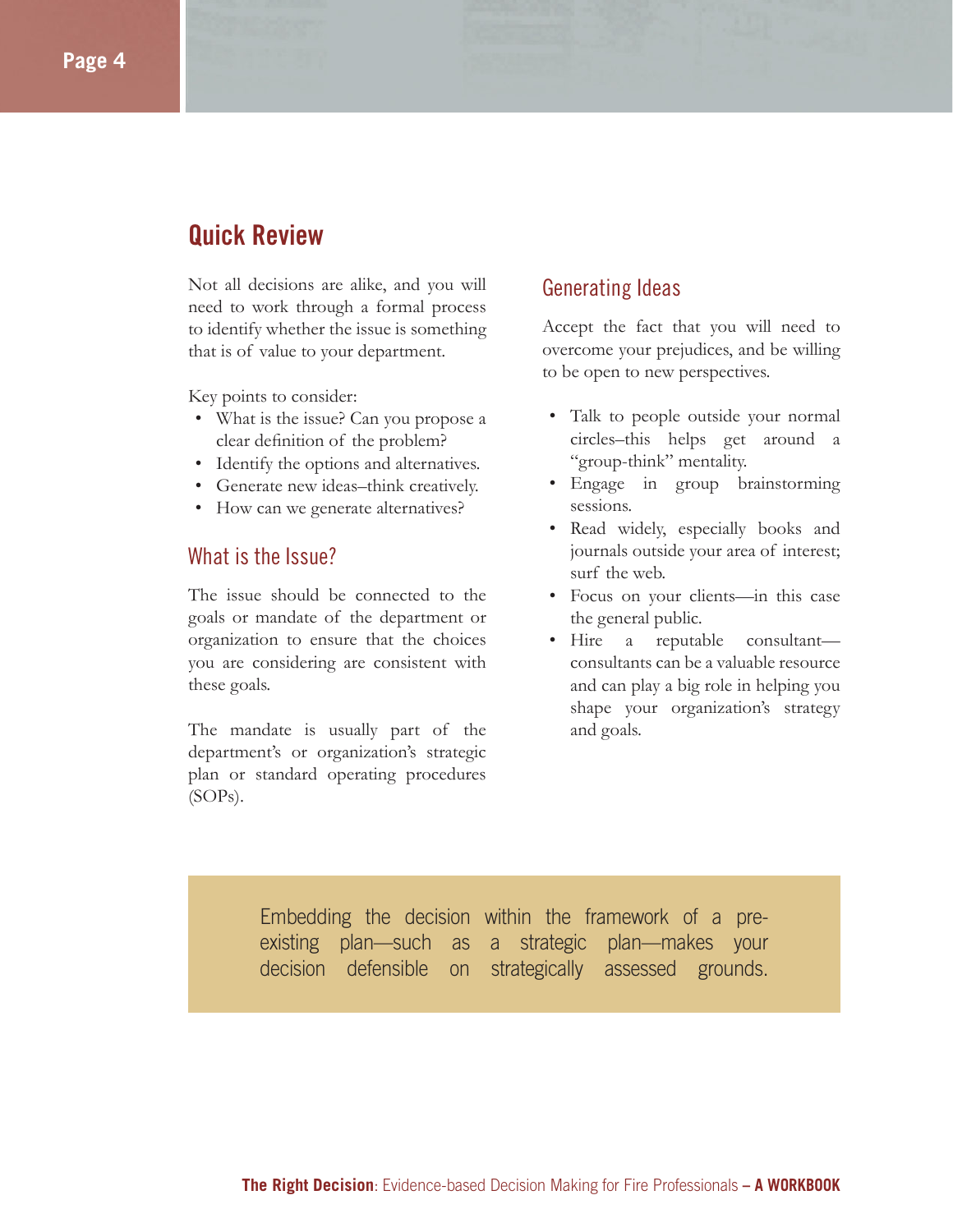# **Developing a Framework for a Strategic Plan**

A strategic plan communicates the organization's goals, the actions needed to achieve those goals and all of the other critical elements developed during the planning exercise.

Developing an effective strategic planning process within your department or organization is an important part of creating future excellence within your department. It will provide you with guidance and direction to help your department excel, rather than simply responding to changes after they have occurred.

A plan should consist of the following elements:

**• Vision and mission statement:** a general statement of your department's or organization's values. It is essentially what your department or organization aspires to achieve. Mission statements are similar to vision statements, but they are more concrete. They are more "action-oriented" than vision statements. For example, your mission might be to develop a safe and healthy neighborhood through collaborative planning, community action, and policy advocacy.

- **Objectives:** how much of what will be accomplished, and by when. These should be measurable results or outcomes.
- **Strategies and action plans:** how the initiative will reach its objectives and how strategies will be implemented to accomplish the objectives developed earlier in this process.
- **How to measure the results or success:**  determine the indicators you will use to measure the outcomes. These can be either quantitative measures such as call response time or staffing per shift, or qualitative measures such as level of community satisfaction.

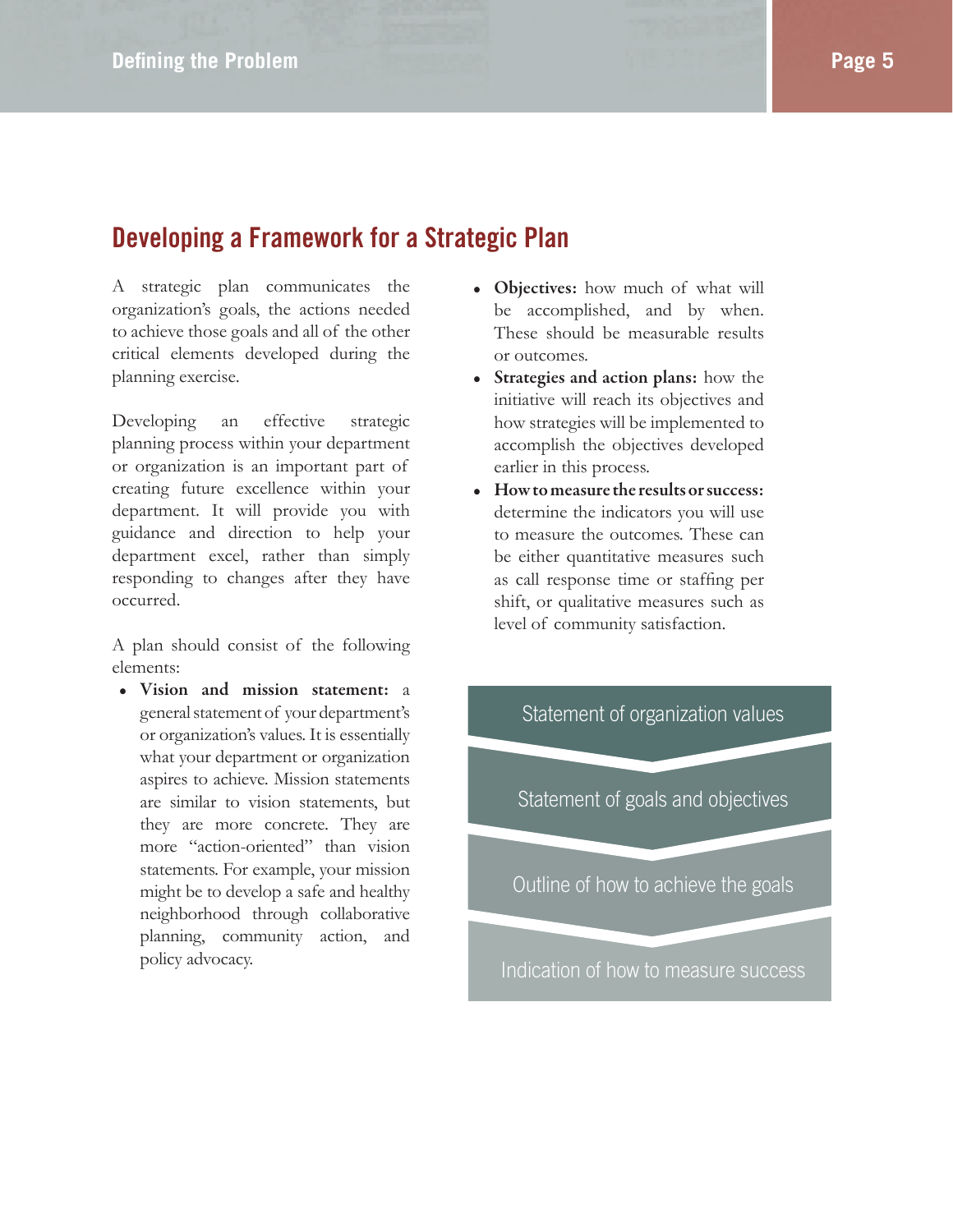Once you have given the above some thought, you would then start to develop

a framework. The framework could look something like this:

| Vision          | Service and protection through excellence                                                                                                                                                                                                            |
|-----------------|------------------------------------------------------------------------------------------------------------------------------------------------------------------------------------------------------------------------------------------------------|
| <b>Mission</b>  | To serve the community by protecting life, property and the environment.<br>Provide excellent service through prevention, education, preparedness and<br>mitigation; recognizing that our people are the key to success.                             |
| Goals           | Improve communications with the community, employees and policy makers.<br>Achieve financial stability and growth to provide needed resources.<br>Protect life, property and the environment through public education and prevention<br>initiatives. |
| <b>Measures</b> | Customer service satisfaction survey results.<br>Meet budget targets.<br>Program successes in community outreach.                                                                                                                                    |

#### Logic Model

Once you have outlined your general direction, you can now start to develop a logic model. A logic model is like a roadmap you can use as a guide to help you achieve your goals. It outlines the intended results (that is, outcomes) of

the program, the activities the program will undertake, and the outputs it intends to produce in achieving the expected outcomes.2 It is a very useful tool to help you evaluate and think about whether the goals and objectives you have outlined above are achievable and measurable.

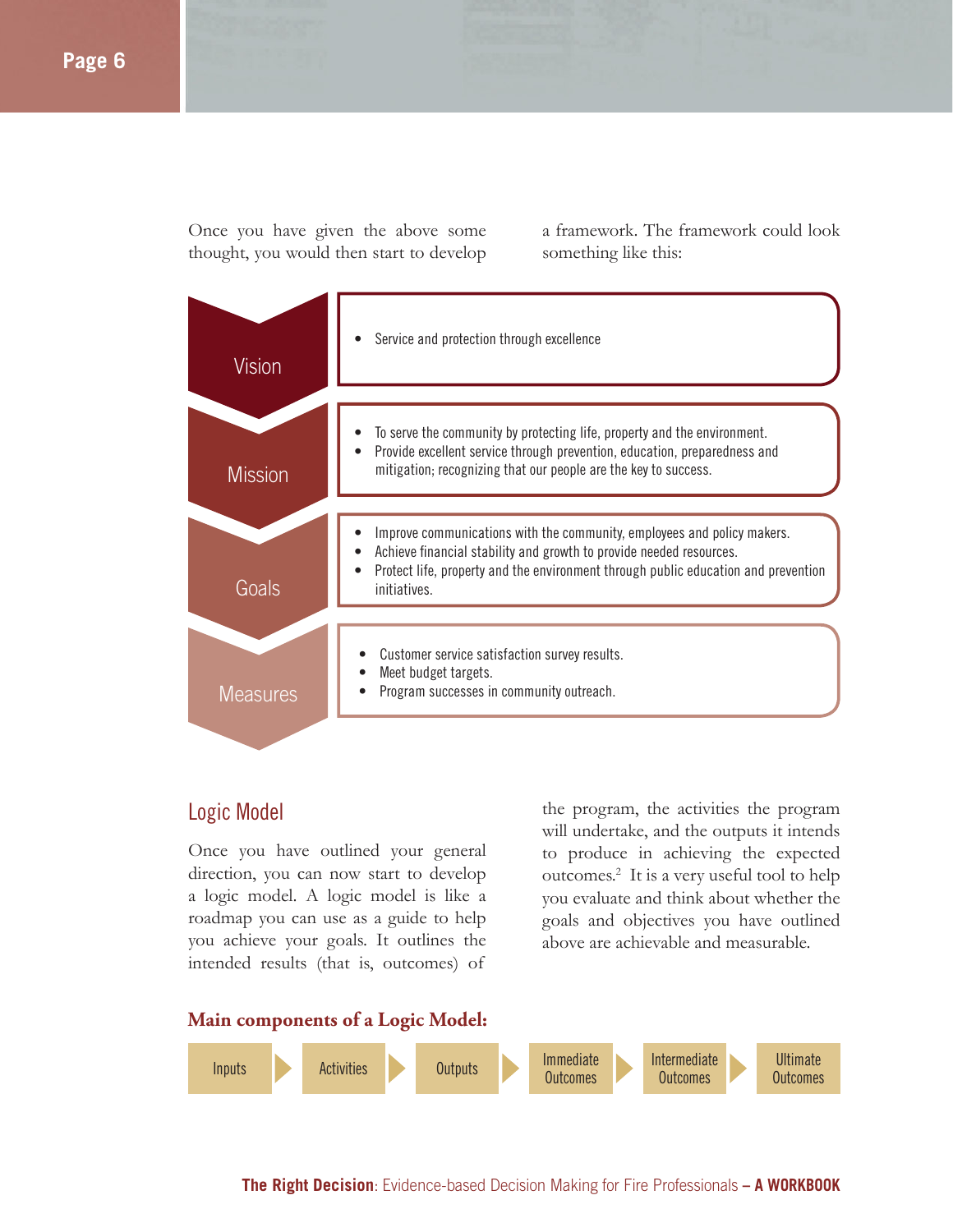It is useful to present your thoughts using a flow chart or diagram as it will help you visualise your thought process. There are many examples of logic models but it is entirely up to you to come up with one that works for you and your organization.

Once you have given all these components some thought, your logic model could look something like the one below. Again, it is entirely up to you to come with your own model. There are hundreds of examples on the internet.

#### Logic Model of the International Association of Firefighters (IAFF)/Canada **Contribution Program**<sup>3</sup>



*This is a visual representation that links what the IAFF/Canada Contribution Program is funded to do (activities) with what the program produces (outputs) and what the program intends to achieve (outcomes). It also provides the basis for developing the evaluation matrix, which gave the evaluation team a roadmap for conducting this evaluation.*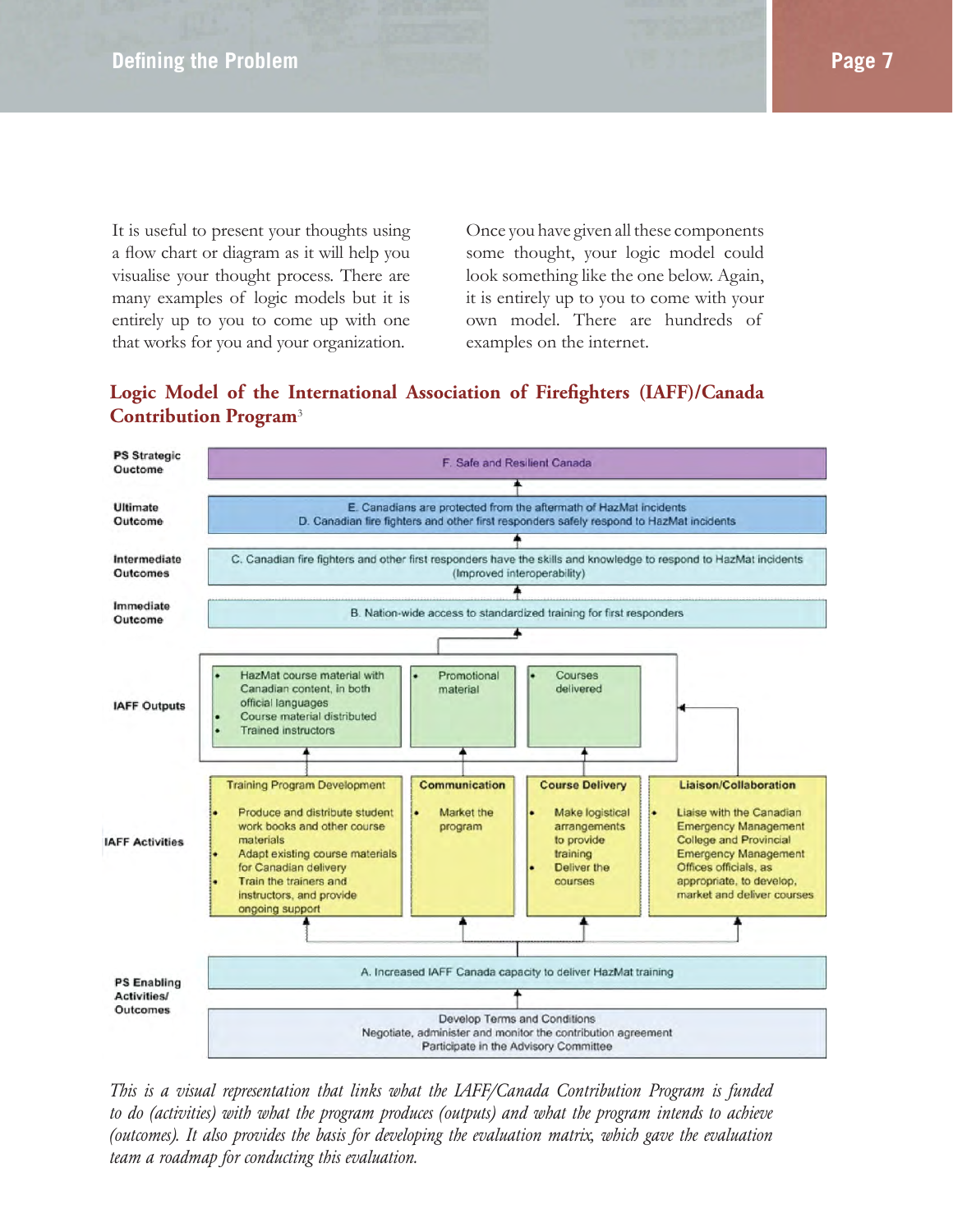# **Case Study 1**

Obtain your own, or locate a Fire Services Strategic Plan from the internet.

Most large to medium-sized departments make theirs publically available, such as:

- City of Vancouver: http://vancouver.ca/files/cov/vfrs-strategic-plan.pdf
- **City of Toronto:** https://www1.toronto.ca/City%20Of%20Toronto/ Fire%20Services/Shared%20Content/Files/master\_plan.pdf
- **City of Cambridge, Ontario:** http://www.cambridge.ca/relatedDocs/ CambridgeFireMasterPlanFinalReportJuly2013.pdf
- **City of New York:** http://www.nyc.gov/html/fdny/pdf/publications/ FDNY\_strategic\_plan\_2011\_2013.pdf

#### Exercise 1

Drawing on the case study you have just read and using the process outlined earlier in the chapter:

1. Outline a strategic plan below. Give some thought as to how you would measure the performance and goals.

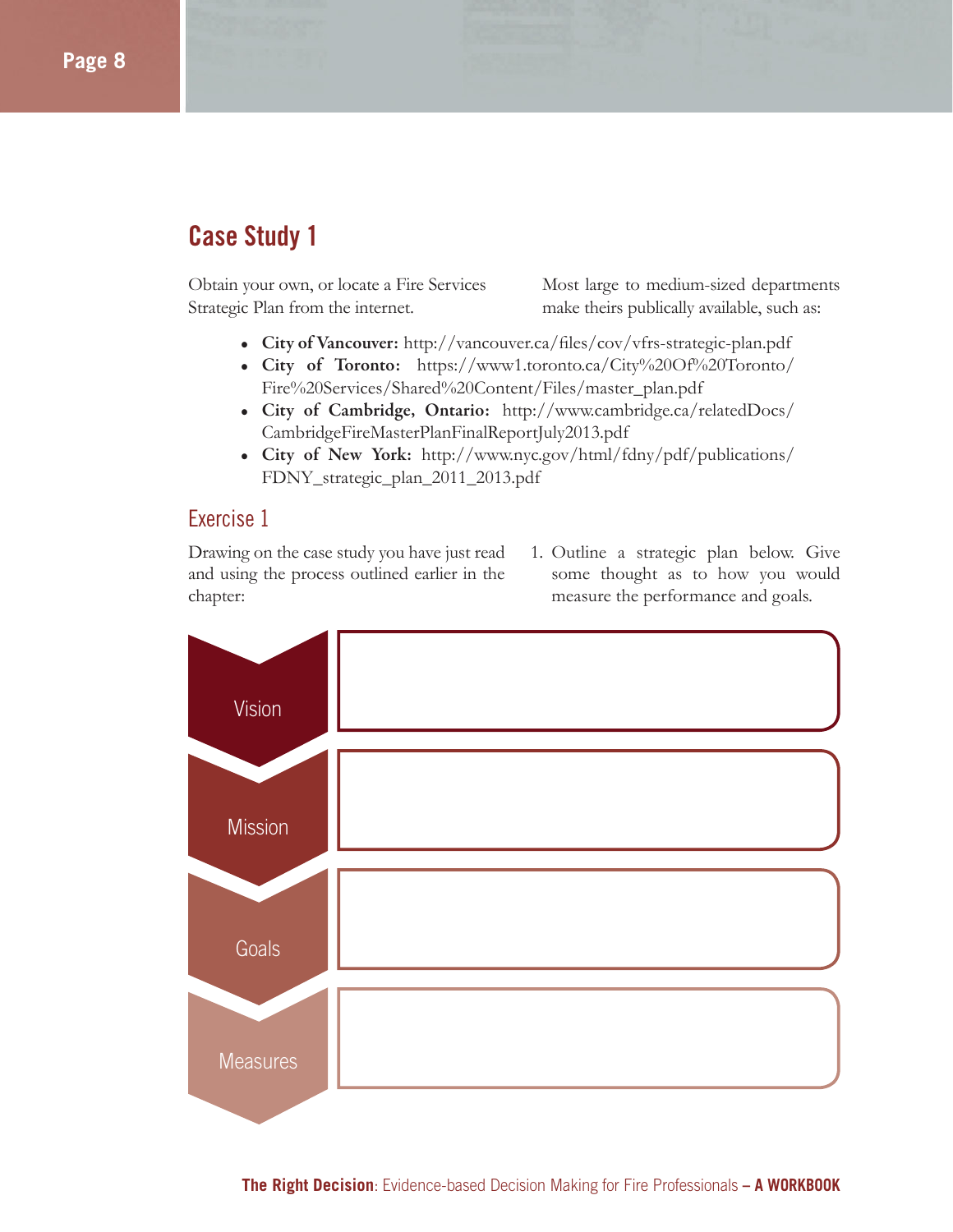2. Create a logic model. Do not feel discouraged if you are having difficulty filling in the blanks; it may be that the plan itself has shortcomings. Logic models will help you identify weaknesses in your plan and guide

you to making logical, achievable goals. This will require some thinking especially for the input section.

Use the table below as a guide to help you plan it out.

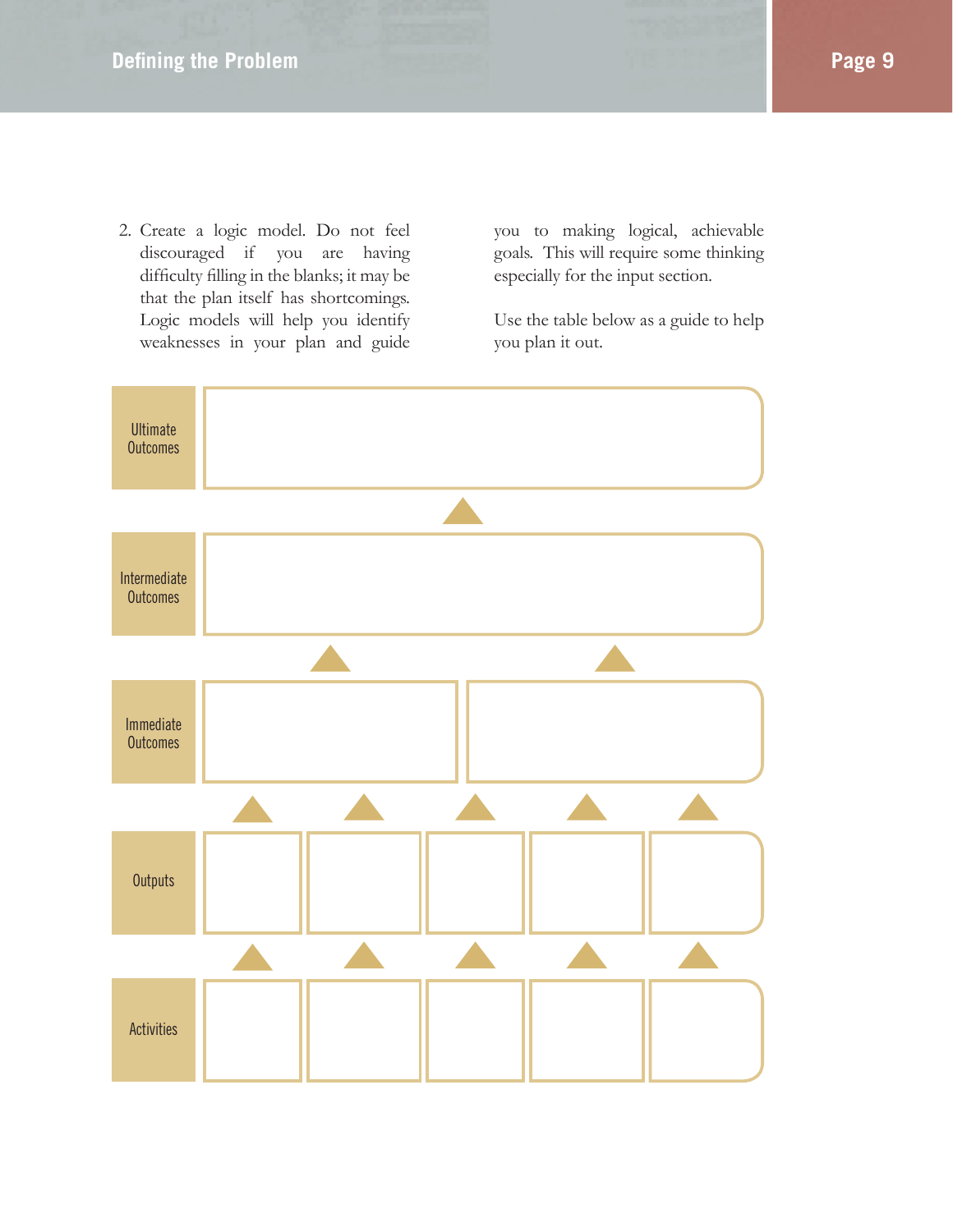#### Exercise 2

1. Outline a strategic plan for **your** department or unit. Use the chart below as a guide.

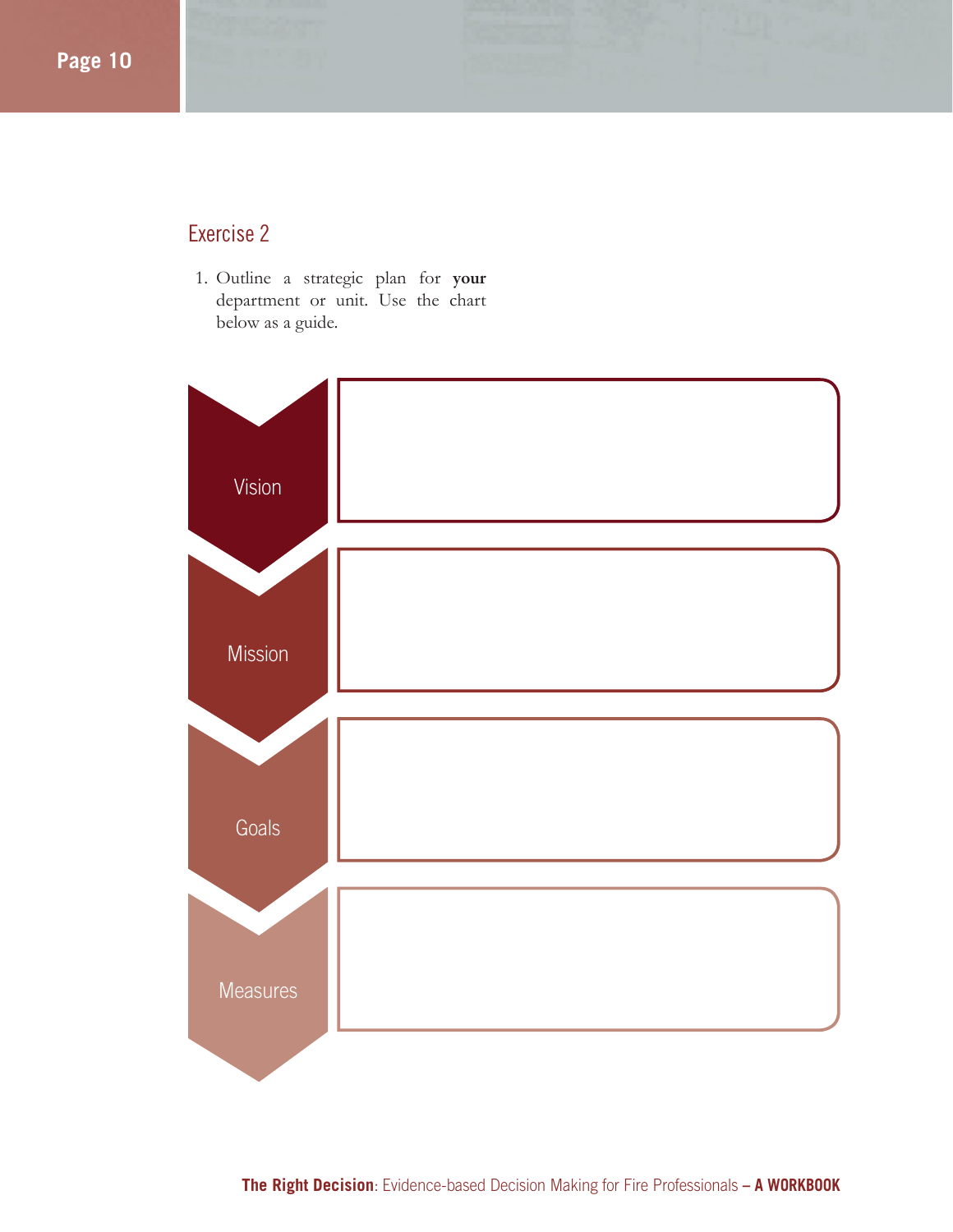2. Create a logic model for your plan. Remember, not all boxes may be relevant for your plan. Logic models will help you identify weaknesses in your plan and guide you to making logical, achievable goals. This will require some thinking, especially for the input section.

Use the table below as a guide.

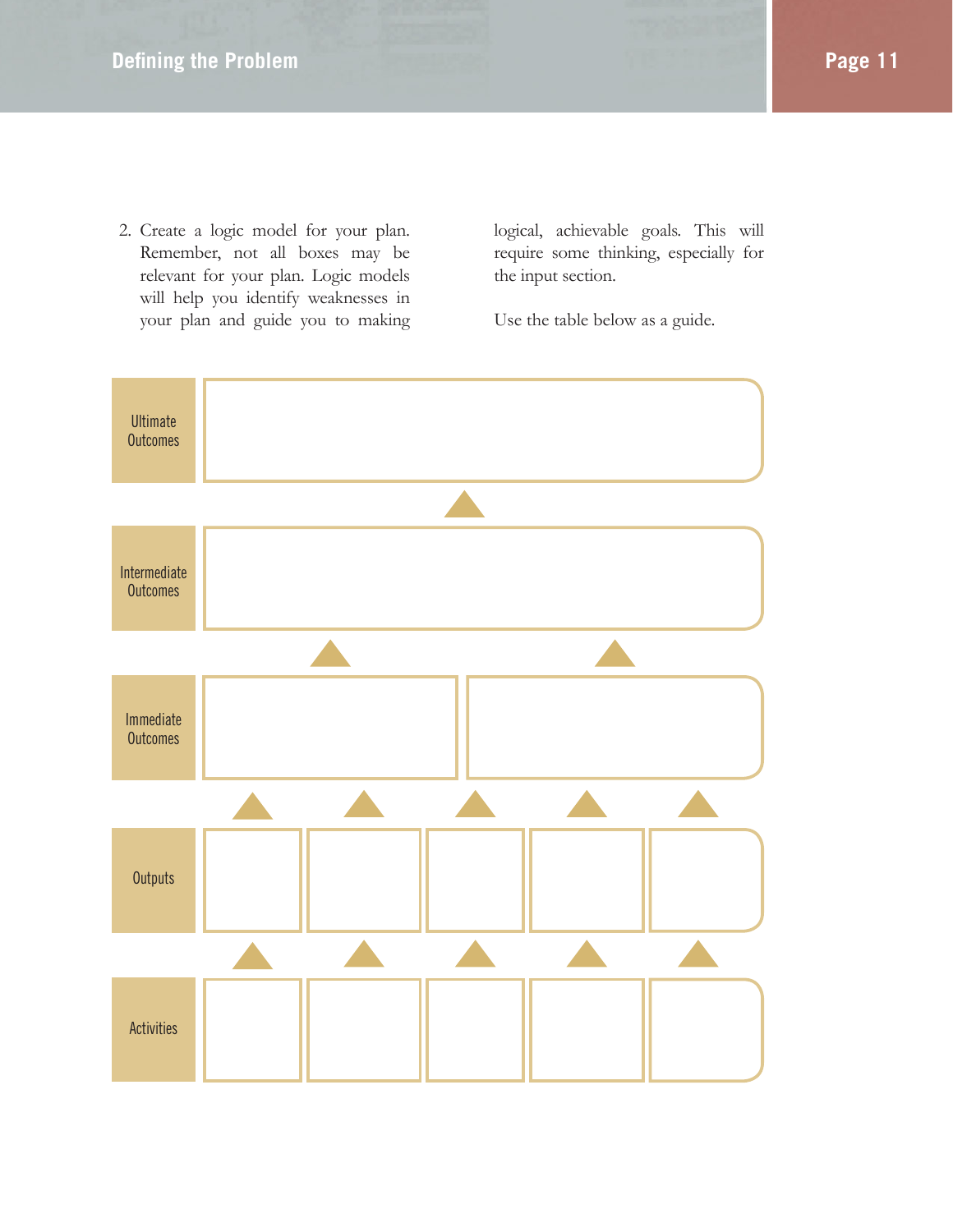#### Exercise 3

As the newly appointed Chief of your municipality or division, one of your main priorities is to plan and implement the transition of five volunteer departments into full-time departments.

#### *The task:*

If you are doing this as a group exercise, break into small groups (ideally four to five people). Brainstorm and come up with a strategic plan on how you would approach this transition. Remember, strategic planning is a joint exercise and the more feedback and input you get from a variety of sources the more comprehensive your plan will likely be.

Think of all possible issues/challenges/ advantages when devising your plan.

How might you accomplish a successful transition using the current personnel who are volunteers to accomplish your goals? Are the fire stations equipped for  $24/7$ occupancy? Are there policies already in place for such things as compensation? Do you need to hire command staff? How will you budget or provide for this? How should you staff the station and schedule your staff?

Many questions come to light. The best approach is to break it down piece by piece.

Once you have come up with a strategic plan, work out your logic model to determine if your plan is achievable based on your goals and objectives. Use the charts in this chapter as a guide.

http://www.abs.gov.au/ausstats/abs@.nsf/lookup/1500.0chapter32010

<sup>&</sup>lt;sup>1</sup> What is Evidence Based Decision Making? Australian Bureau of Statistics.

<sup>2</sup> Supporting Effective Evaluations: A Guide to Developing Performance Measurement Strategies. Treasury Board of Canada Secretariat. http://www.tbs-sct.gc.ca/cee/dpms-esmr/dpms-esmr05-eng.asp

<sup>&</sup>lt;sup>3</sup> 2011-2012 Evaluation of the International Association of Fire Fighters/Canada Contribution Program - Final Report. Logic Model of the IAFF/Canada Contribution Program.

http://www.publicsafety.gc.ca/cnt/rsrcs/pblctns/vltn-ntrntnl-ssctn-frfghtrs-2011-12/index-eng.aspx#a2.4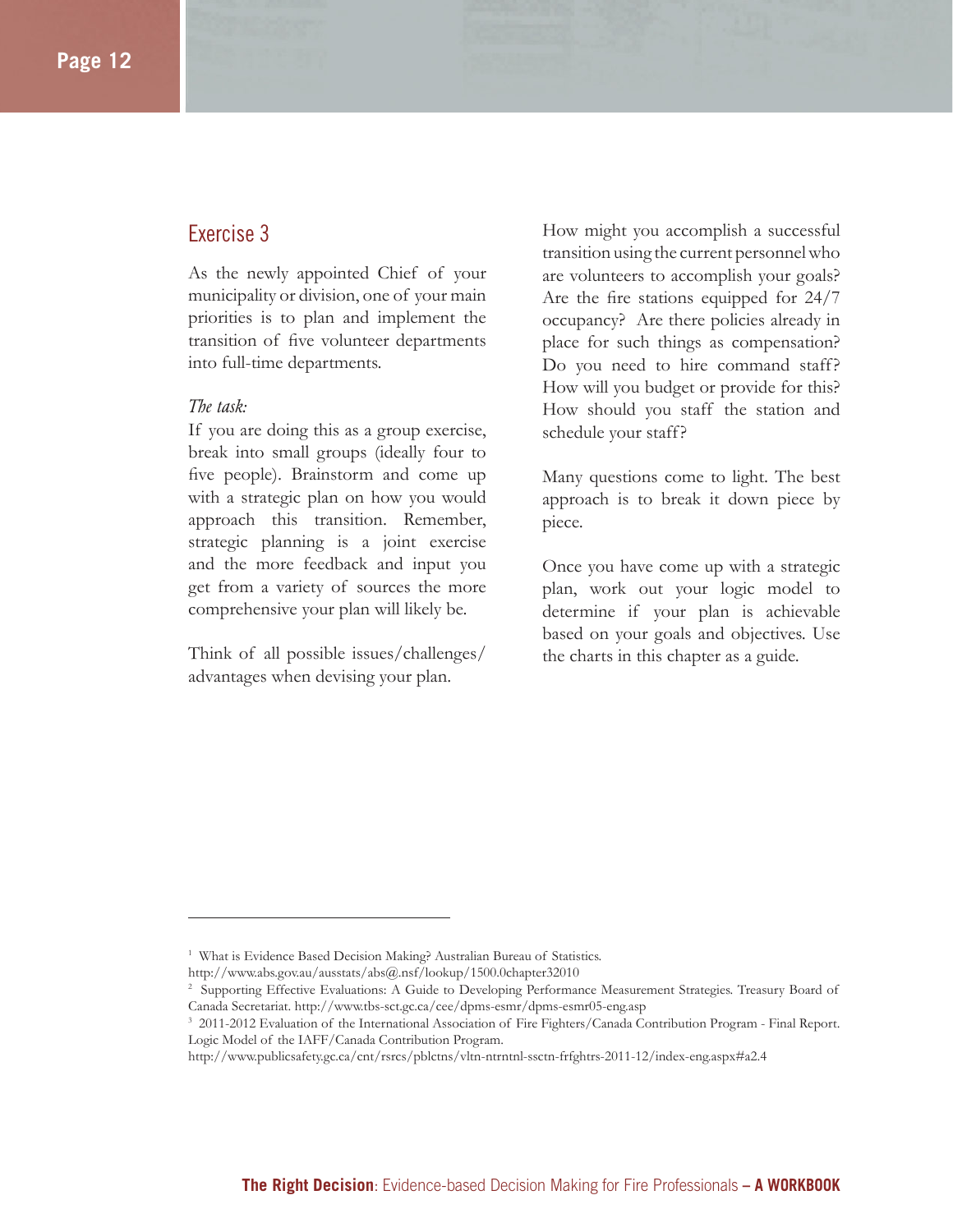# **Thinking Critically**

❖

# **Introduction**

Let us assume that you have been asked to look into the frequency of occurrences of fires started by children, and what the likely factors that could influence these incidents might be. Are most of these fires caused by younger children under the age of 12? Does the neighbourhood and property type have any influence on this? How would you go about conducting your research?

Part of your responsibility in your role of leader of your department or organization is to conduct research on various public safety matters related to fire and rescue services.

This research can help you make sound and useful decisions. Your research findings could also play a strong role in changing public safety policy, thus contributing to overall public safety.

This is where you would have to apply yourself, think critically and approach your research rationally and logically. The research you conduct will be heavily dependent on data, and reliable and rational evidence.

This chapter will lay out the steps that can serve as guide for you to prepare a research report.

# **Quick Review**

Be careful to avoid being caught up by the following when conducting your research:

- **Logical Fallacies** contradictions and irrelevancies. If the argument does not appear to make sense, stop and question it. Ask for more details or evidence.
- **Personal Arguments** arguments or attacks targeted at undermining someone's credibility. The key here is to separate the argument or assertion from the speaker. The assertions, "Trust me" and "Don't listen to him,

he is a fool" do not speak to the validity or worth of the argument a person is making.

- **Red Herrings** irrelevant issues. Sometimes people raise issues that are unrelated to the problem at hand. Question how the red herring is actually related to the problem being considered.
- **Pink Herrings**  when the issue raised is sufficient to address the problem but is NOT necessarily a solution to the problem.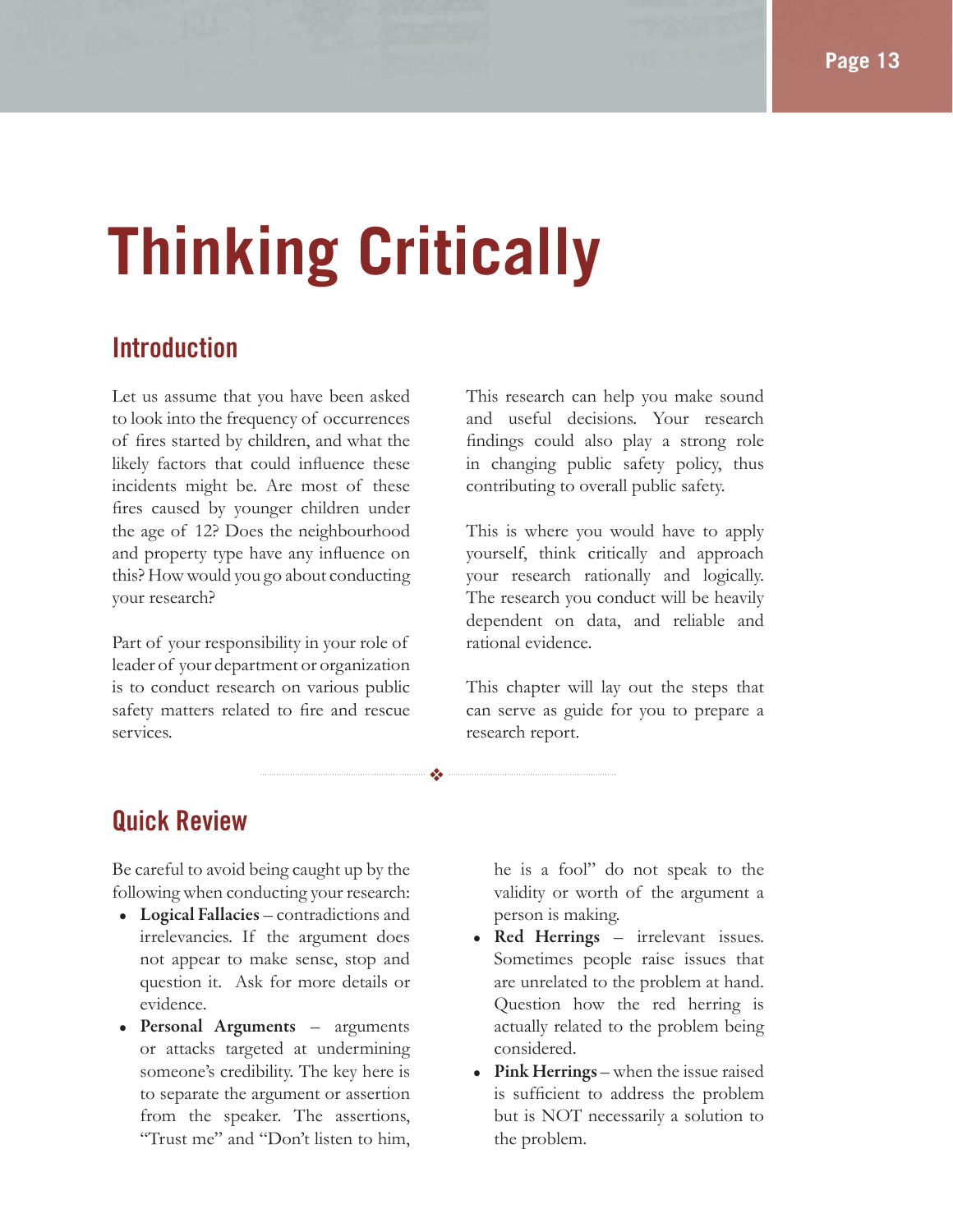**• Circular Arguments** – logical fallacies. Essentially the argument is that if the premises are true, the conclusion must be true. For example, someone may state that they are poor because they have no money. You ask them, "Why do you have no money?" Their answer will be, "Because I am poor." That is circularity and it provides you with little useful information for action. If, however, they indicate they have no money because they are unemployed, then you have an item on which action can be taken dealing with their unemployment.

#### Causal Linkages

Just because two things appear associated does not necessarily mean that one causes the other, or that they are causally connected in any way.

As a guide, consider these three conditions for a causal relationship:<sup>1</sup>

- The cause and effect must coincide or occur together.
- The cause must come before the effect.
- There is no other underlining factor resulting in the cause and effect appearing together. In other words, you want to be confident that the cause really is producing the effect rather than just appearing to do so.

Remember, it is very difficult to prove something is true; it is much easier to show that something is not true.

#### Testing a Theory

Let us assume that your hypothesis is that most household fires are caused by children who live in rental housing. Now you will have to prove this theory.

To prove a theory:

- You must find an explanation that is consistent with at least most of the evidence you have collected to date.
- You must then conduct secondary tests to see whether those explanations hold up.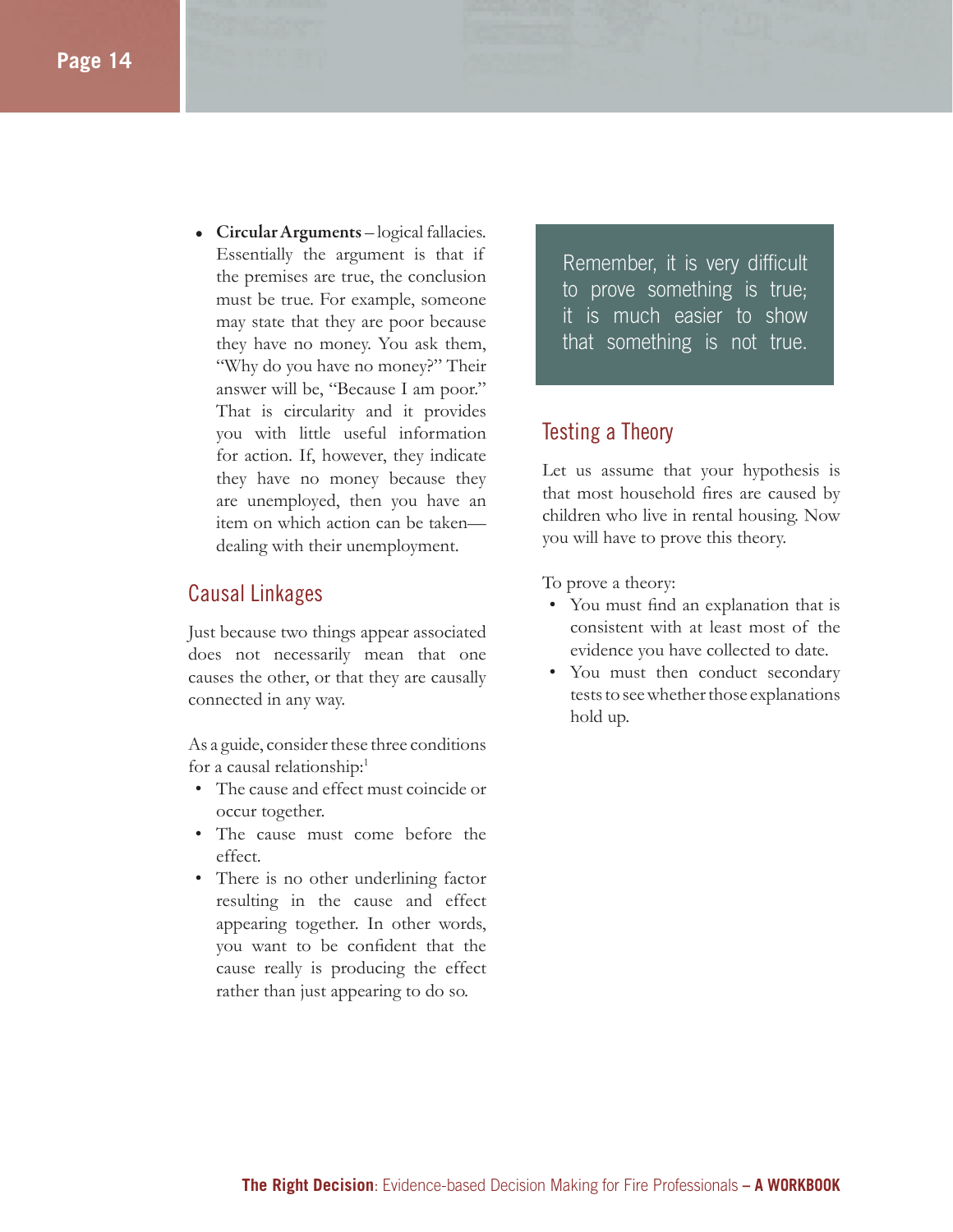# **The Research Report**

You already have your working hypotheses; now you need to think of how you would conduct your research. Typically you would follow these steps:



- **1. Identify the theory or issue:** Seek some preliminary background information on the issue.
- **2. Explore and formulate:** Brainstorm options, identify the problems and alternatives; frame your ideas.
- **3. Literature review:** Search, locate and identify useful sources of data; scan the sources for usefulness.
- **4. Develop your research:** Develop your methodology; sort and organize the information based on your criteria; cause/effect, compare/contrast, chronological etc.
- **5. Analyse and evaluate:** Determine importance of the information and its relevance to the essential question; identify trends, interpret data.
- **6. Synthesize and solve:** Draw conclusions and if necessary create new meaning based on sound reasoning and authenticity of information.
- **7. Communicate and present:** Communicate your findings using effective communication skills.
- **8. Reflect:** Transfer the knowledge to solve new problems.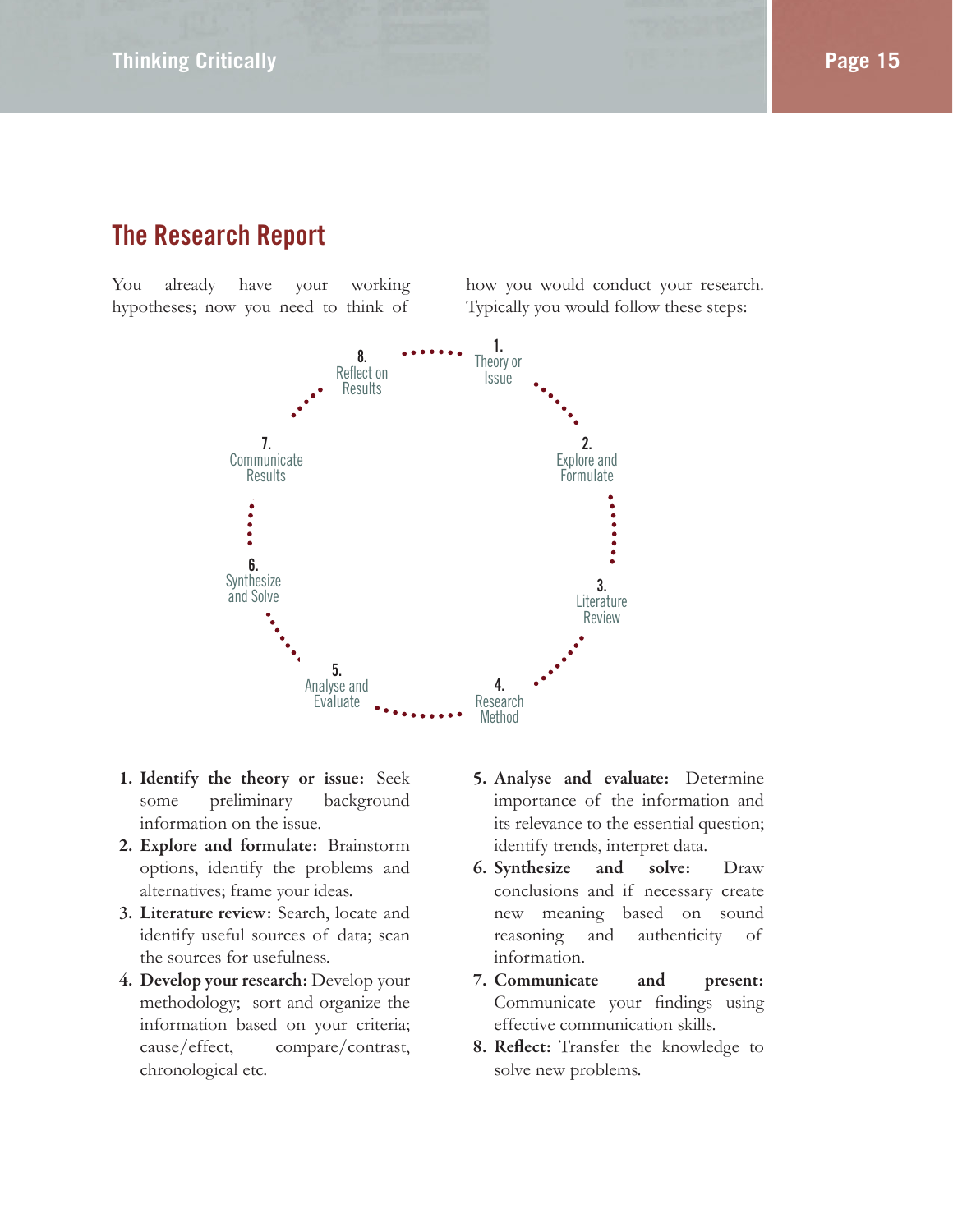# **Case Study 2**

Read **Case Study 2** at http://www. firereporting.org/documents/ resources/11.pdf. This case study analyses the risk posed to both the firefighter and the occupant by increasing atmospheric toxicity in a structure.

This is not the complete report, but for

the purposes of this chapter, the summary fact sheet will provide an overview of what your report will cover.

As you are reading the case study, use the chart below to try identifying the various elements of the research project that were highlighted above.

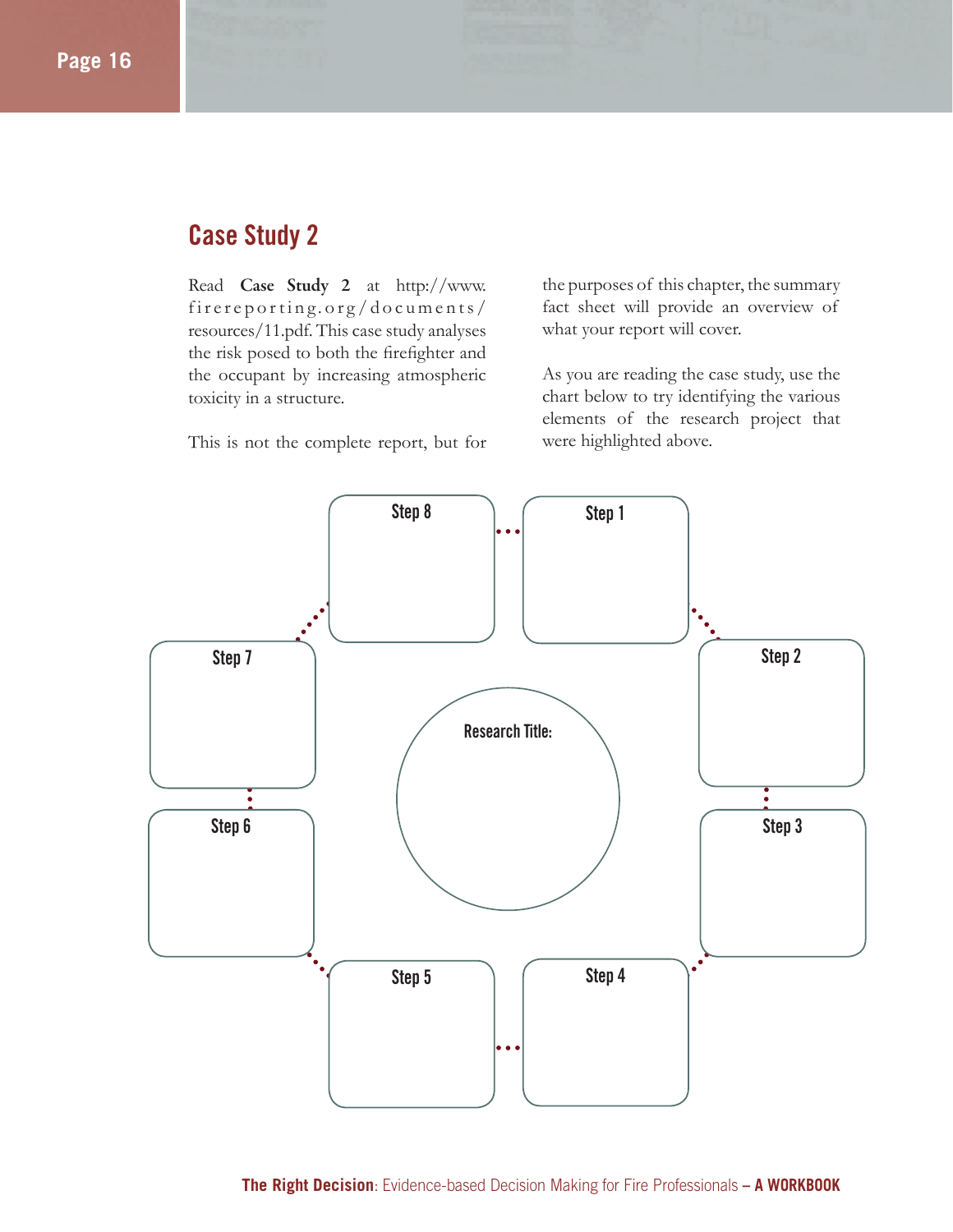#### **Thinking Critically Page 17**

#### Exercise

Based on your years of experience as a fire service professional, you would have encountered countless situations where injuries or death could have been avoided if better research or information had been available.

One of the issues on your mind lately is home smoke alarm usage, effectiveness and operationality, and fatalities in fires with and without working smoke alarms. You have a suspicion that most fire incidences are caused by cooking fires and that at a minimum, having a smoke alarm in the kitchen makes a significant difference in reducing fire incidences.

#### *The task:*

Using the chart on the next page, work through how you would approach this research. Be as detailed as possible. The more you think through the process the more robust your research will be.

Work through the steps using the guide outlined in this chapter.

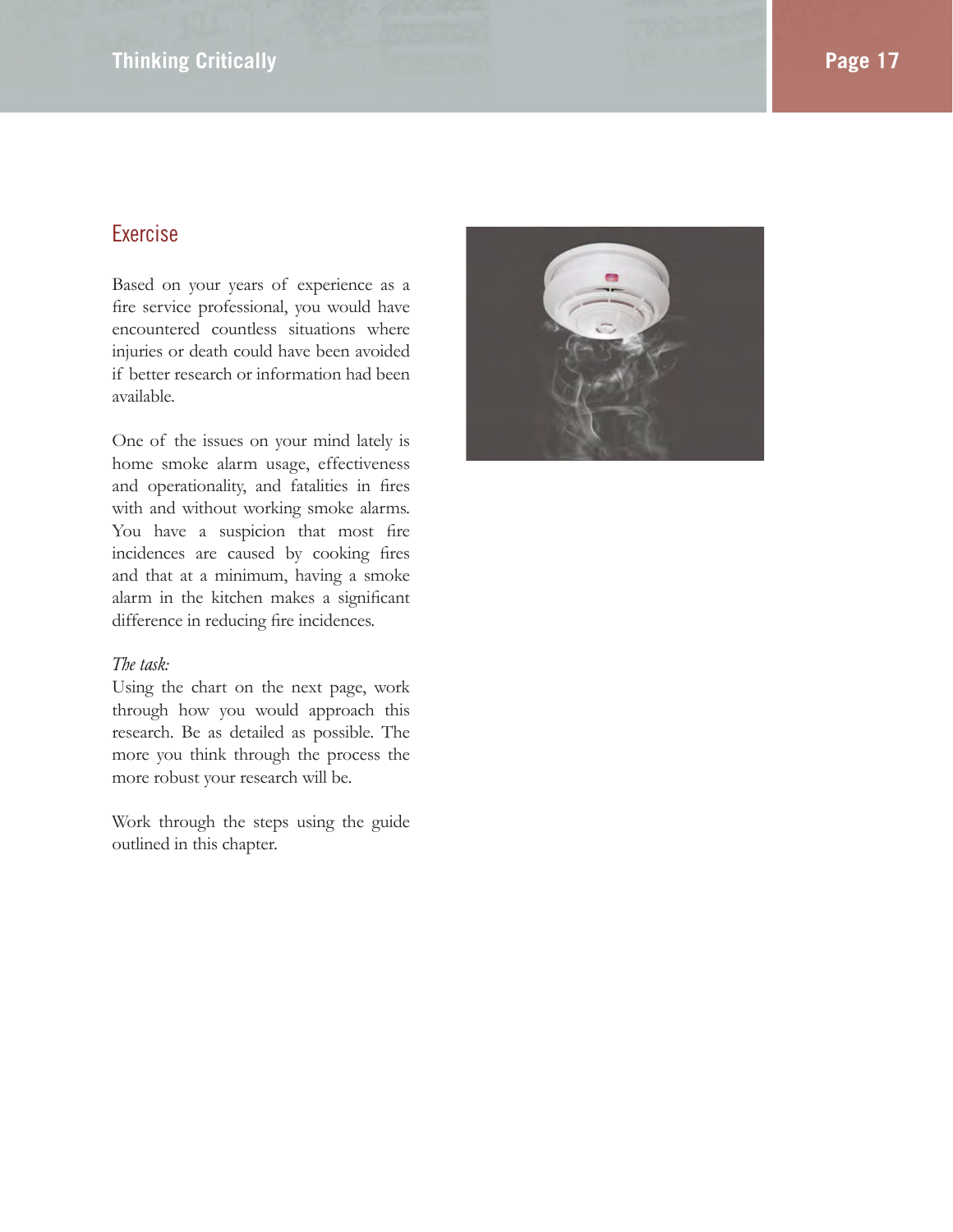

<sup>&</sup>lt;sup>1</sup> The Right Decision, Evidence-based Decision Making for Fire Service Professionals. Paul S. Maxim, Len Garis and Darryl Plecas at pg. 31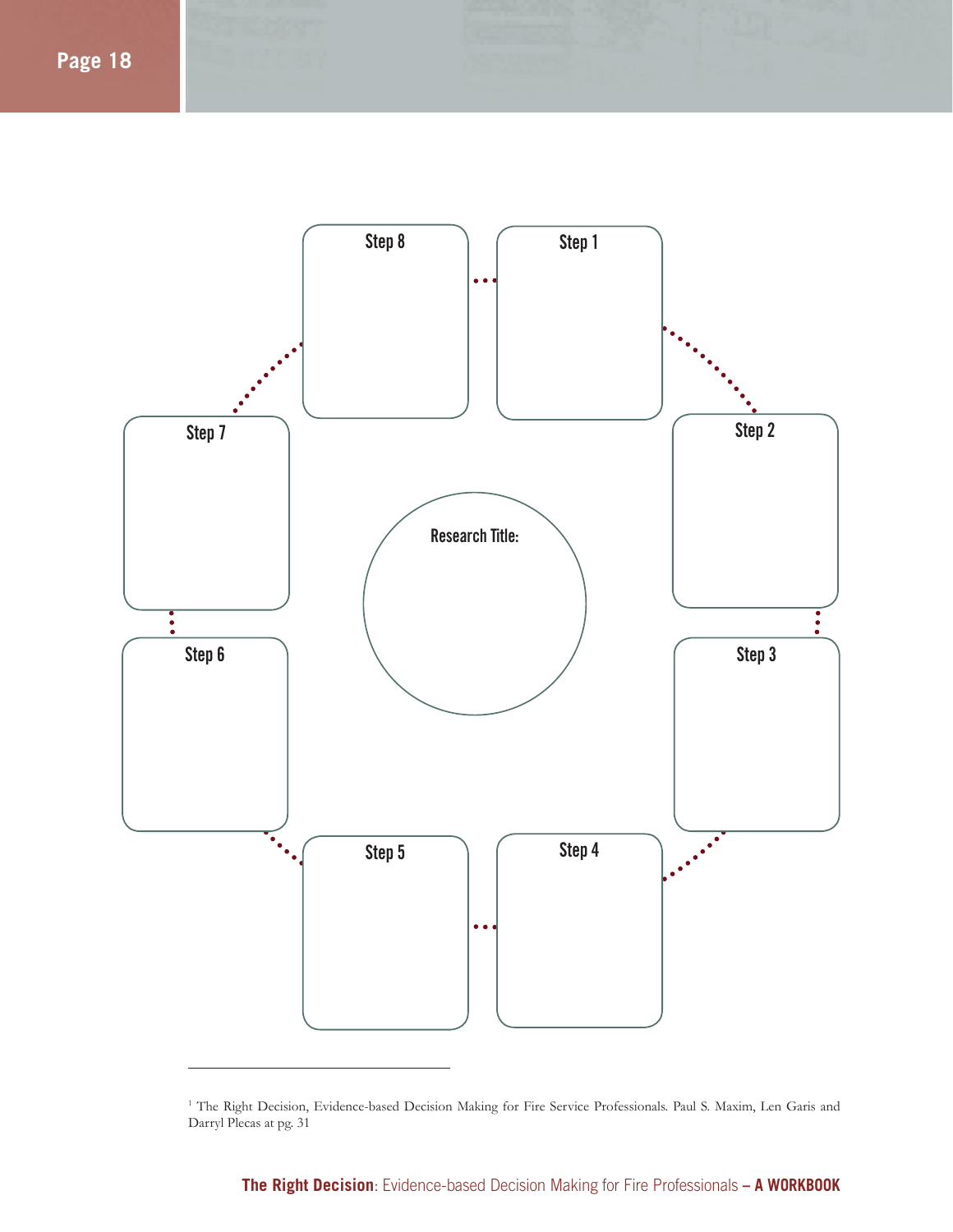# **Collecting Evidence**

❖

## **Introduction**

Now that you have gone through the basics of how to structure a research project, it is time to get your hands dirty and dive into the nitty-gritty of data gathering and crunching.

The data or evidence that you will use for your research can come from a variety of sources. Some is available administrative data from the government sources or other formal organizations that routinely collect information. Evidence can also come from formal policy and program evaluations, as well as from the work of government and academic scientists.

Don't overlook the fact that your own organization, department or unit could also be a valuable source of information.

It is up to you to decide on your research method – decide on the methods you will use in order to be able to assess and study your research and data. Will you conduct research by studying behaviours of existing groups of individuals? Will you collect numerical data or anecdotes? The "method" is essentially a strategy for conducting an investigation to answer a research question.

# **Quick Review**

#### Environmental Scan

Before deciding on what sort of information you are going to rely on, you might want to conduct an environmental scan. A key part of conducting an environmental scan is finding sources to help guide your knowledge, thinking, research process, and any direction you might want to take.

It also gives you an informed, comprehensive picture of the current circumstances or environment in which your organization exists. It is a sequential process that involves gathering information from both primary and secondary sources.

Primary sources of information are data you put together by directly contacting or speaking with groups or individuals. Secondary sources come from the review of existing research reports, statistics and other information.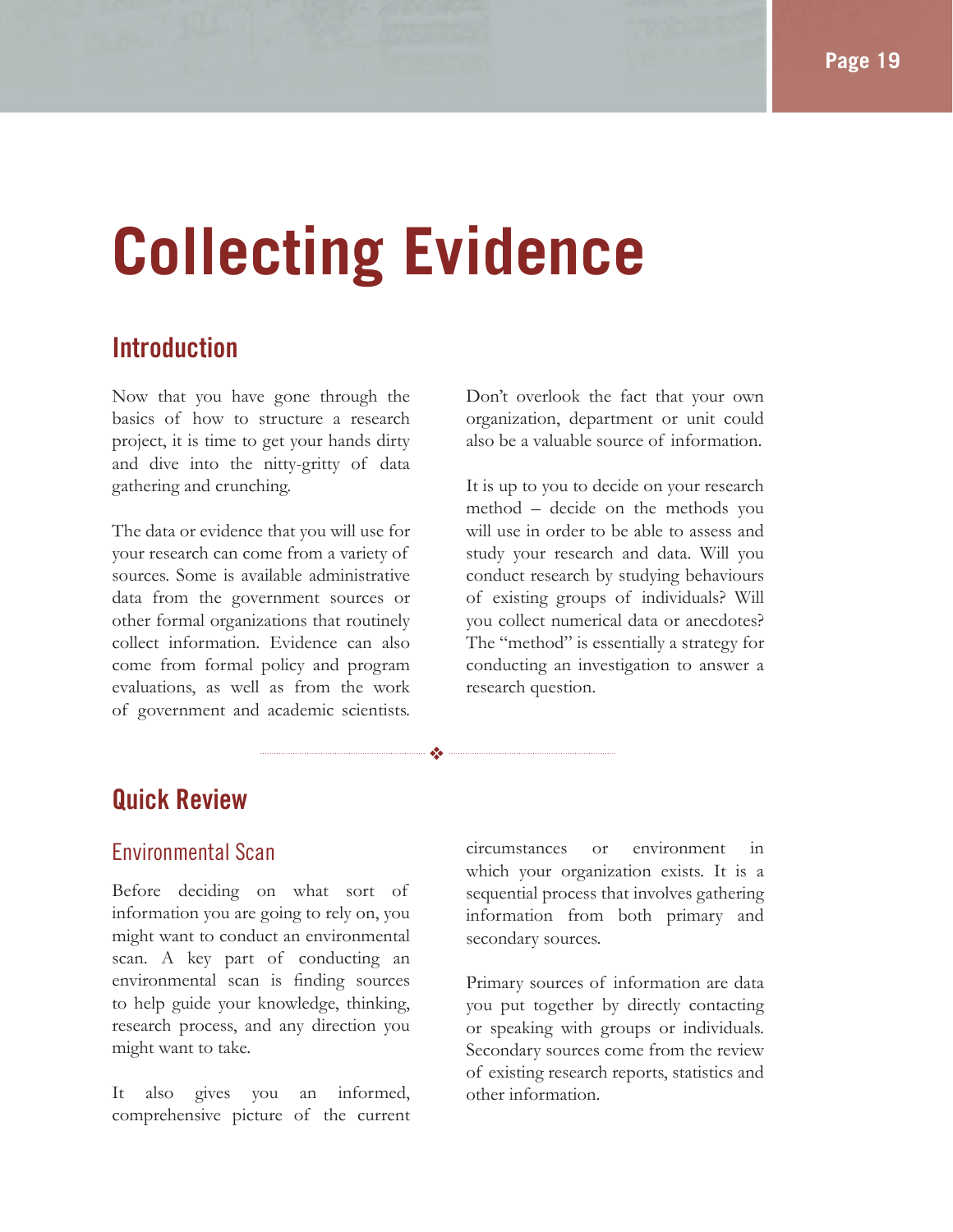An environmental scan can provide:

- a fresh, objective look at issues within your organization's, department's or unit's mandate;
- ideas on how to rank your objectives effectively;
- an opportunity to access existing research, information, statistics and other data;
- an opportunity to engage community stakeholders, organizations, individuals and groups in decisions that affect them;
- an opportunity to discover the strengths and assets in the larger community;
- a framework to understand the assets and strengths possessed by your own organization; and,
- an opportunity to learn how your organization's programs and practices are affecting other organizations, agencies, groups or individuals and to what degree your programs are meeting your mandate.

There are two types of environmental scans:

- Primary (internal) research, which is based on your own knowledge and experience, or research you conduct yourself.
- Secondary (external) research, based on reviews of journals, news articles, policy documents, government publications, etc.

The internet has a wealth of information and is literally your oyster when it comes to information gathering. Where possible, engage your municipal librarian or a college/university librarian. Reference librarians are an important resource and will know how to glean and narrow your research focus.

The diagram below breaks down the thought process on how you would analyse your research.

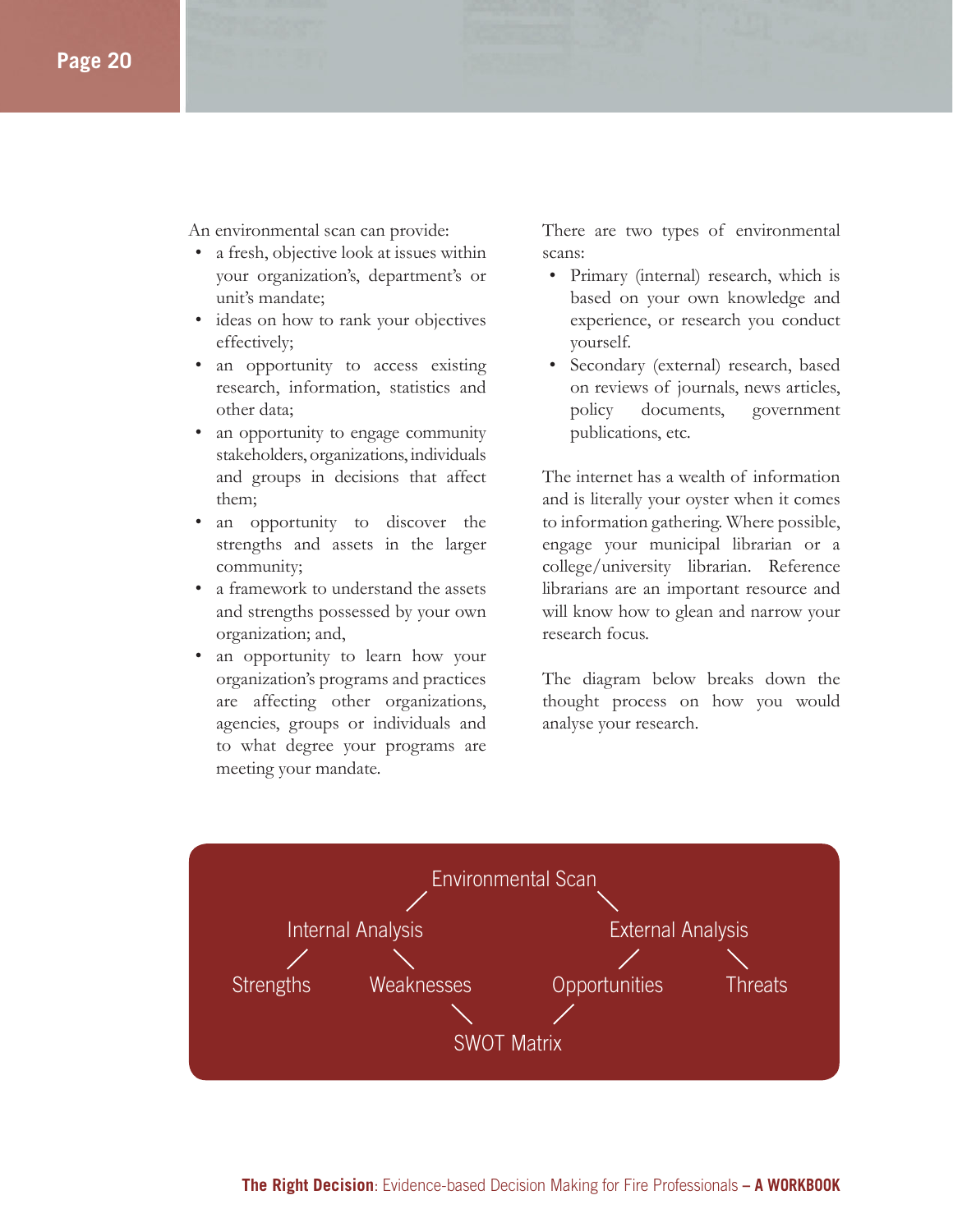#### Framing Your Environmental Scan

It is easy to be overwhelmed by the wealth of information out there and what you read and gathered from discussions. You could spend hours, days and sometimes weeks just going through the material. To avoid this, and in the interest of time and costs, it really helps to frame your environmental scan.

Focus your question:

- What is the key issue?
- What do you need to know about the issue?
- What are the trends and drivers affecting these factors?

Once you have gathered your information from both primary and secondary sources, it is time to analyse it.

### **Swot Analyses**

Environmental scans are often accompanied by a SWOT analysis of **strengths, weaknesses, opportunities,** and **threats** affecting the organization's ability to fulfill its organizational mandate. A SWOT analysis is an excellent tool that can be used to create a long-term plan by which your department/unit can properly direct its future.

It is best conducted in a collective group environment with a diverse cross-section of members from your organization or department. The more perspectives that can be brought to bear on your organization, the more likely you will be able to be identify the full range of opportunities and challenges it faces. Too often, while focusing on our day-to-day jobs, we miss important issues in other areas of the organization.

The SWOT exercise will be more effective if you share the results of the environmental scan with the team in advance.

Consider each of the four SWOT areas in turn, and make note of all the ideas, suggestions and comments made. These can be reviewed and edited after the brainstorming session.

#### Strengths

❖

Consider your department's or unit's strengths from your own point of view and from that of your clients and the general public. Be realistic and honest.

Try answering the following questions:

- What is it that you do well?
- What advantages do you have over other fire departments and emergency services?
- What makes you different from them?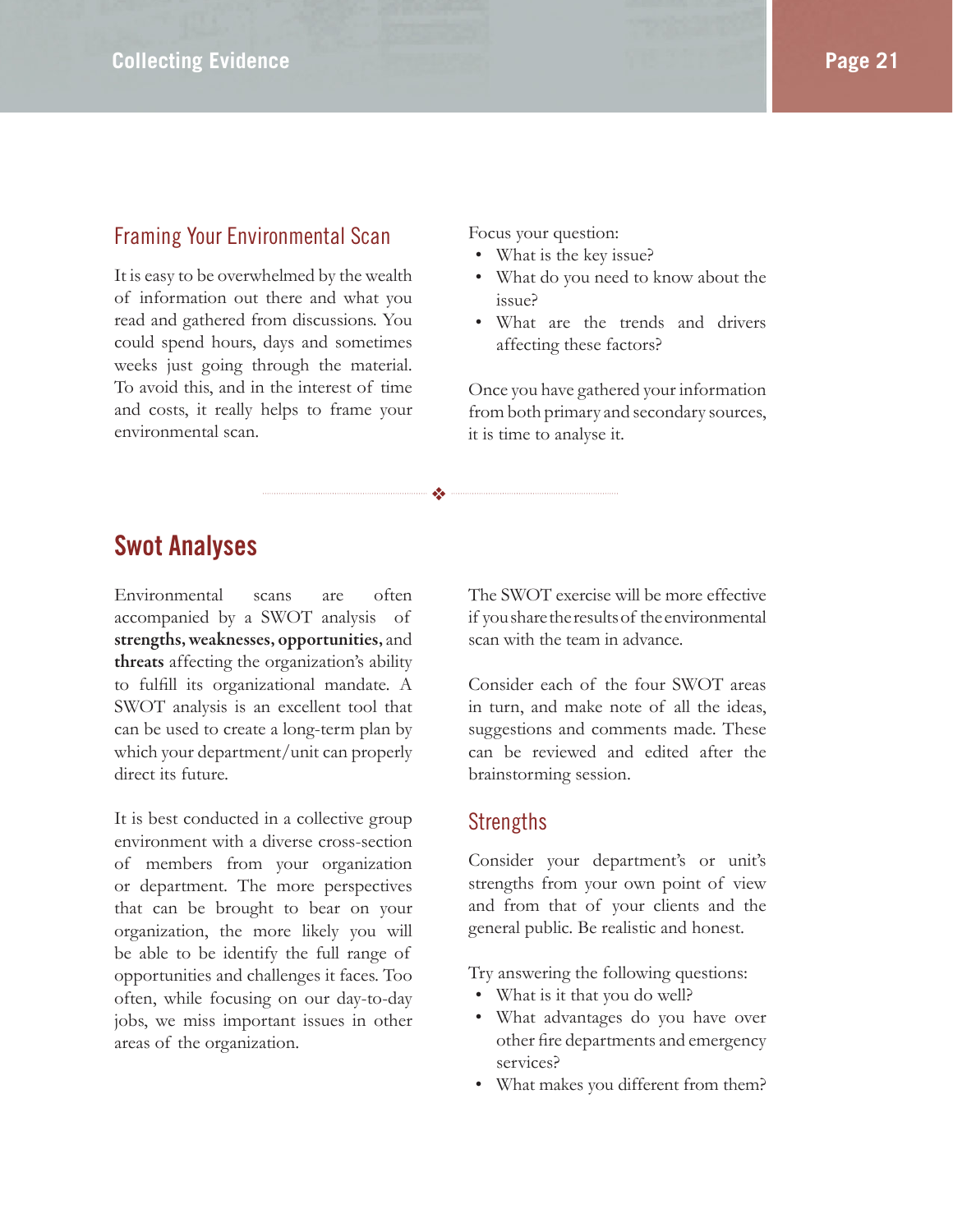#### Weaknesses

Weaknesses are areas capable of improvement. Is your department or unit lacking skills or requiring upgrades? Do you have a higher cost base than other fire departments? Is your department or unit experiencing high staff turnover?

You must face any unpleasant truths and be realistic and objective in your analysis.

- Can the department/unit do anything better?
- Is your department doing anything badly?
- What are the causes of problems or complaints you receive?

#### **Opportunities**

Identify any new opportunities or untapped areas that your department or unit can focus on. Are there any interesting technologies you can take advantage of? The focus of opportunities is not solely on existing service, but on expanding and developing new possibilities both inside and beyond the traditional service area.

Examples of opportunities include:

- Changes in technology and equipment
- Changes in government policy or regulations or legislation
- Social factors, for example, population increases or changes in social demographics

#### **Threats**

Threats are usually anything that can adversely affect your department or unit. External threats could be budget cuts, new legislation, or terrorist activities. Internal threats could include a skill or staff shortage, or pressure to deliver under budgetary constraints.

Try answering the following questions:

- What challenges are your department/ unit experiencing?
- What are other similar departments/ units doing?
- Are there any changes in products, services or technology that could threaten your delivery methods?
- Is your department facing any budget cuts?

Once you have completed your SWOT analysis, it is essential that you make note of the following:

- What must you address immediately?
- What can be handled now?
- What needs researching further?
- What needs to be planned for the future?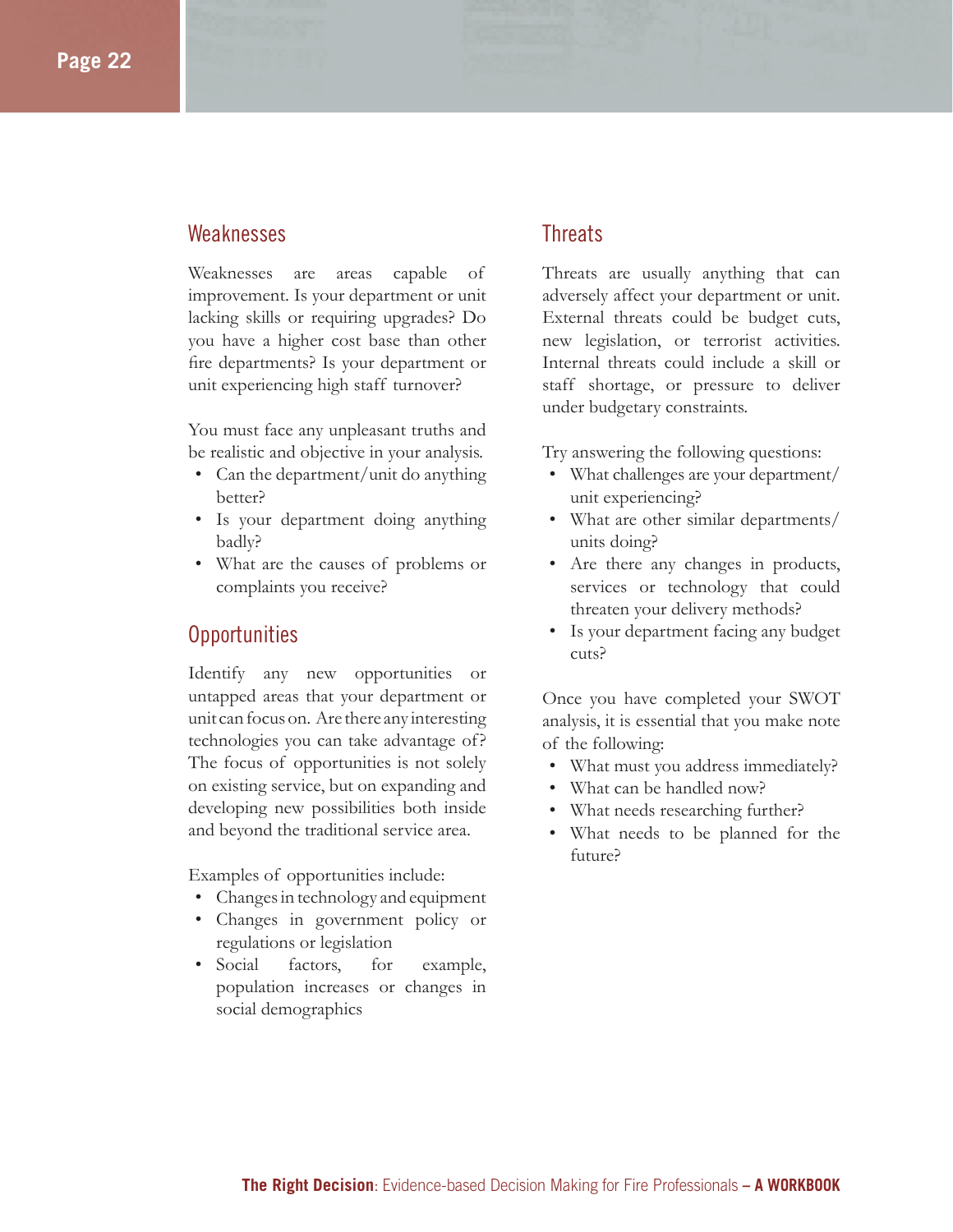# **Case Study 3**

Numerous fire departments have conducted SWOT analyses for their organizations. Again, many of these are readily available on the internet. Use

Google or another search engine to locate "Fire Department SWOT analysis". For those interested in a more direct route, SWOT analyses have been done by:

- **Wollongong, Australia:** http://wollongong.ses.nsw.gov.au/strategic\_plan.pdf
- Jackson Township, New Jersey: http://www.jacksonfiredist3.org/Jackson%20 Fire/Main%20Page/Strategic%20Plan%20Docs/STUDY%20SWOT.pdf
- **Stratford, Ontario:** https://www.stratfordcanada.ca/en/insidecityhall/ resources/Core\_Service\_Review\_Fire.pdf

In putting together their strategic plans, the departments conducted SWOT analyses to:

- 1. Determine key areas to focus on over the course of the plan.
- 2. Establish goals pertaining to these areas.
- 3. Put in place strategies to achieve these goals.

#### Exercise

You have been Fire Chief for your department for over three years, and in that time period have come to the conclusion that your department requires a system to manage information as well as evaluation tools on departmental processes to ensure efficient operations while providing a high standard of service to your community. You have gathered some information from discussions with colleagues from other fire departments and now think a highly flexible records management system would suit this need.

As this is a big cost for your department and one that would require funding Those plans will give you a general idea as to how to list out your SWOT, and how to collate, analyse and summarise your findings. After reviewing your chosen plan, proceed to answer the exercises that follow.

assistance, you would need to submit a funding request to the Province. To do so you would have to prepare a comprehensive report to substantiate your request for funds. How would you go about preparing this report?

#### *The task:*

Use the steps outlined in this chapter to work your way through the process on the following pages. This exercise should ideally be completed as a group brainstorming exercise, especially step 2. If necessary, Step 1 and 3 can be done individually (not ideal), but step 2 should be completed as a group if possible.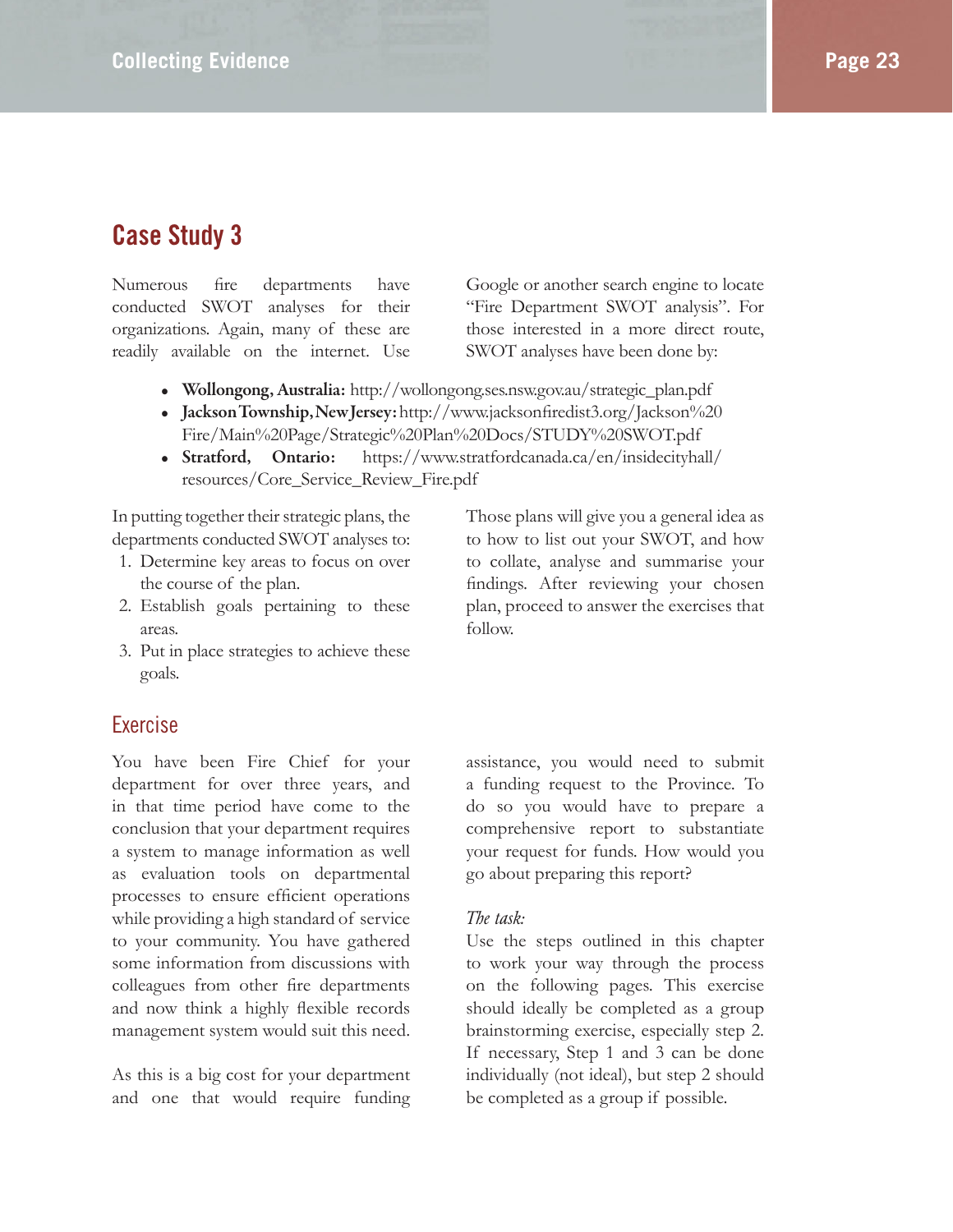#### **Step 1: Conduct Your Enviromental Scan**

1. What is the key issue?

2. What do you need to know about the issue? What do you already know about the issue? (internal research). List the information.

3. What are the trends and drivers affecting these factors? (external research). List your sources for this additional information (magazines, government policy papers, case studies, and so on).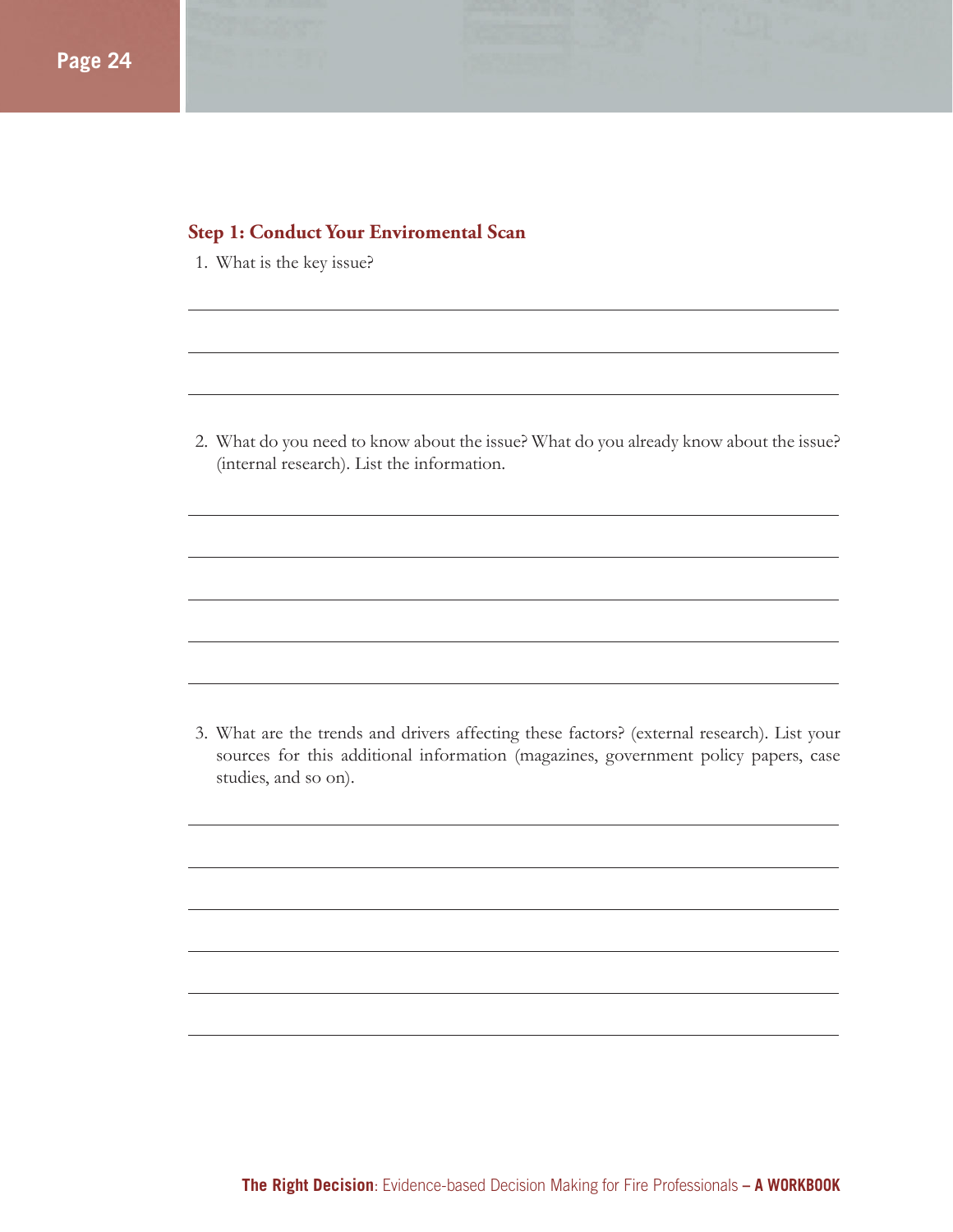For your department, conduct a SWOT analysis - fill in the matrix below to help you visualise your thought process.

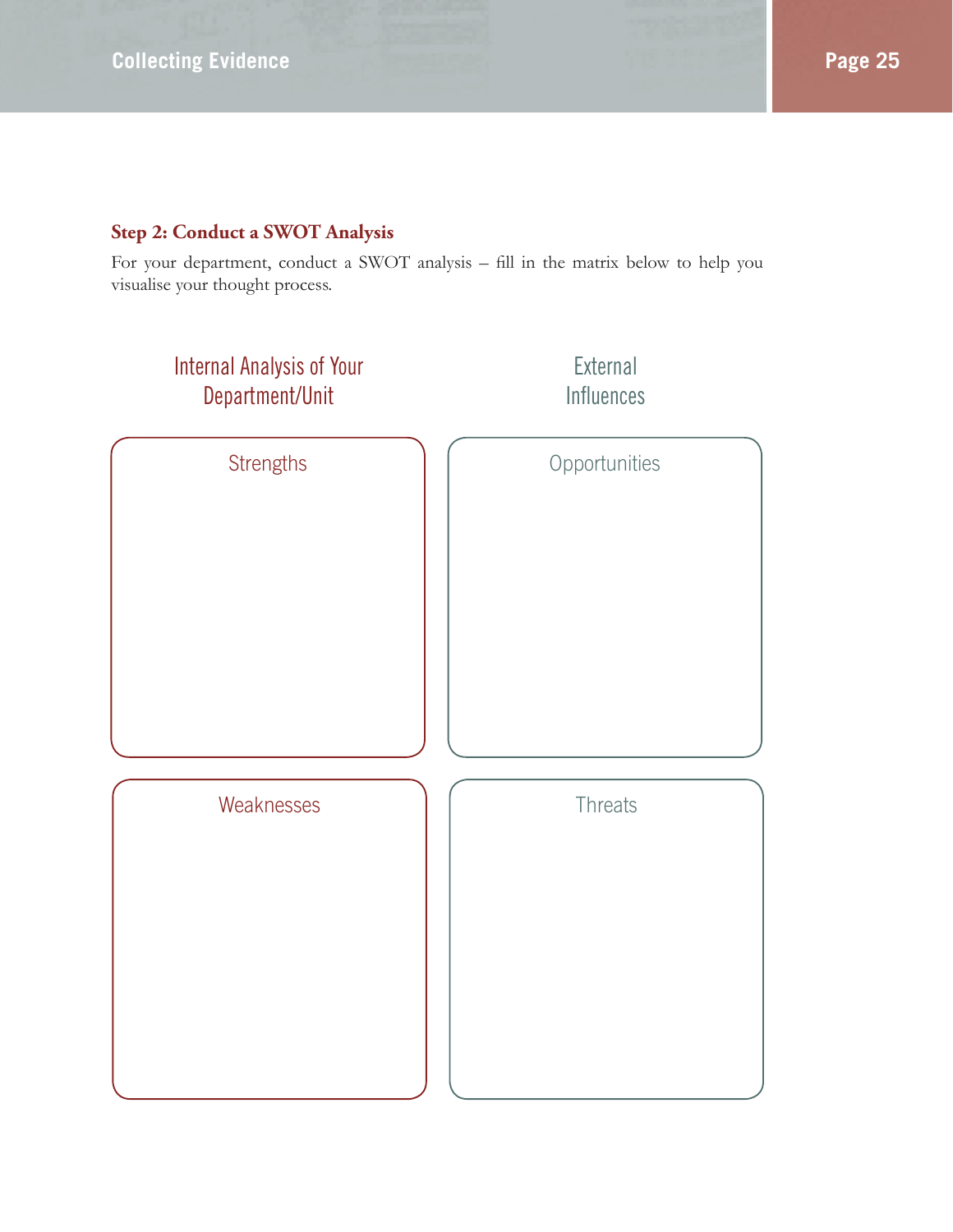#### **Step 3: Explore Your SWOT Analysis**

From your matrix, identify the following.

1. What must you address immediately? For example, were there any gaps that if not addressed could pose a risk (such as risk of calls being dropped, delays in dispatch, or staffing issues)?

2. What can be handled now? Can some interim processes be put in place immediately?

3. What needs researching further? For example, you may need to do more research on the flexibility of the system. Are there other cheaper systems that could produce the same results?

4. What needs to be planned for the future? Will you need staff training or a change in the management structure? What upgrades might be needed and how will you take these into account into your budget?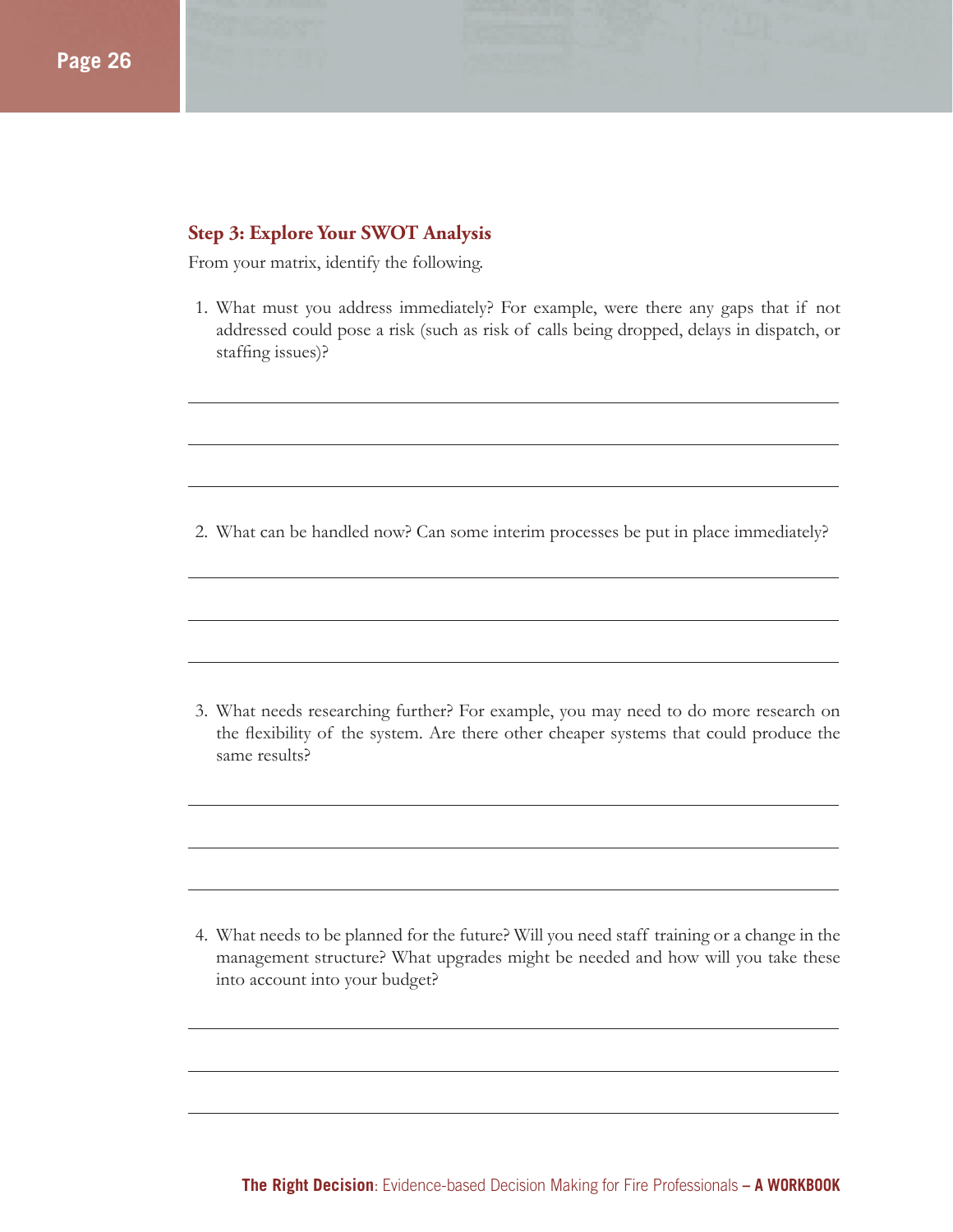# **Statistics**

### **Introduction**

The key to understanding data analysis is to see it as a way of organizing and making sense of a world dominated by uncertainty. Many professionals feel daunted but the concepts are fairly simple. Generally, what we want to know is how "typical" something is, and how much variability is there in a bunch of observations. Keep in mind that the origins of statistics lie in games of chance such as playing cards and dice.

Statistics however, can reveal a lot of latent information that you would not normally know. It can be a very powerful tool and can be used to great advantage even if you do not have the underlying math or technical aspects. Statistics are a vital source of evidence as they provide us with clear, objective, numerical data on important aspects of your community, city, province or country.

# **Quick Review**

The study of statistics is usually divided into two categories:

❖

- **Descriptive statistics** are methods of organising, summarising, and presenting data.
- **Inferential statistics** (or statistical inference) are methods used to determine something about a population on the basis of a sample.

#### Descriptive Statistics

A variable is a quantity or characteristic of interest that is allowed to change within a particular problem. There are two basic types of variables:

- **Quantitative variables** are measures, values or counts that are expressed as numbers.
- **Qualitative variables** are descriptive in nature, for example, a person's gender, religious affiliation, type of automobile owned, place of birth, and eye colour. That is, the characteristic being studied is nonnumeric.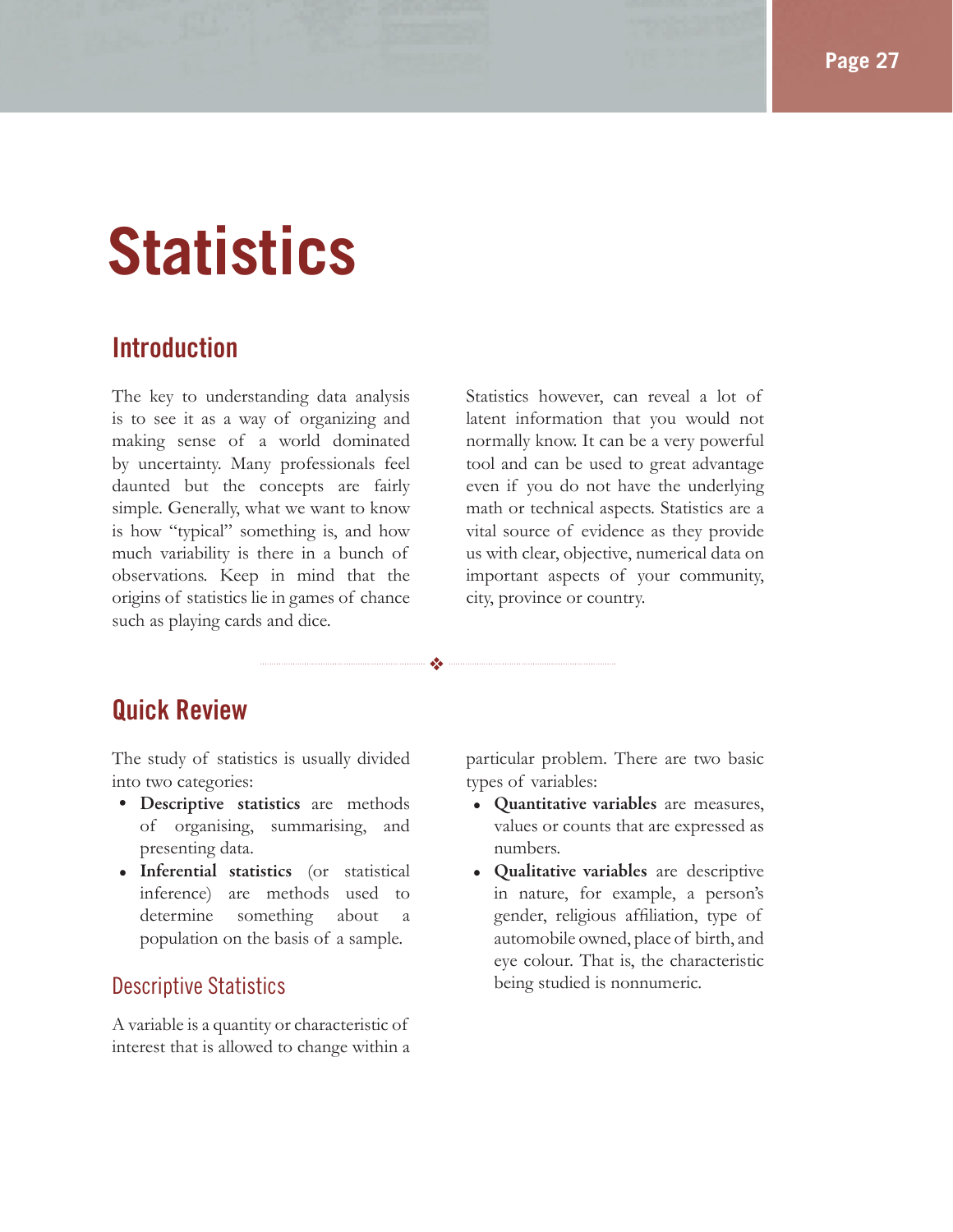| Data unit  | <b>Numeric</b><br>variable                          | $=$ Quantitative<br>data | variable                                             | $Categorical = Qualitative$<br>data |
|------------|-----------------------------------------------------|--------------------------|------------------------------------------------------|-------------------------------------|
| A person   | "How many<br>children do you<br>have?"              | 4 children               | "In which<br>country were<br>your children<br>born?" | Australia                           |
|            | "How much do<br>you earn?"                          | $$60,000$ p.a.           | "What is your<br>occupation?"                        | Photographer                        |
|            | "How many<br>hours do you<br>work?"                 | 38 hours per<br>week     | "Do you work<br>full-time or part-<br>time?"         | Full-time                           |
| A house    | "How many<br>square metres is<br>the house?"        | 200 square<br>metres     | "In which city<br>or town is the<br>house located?"  | Ottawa                              |
| A business | "How many<br>workers are<br>currently<br>employed?" | 264 employees            | "What is the<br>industry of the<br>business?"        | Retail                              |
| A farm     | "How many milk<br>cows are located<br>on the farm?  | $36 \cos$                | "What is the<br>main activity of<br>the farm?"       | Dairy                               |

#### **Examples of Quantitative vs. Qualitative Data**<sup>1</sup>

#### **Other Important Key Measures and Terms**

**Mean:** the arithmetic average. The sum of the value of each observation in a dataset divided by the number of observations.

**Median:** the middle value in distribution when the values are arranged in ascending or descending order.

**Mode:** the most common value occurring in a distribution or set of observations.

**Range:** the difference between the smallest value and the largest value in a set of observations. The range represents the actual spread of data. It is the difference between the highest and lowest observed values. As with calculation of the median, it is helpful to order data observations to find the highest and lowest values.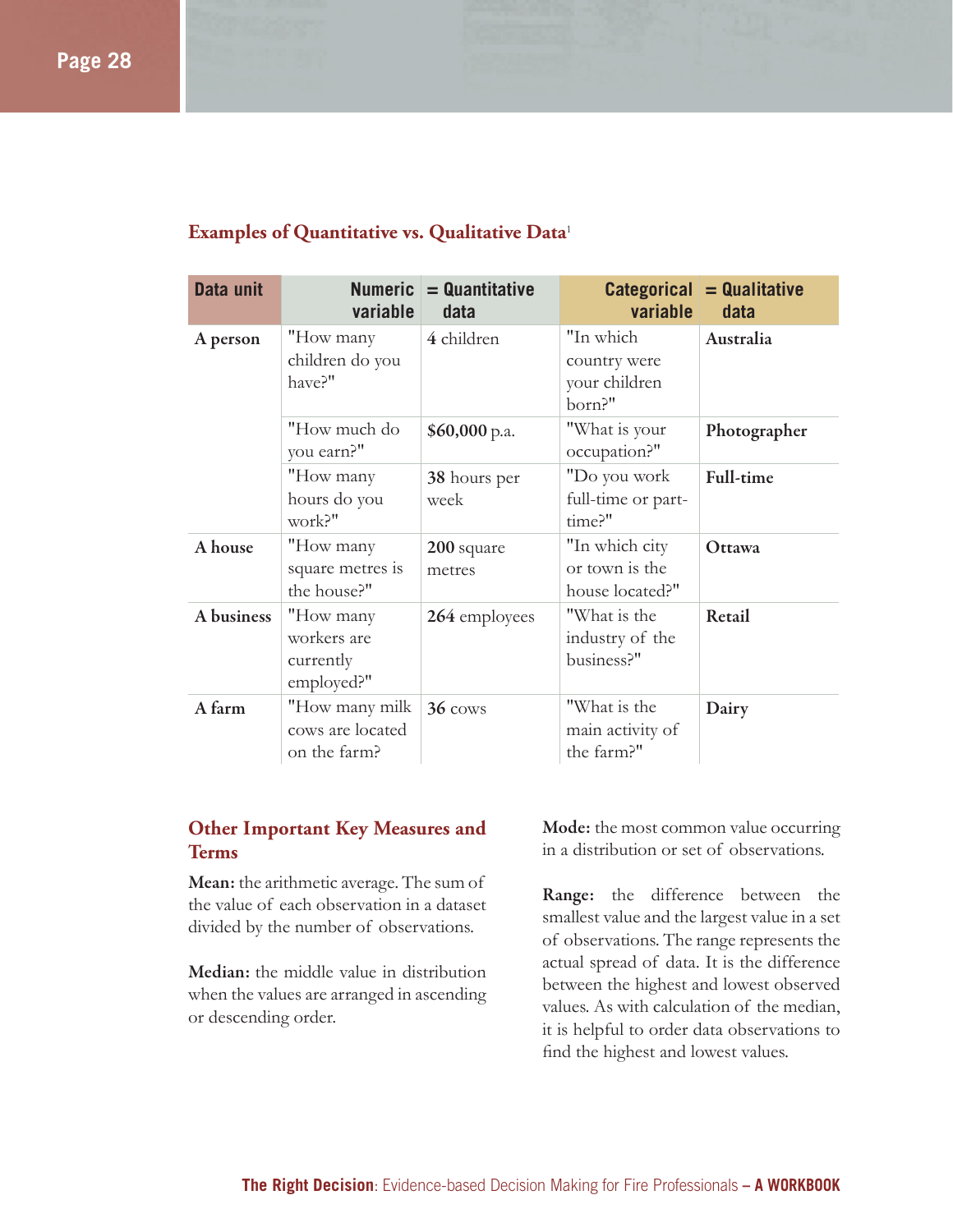**Standard deviation:** measures the scatter in a group of observations. It is a calculated summary of the distance each observation in a data set is from the mean. Standard deviation gives us a good idea whether a set of observations are loosely or tightly clustered around the mean or average.

**Variability:** how widely the measures range or vary.

**Variance:** measures the spread of the data around the mean.

#### **Reading Tables, Graphs and Maps**

It is common when conducting data research to be presented information in the form of tables, graphs and maps. When reading data in tables, graphs and maps, it is helpful to follow a logical process.

The following steps may help you analyse and interpret data in tables, graphs and maps:<sup>2</sup>

• Observe the layout in order to understand how the data are arranged. Check the row and column names in a table; the x and y axis in a graph; or the key of the map to get a clear idea of the variables being displayed. Are there just numbers, or are percentages also used?

- Next, scan any totals as this may assist you to get an idea of any overall trends in the data.
- Also, make sure you look at any additional information and footnotes as they may contain important information that can be used to assess the accuracy of the data, or to understand the limitations of the data.
- Now, have a look at the data and how it is represented. Does anything stand out? Are there any trends in the data? Are the data uniform? What relationships can you see between the data? What summary measures could you use to gain a better understanding of the data? What conclusions can be drawn?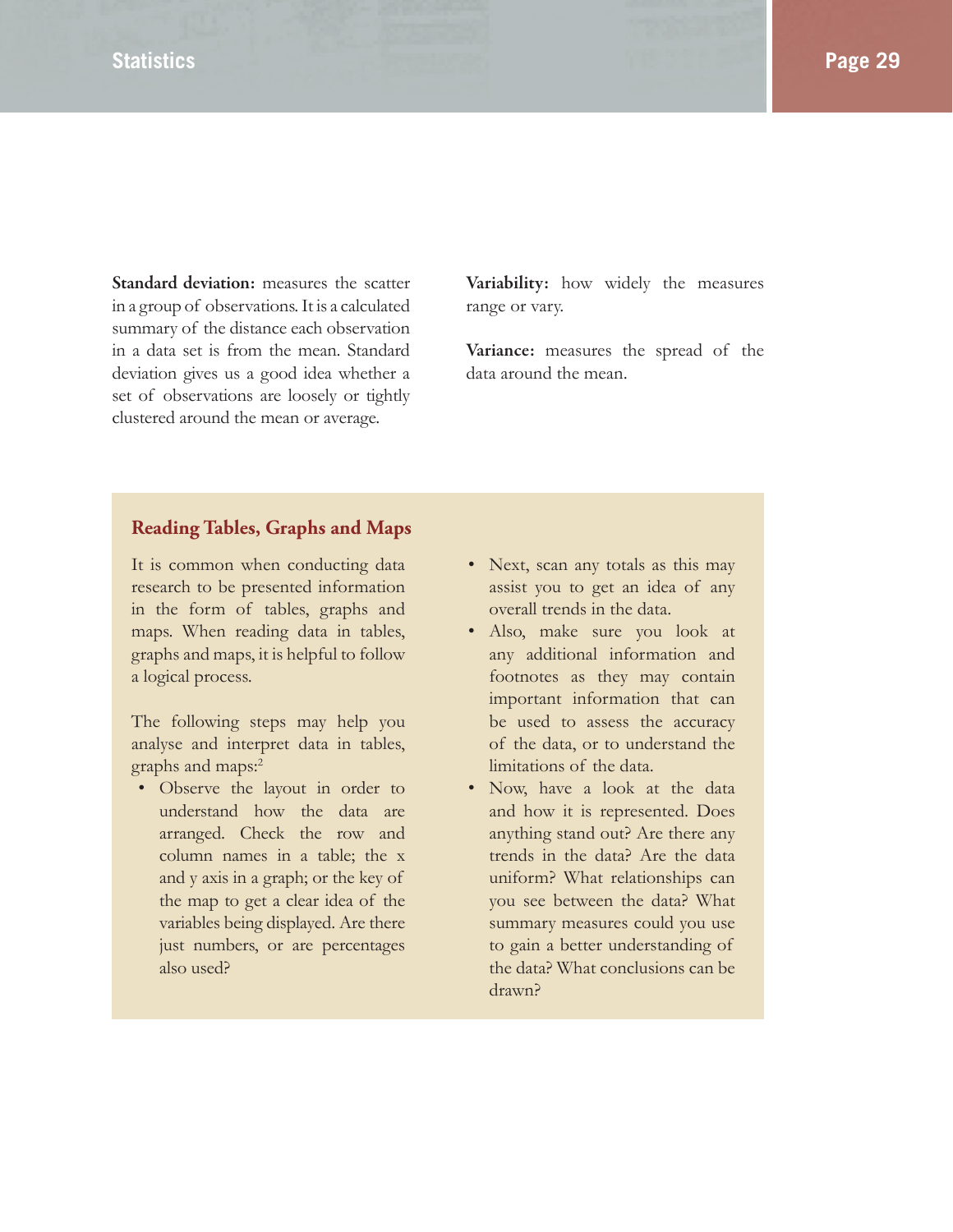#### **Example 1**

|                                           |  |  |  | 2013 2012 2011 2010 2009 2008 2007 2006 2005 2004 |  |
|-------------------------------------------|--|--|--|---------------------------------------------------|--|
| <b>Fire service</b> 4 8 5 5 15 6 7 6 6 15 |  |  |  |                                                   |  |
| deaths                                    |  |  |  |                                                   |  |

Let's now interpret the data in the table above.

1. What is the **mean or average** number of fire service deaths for the fire departments for the last ten years?

| Answer:                                                                         |        |
|---------------------------------------------------------------------------------|--------|
| Total number of fire service deaths                                             | $= 75$ |
| Total number of years                                                           | $= 10$ |
| Mean or average (total deaths $\div$ total number of years) = 7.5 round up to 8 |        |

This means that there has been an average of **eight fire service deaths** for the past 10 years.

2. What is the mode (the most frequent value) for fire service deaths?

*Answer:* The mode for fire service deaths is 6.

3. What is the median for fire service deaths for the past 10 years?

*Answer:* If you re-arrange the table in an ascending order, you will see that the median falls in the middle point between the two middle values: 6 and 6. i.e.  $[6+6] \div 2 = 6$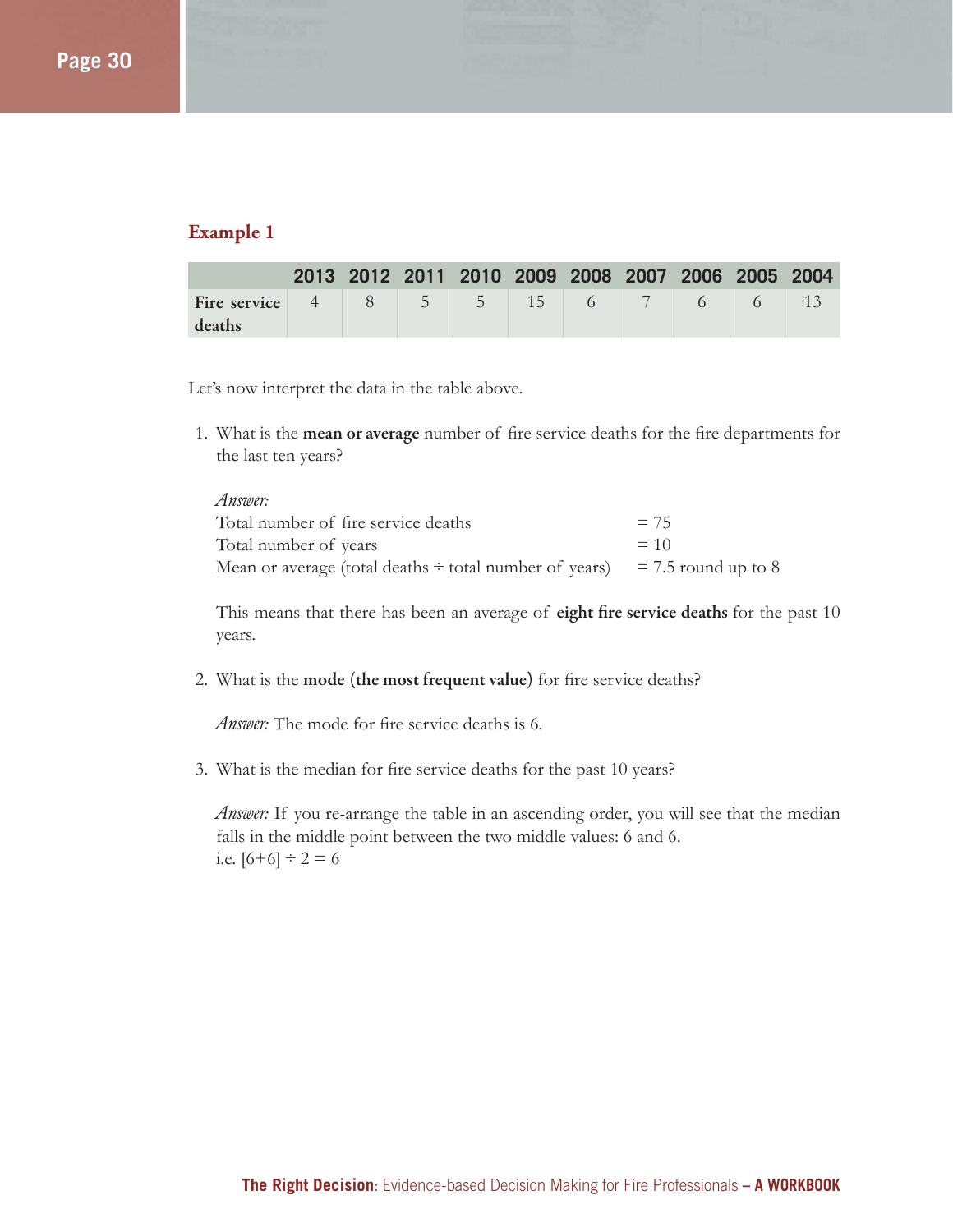#### **Example 2**

|              | <b>Median</b> |                                                 |                                     |  |  |  |                |  |  |                |
|--------------|---------------|-------------------------------------------------|-------------------------------------|--|--|--|----------------|--|--|----------------|
| Fire service |               | $\overline{ }$<br>$\overline{\phantom{a}}$<br>ັ | Γ.<br>$\overline{\phantom{a}}$<br>ັ |  |  |  | $\overline{ }$ |  |  | $\overline{1}$ |
| deaths       |               |                                                 |                                     |  |  |  |                |  |  |                |

4. Now referring to the table above again, is there any variability in the data?

In datasets with a small spread, all values are very close to the mean, resulting in a small variance and standard deviation. Where a dataset is more dispersed, values are spread further away from the mean, leading to a larger variance and standard deviation.

The smaller the variance and standard deviation, the more the mean value is indicative of the whole dataset. Therefore, if all values of a dataset are the same, the standard deviation and variance are zero.

#### **To calculate the standard deviation:**<sup>3</sup>

**Step 1:** Calculate the mean of the dataset:  $4+5+5+6+6+6+7+8+13+15$  ÷  $10 = 8$ 

**Step 2:** Calculate the deviation of the individual values from the mean by subtracting the mean from each value in the dataset [value – mean]:  $-4, -3, -3, -2, -2, -2, -1, 0, 5, 7$ 

**Step 3:** Square each individual deviation value: 16, 9, 9, 4, 4, 4, 1, 0, 25, 49

**Step 4:** Calculate the mean of the squared deviation values. This will give you your variance.  $16+9+9+4+4+4+1+0+25+49$  ÷  $10 = 12$ 

**Step 5:** Calculate the square root of the variance.

**Standard deviation = 3.5**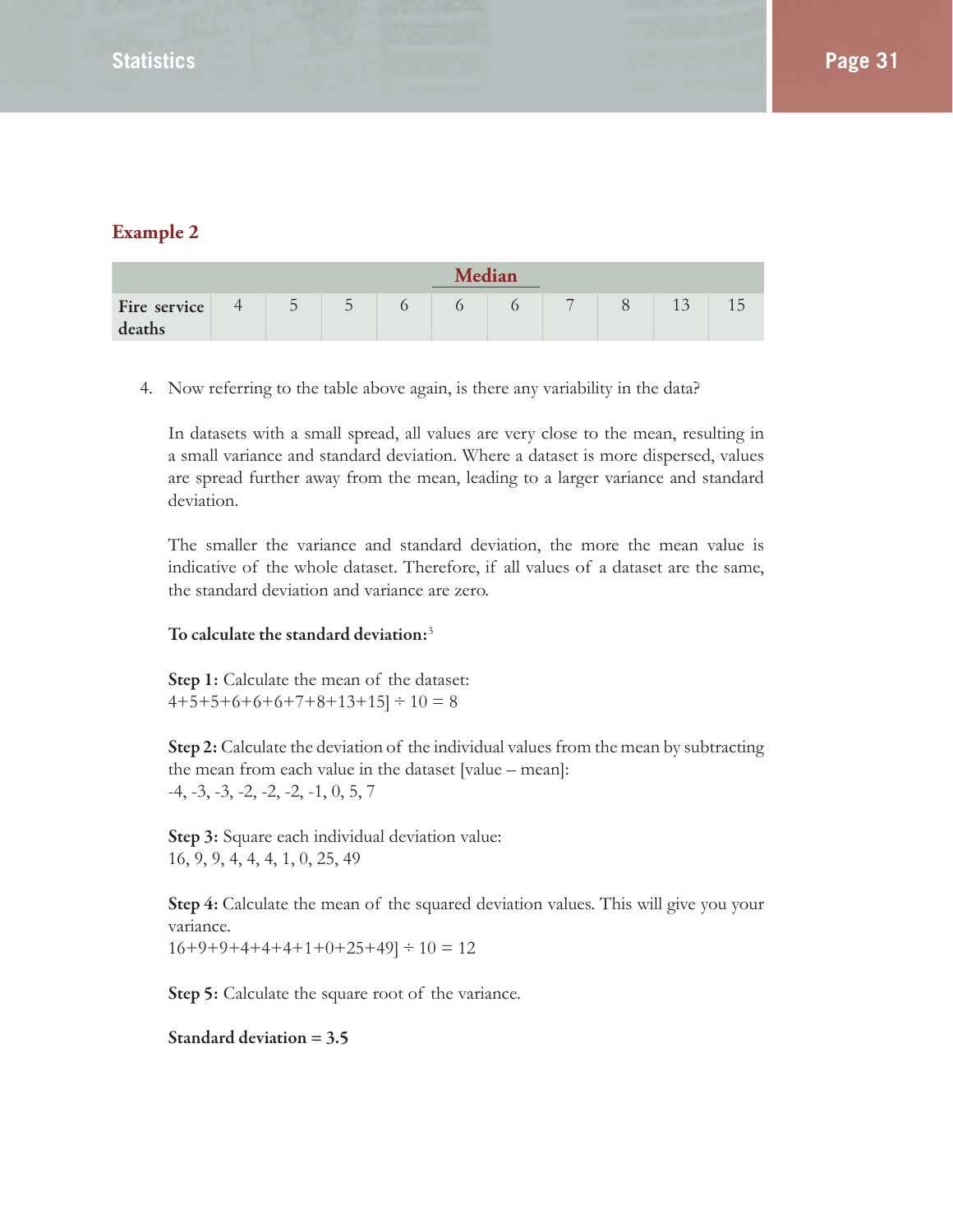#### Inferential Statistics

Inferential statistics are used to infer or deduce conclusions about a population from a sample of that population. It is the result of techniques that use the data collected from a sample to make generalisations about the whole population from which the sample was taken.

#### **Random Selection and Equal Chance**

In statistics, inferences are made on a random sample of the population, meaning a random selection of the population chosen using a chance mechanism. A lottery draw is a good example of simple random sampling, where the numbers are randomly generated from a defined range of numbers (for example, one through to 45) with each number having an equal chance of being selected.

#### Analysing, Interpreting and Evaluating the Information

Once you have analysed and computed some statistics from the data and feel you have a grasp of what the data is saying, you can start looking at drawing conclusions about the data. Your analysis can provide you with the basis for describing what happened but there may be many possible reasons for why this has occurred.

Try to think about the interrelationships between social, economic and environmental factors that could influence the data.

Some things to consider when drawing conclusions may be:

- Do the results support your theory/ suspicions? Are they different?
- What are the main results or conclusions that can be drawn?
- What other interpretations could there be?
- Can the results or conclusions be supported statistically?
- Do the conclusions make sense?

#### Communicating your Statistical Findings<sup>4</sup>

Now that you have your statistical findings, you will need to communicate them accurately. Effective communication of your statistical findings is vital for sound effective decision-making.

The strength of statistics is that it provides an opportunity to present your analysis in a way that tells a story about the data. Statistical writing can bring data to life, making it real, relevant and meaningful to the audience. The numbers are hard evidence that can change the mind of a skeptic. It could get you that equipment upgrade your department has long needed, or it could get you additional personnel.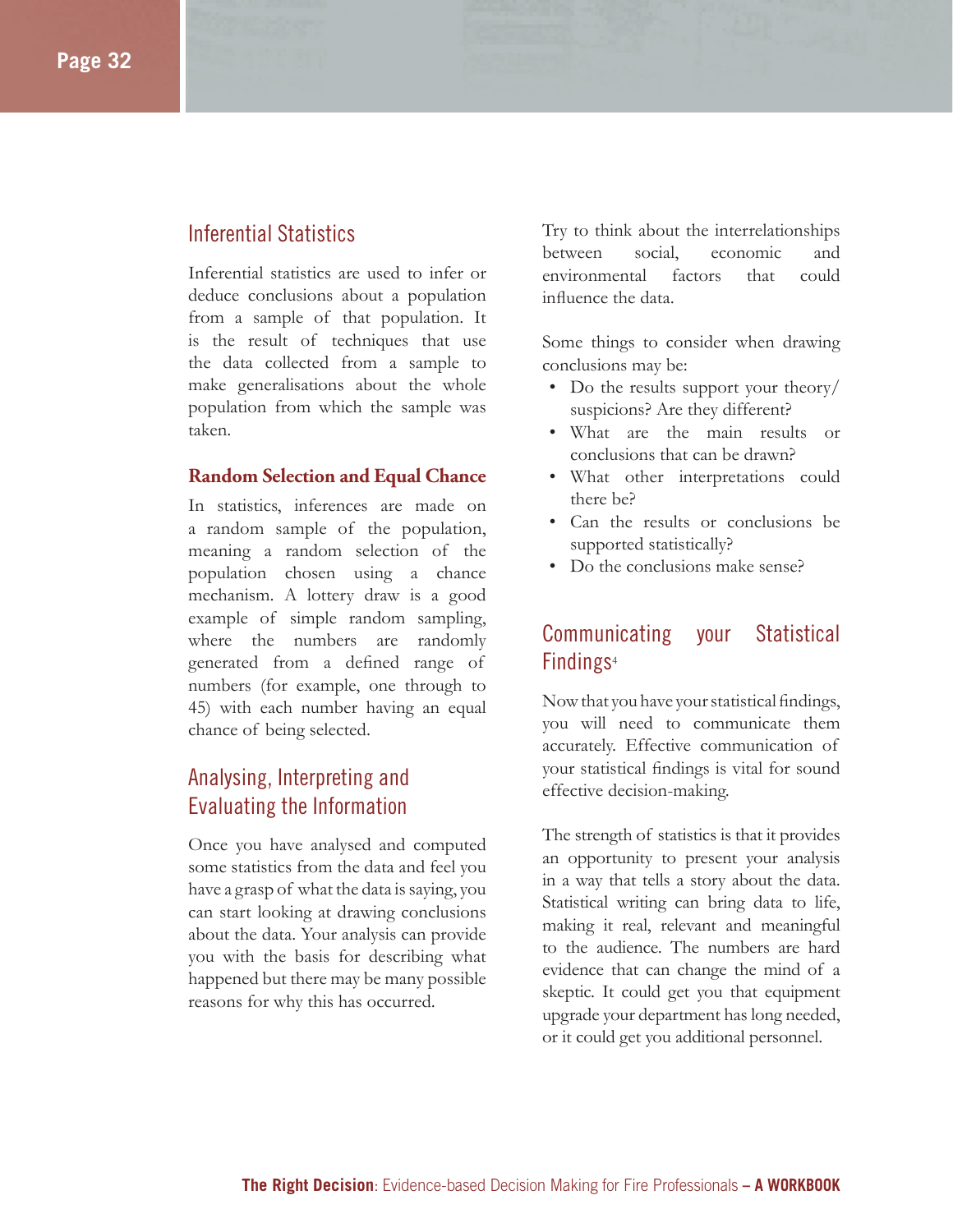When communicating statistical information, it is important to ensure the information presented is clear, concise and accurate. It is also important to provide contextual information and to draw out the main relationships, causal linkages and trends in the data.

Here are some basic guidelines to follow when writing your report:

- Describe the context within which the topic sits.
- Present the complete picture to avoid misrepresentation of the data.
- Accurately convey the main findings clearly and concisely.
- Include definitions to support correct interpretations of the data.
- Where necessary, include information on how the data was collected, compiled, processed, edited and validated.
- Include information on data quality and data limitations.
- Use plain, simple language where possible; minimise the use of jargon.
- Ensure your information and data are accurate.
- Use tables and graphs to present and support your written commentary.

#### **Using Tables, Graphs and Maps**

Presenting statistical information in tables, graphs or maps can be highly effective, but it is important to ensure the information is presented in a manner that is accurate and not misleading to the reader.

The key to presenting effective tables, graphs or maps is to ensure they are easy to understand and clearly linked to the issue you are trying to address. Ensure that all the necessary information required to understand what the data is showing is provided, as the table, graph or map should be able to stand alone.

Tables, graphs and maps should:

- relate directly to the argument;
- support statements made in the text;
- summarise relevant sections of the data analysis; and
- be clearly labelled.

It is up to you to choose the most suitable visual representation of your findings. Sometimes a simple bar chart (or a table, pie chart, etc.) can effectively communicate the weight of your findings.

Following are some samples of how you can present your information visually.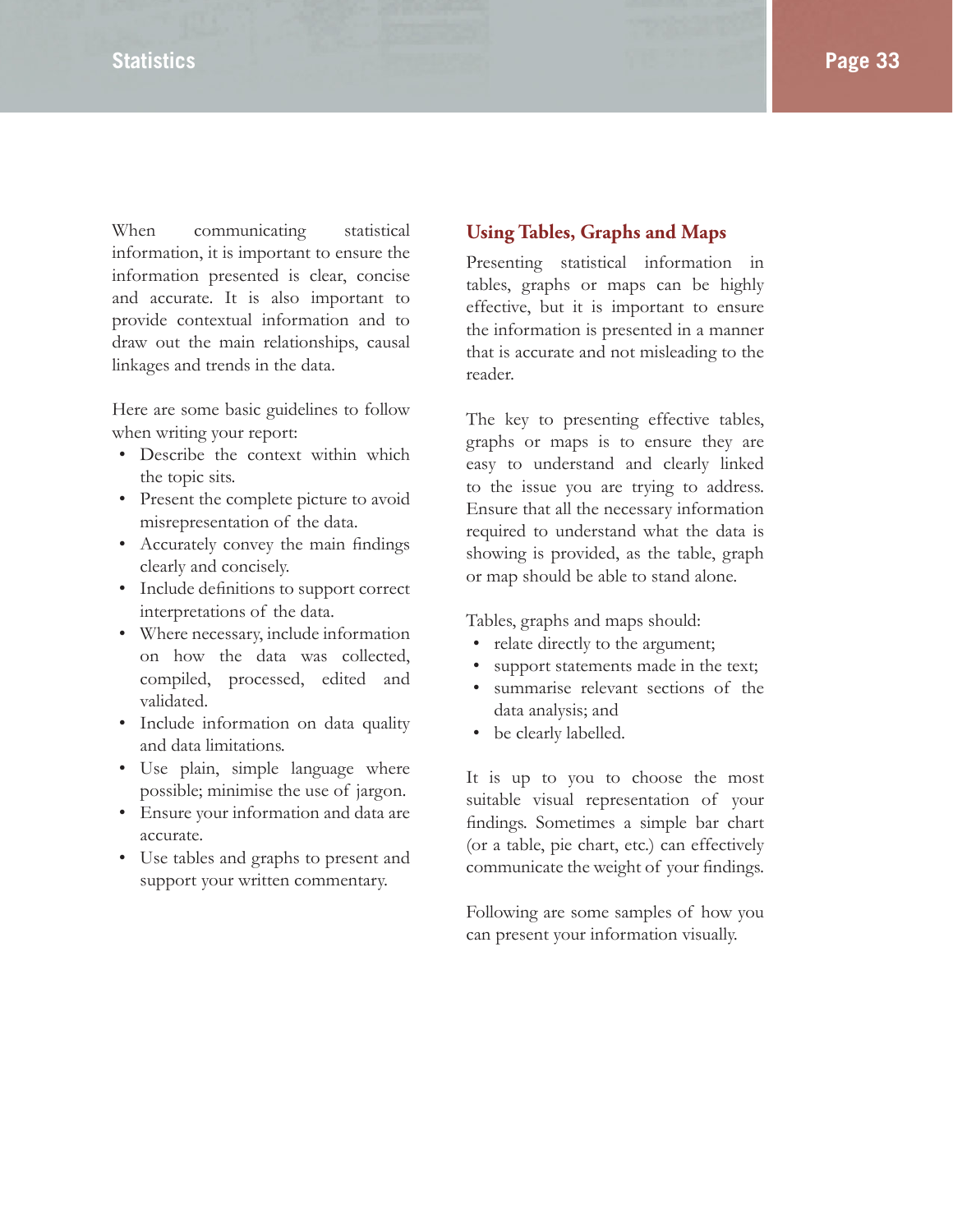

#### **Bar Chart**

Incidents By Month, Virginia, 2013



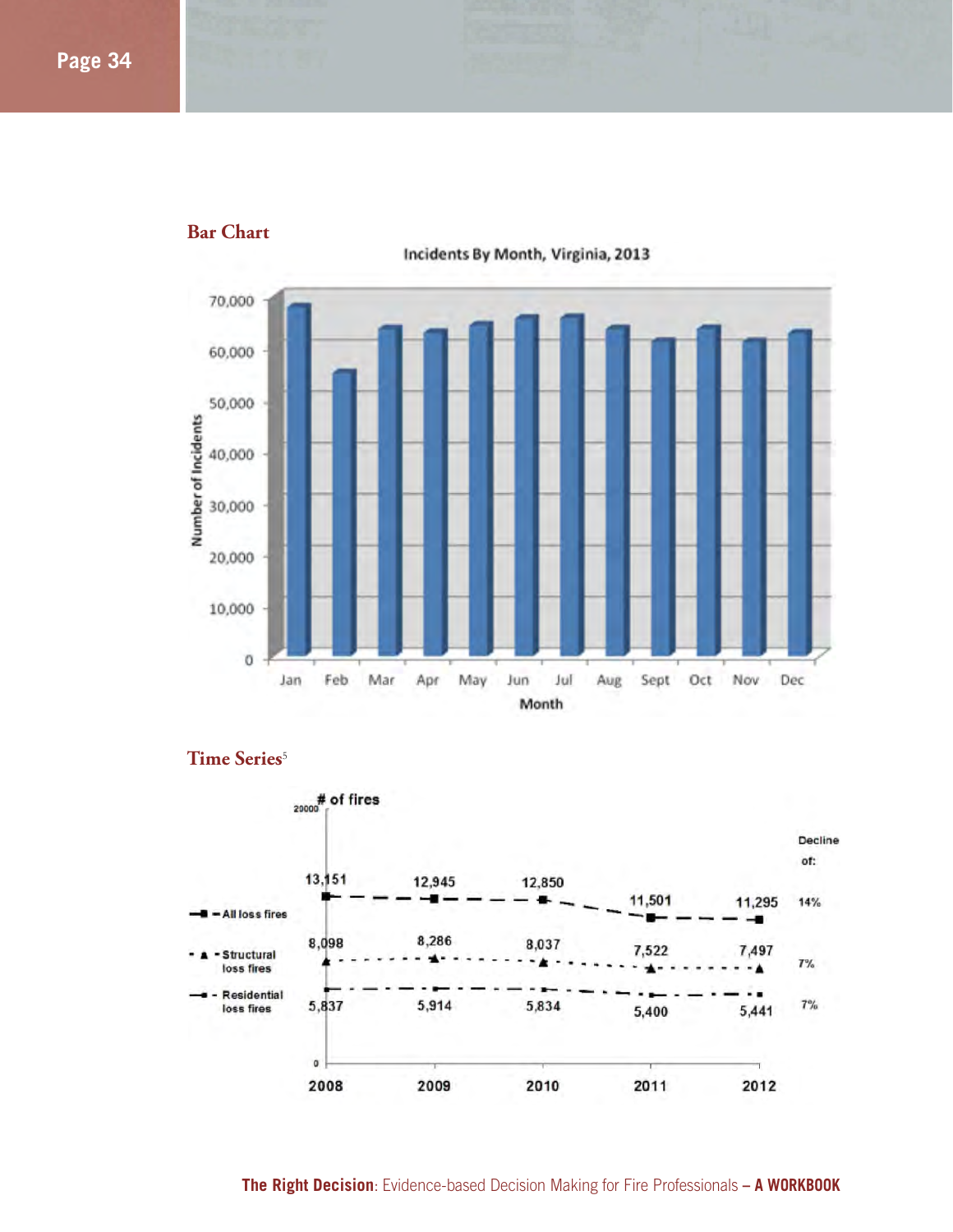#### **Pie Chart**



# **Case Studies 4-6**

Read **Case Study 4** at http://www.nfpa. org/~/media/Files/Research/NFPA%20 reports/Major%20Causes/oschildplay. pdf (Page 8 in that document.)

Read **Case Study 5** at http://www.nfpa. org/~/media/Files/Research/Fact%20 sheets/FireOverview.pdf

Read **Case Study 6** at http://www.ofc. alberta.ca/documents/fco/making-sensearticle-ofc.pdf

The case studies present examples of how one would present research findings. Note, however, that some of these are merely extracts of the full reports. Most reports have an executive summary which contains the main gist of the report.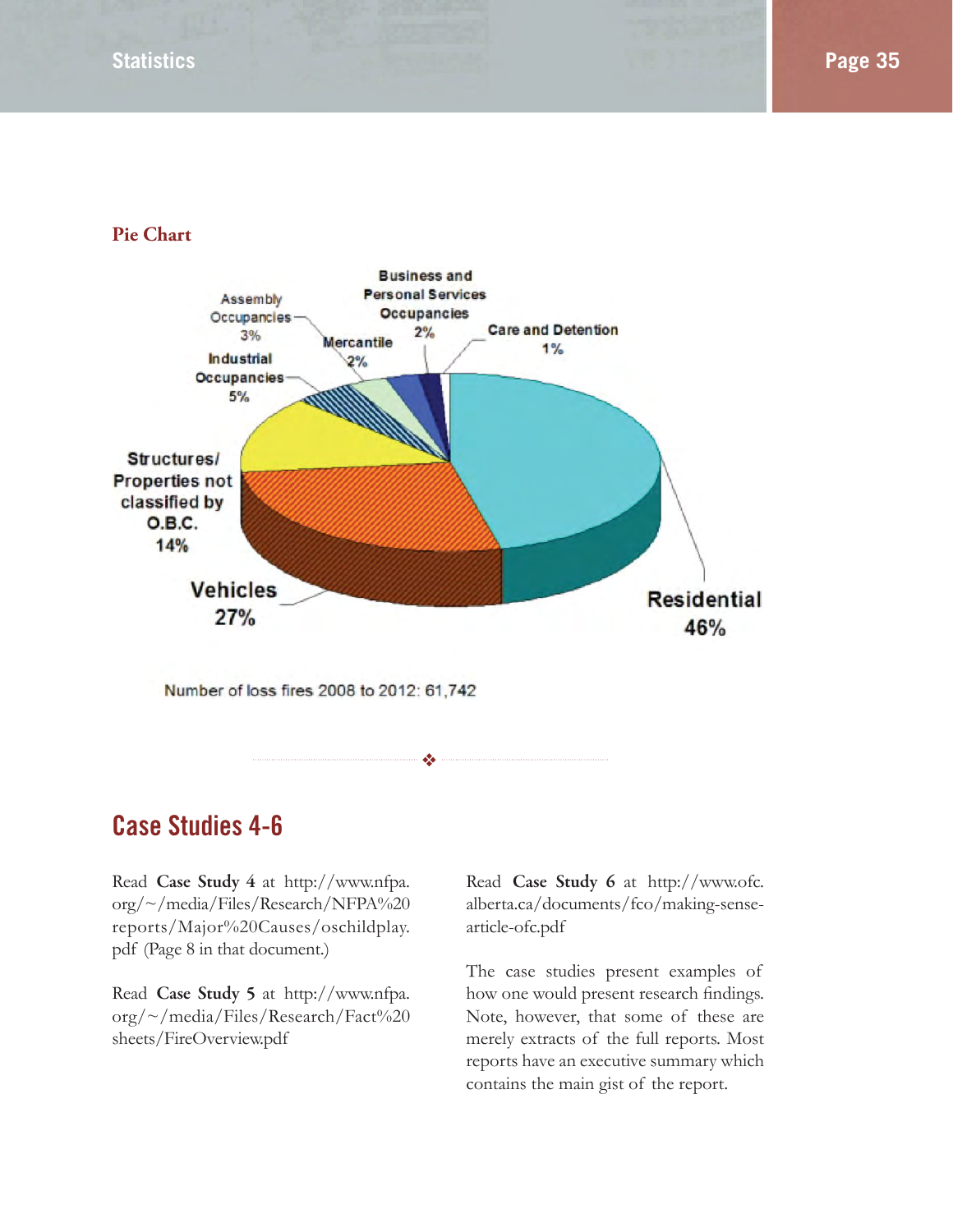#### **Exercise**

Below is a table listing the total fire losses in apartments in Calgary and Edmonton for the years 2000 to 2012. In itself, the listing of numbers is not that interesting. However, we can ask several questions of the data that make it more relevant.

For example, what is the typical or average number of fires per year? How

much variability is there in the amount of losses from year to year? Is there an overall pattern to the data or do the annual events just seem to be random?

Data alone do not provide enough information to answer our questions, but with statistical analysis, we can use the data to find the answers.

The exercise is a review of the chapter.

| Year  | <b>Fires</b> | <b>Fire Deaths</b> | <b>Fire Injuries</b> | \$ Losses   |
|-------|--------------|--------------------|----------------------|-------------|
| 2000  | 294          | 5                  | 51                   | 8,232,233   |
| 2001  | 308          | 6                  | 55                   | 10,097,340  |
| 2002  | 339          | 5                  | 47                   | 58,690,172  |
| 2003  | 285          | 1                  | 51                   | 9,023,059   |
| 2004  | 260          | 3                  | 51                   | 17,198,939  |
| 2005  | 234          | $\overline{4}$     | 31                   | 14,278,621  |
| 2006  | 269          | $\overline{4}$     | 38                   | 12,742,813  |
| 2007  | 241          | 1                  | 15                   | 14,587,166  |
| 2008  | 294          | $\overline{2}$     | 28                   | 11,730,611  |
| 2009  | 251          | $\overline{2}$     | 30                   | 22,872,020  |
| 2010  | 313          | $\bigcap$          | 26                   | 61,749,614  |
| 2011  | 225          | 1                  | 27                   | 18,032,082  |
| 2012  | 18           | $\theta$           | 2                    | 33,566,760  |
| Total | 3,331        | 34                 | 452                  | 292,801,430 |

#### **Fire Losses in Apartments in Calgary and Edmonton, Alberta: 2000-2012**<sup>6</sup>

*SOURCE: Office of the Fire Commissioner*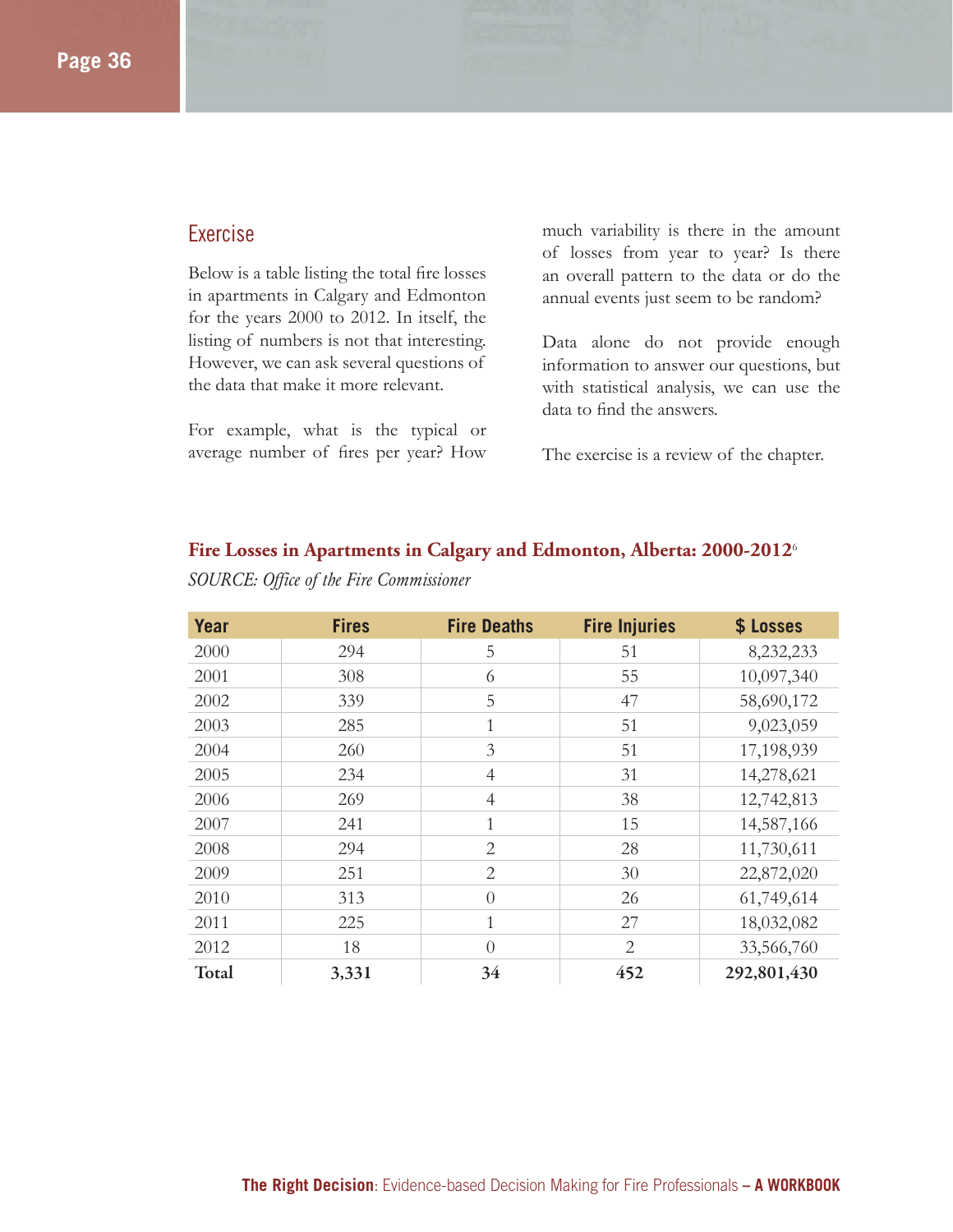Given the data in the table, determine the following:

1. Based on the table, what are your general observations? Are there any unusual observations?

- 2. What is the **mean or arithmetic average** for fire deaths and fire injuries?
- 3. What is the **mode** for fire deaths? What is the **mode** for fire injuries?
- 4. What is the **median** for both fire deaths and fire injuries? *(Remember, you will have to re-create the table and re-arrange the data in ascending order to determine the middle point.)*

| <b>Fire Deaths</b> | <b>Fire Injuries</b> |
|--------------------|----------------------|
|                    |                      |
|                    |                      |
|                    |                      |
|                    |                      |
|                    |                      |
|                    |                      |
|                    |                      |
|                    |                      |
|                    |                      |
|                    |                      |
|                    |                      |
|                    |                      |
|                    |                      |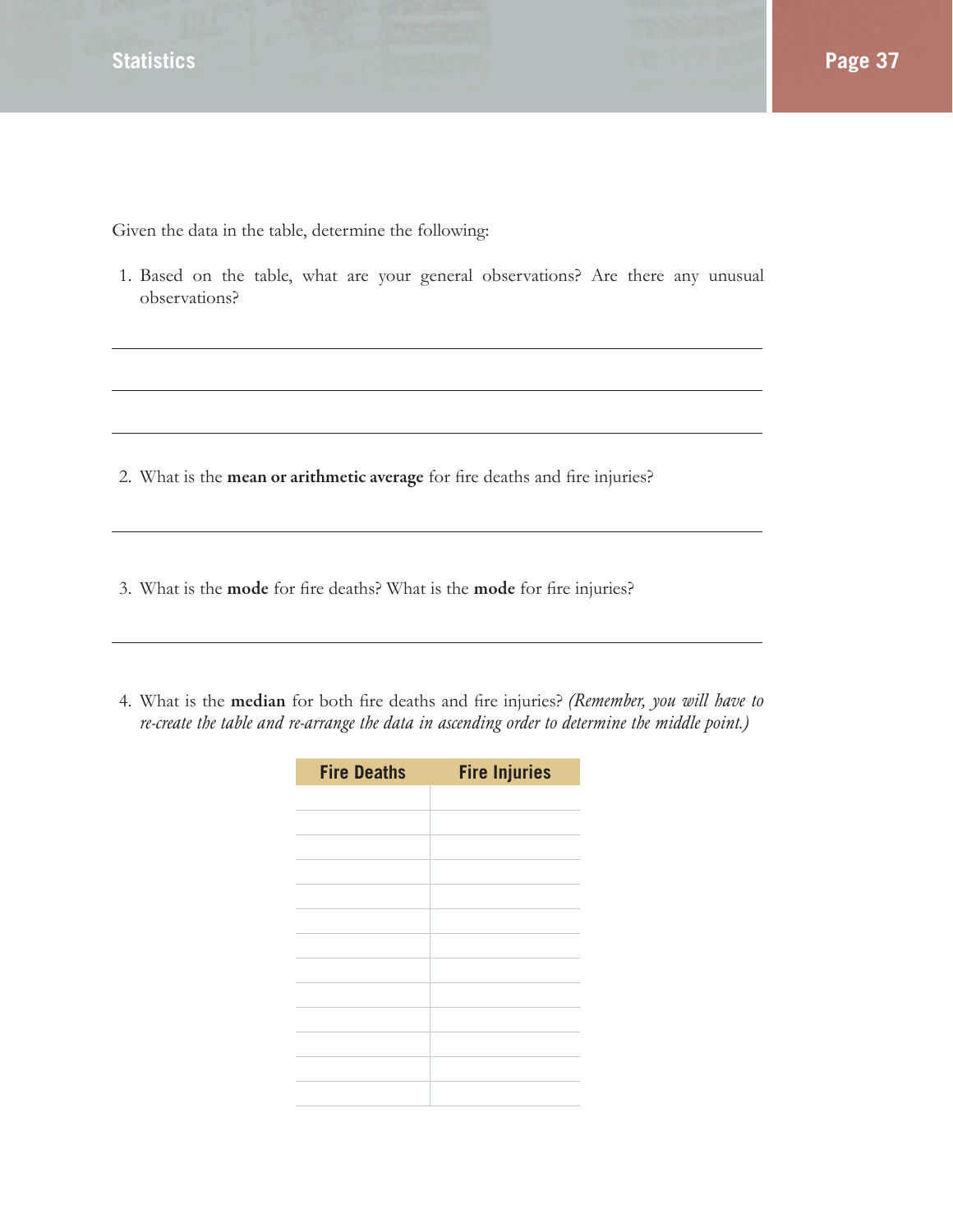5. Now let's see if there is any variability in the data. To do this you will need to calculate the standard deviation for both fire deaths and fire injuries.

| <b>Fire Deaths</b> | <b>Fire Injuries</b> |
|--------------------|----------------------|
|                    |                      |
|                    |                      |
|                    |                      |
|                    |                      |
|                    |                      |
|                    |                      |
|                    |                      |
|                    |                      |
|                    |                      |
|                    |                      |
|                    |                      |
|                    |                      |
|                    |                      |
|                    |                      |
|                    |                      |

- http://www.abs.gov.au/ausstats/abs@.nsf/lookup/1500.0chapter92010
- 5 Fire Loss in Ontario 2008–2012 Causes, Trends and Issues.

<sup>&</sup>lt;sup>1</sup> Australian Bureau of Statistics

http://www.abs.gov.au/websitedbs/a3121120.nsf/home/statistical+language+-+quantitative+and+qualitative+data 2 Australian Bureau of Statistics

http://www.abs.gov.au/websitedbs/a3121120.nsf/home/statistical+language+-+quantitative+and+qualitative+data 3 Australian Bureau of Statistics

http://www.abs.gov.au/websitedbs/a3121120.nsf/home/statistical+language+-+quantitative+and+qualitative+data 4 A guide for using statistics for evidence based policy, 2010.

http://www.mcscs.jus.gov.on.ca/english/FireMarshal/MediaRelationsandResources/FireStatistics/OntarioFires/ FireLossesCausesTrendsIssues/stats\_causes.html

<sup>6</sup> http://www.ofc.alberta.ca/documents/fco/FIRE\_LOSSES\_IN\_APARTMENTS\_IN\_CALGARY-EDMONTON-revised\_1.pdf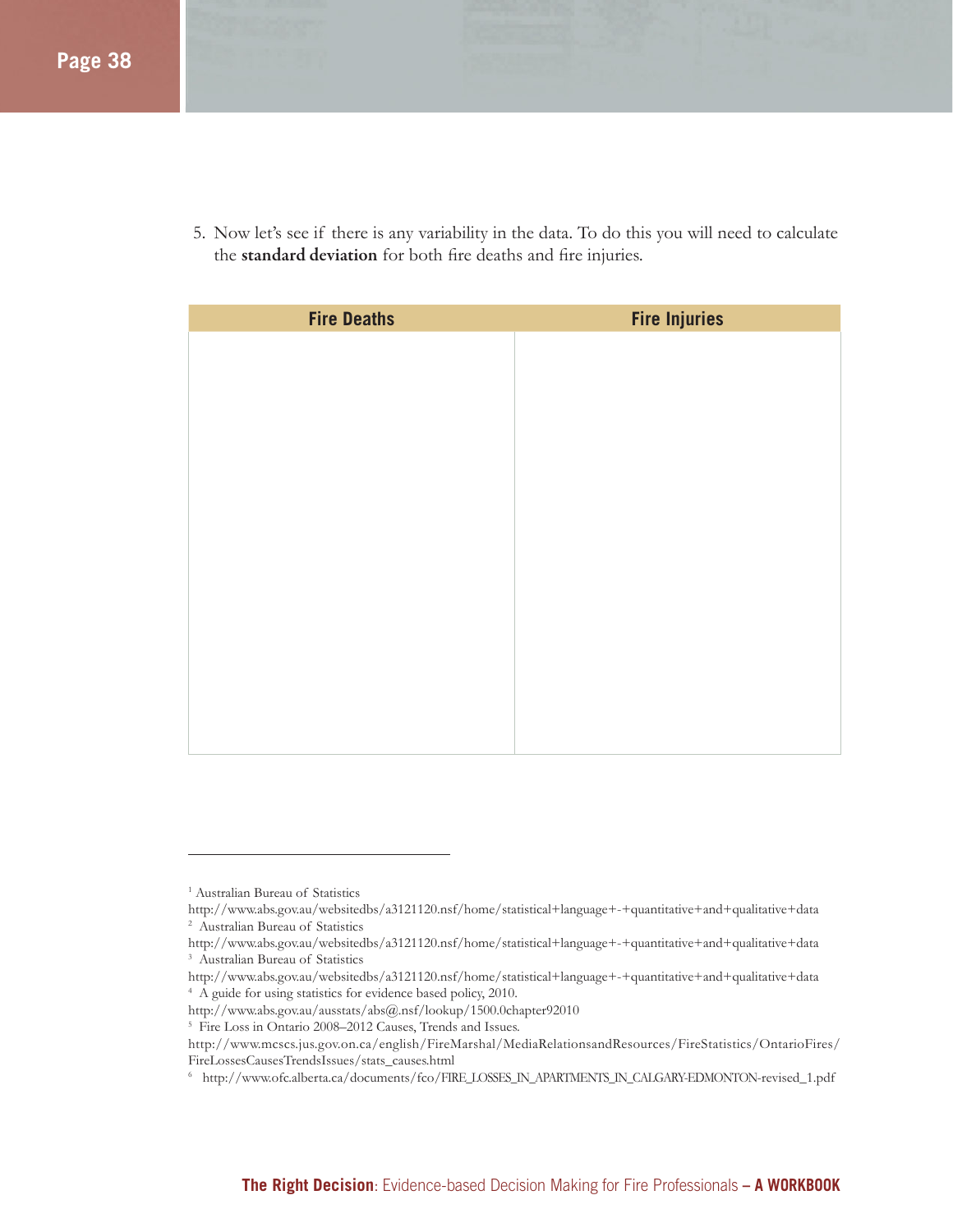# **Experimental Design**

# **Introduction**

A well-designed and constructed research project or experiment should be able to withstand questioning and criticism. The nature of the design of the research project determines whether and how well you can answer your research question.

Therefore, the experimental or research design you use choose should clearly and effectively address the research problem in a coherent and logical way. Remember that the function of a research design is to ensure that the evidence obtained enables you to effectively address the research problem as clearly as possible.

Your research topic/problem will determine the type of design. Most of the research projects you will conduct in your role as fire chief/marshal will be evidence-based, with repeatable observations that can be seen, shared and evaluated by others.

### Why is Research Design Important?

The type of research design used to evaluate a program is important because it determines how well we are measuring its effectiveness.

The more rigorous the research design:

- the better we can interpret outcomes;
- the better we are able to determine effectiveness of a program and be sure there is not some other explanation for measured outcomes; and
- the more confident we can be in our findings.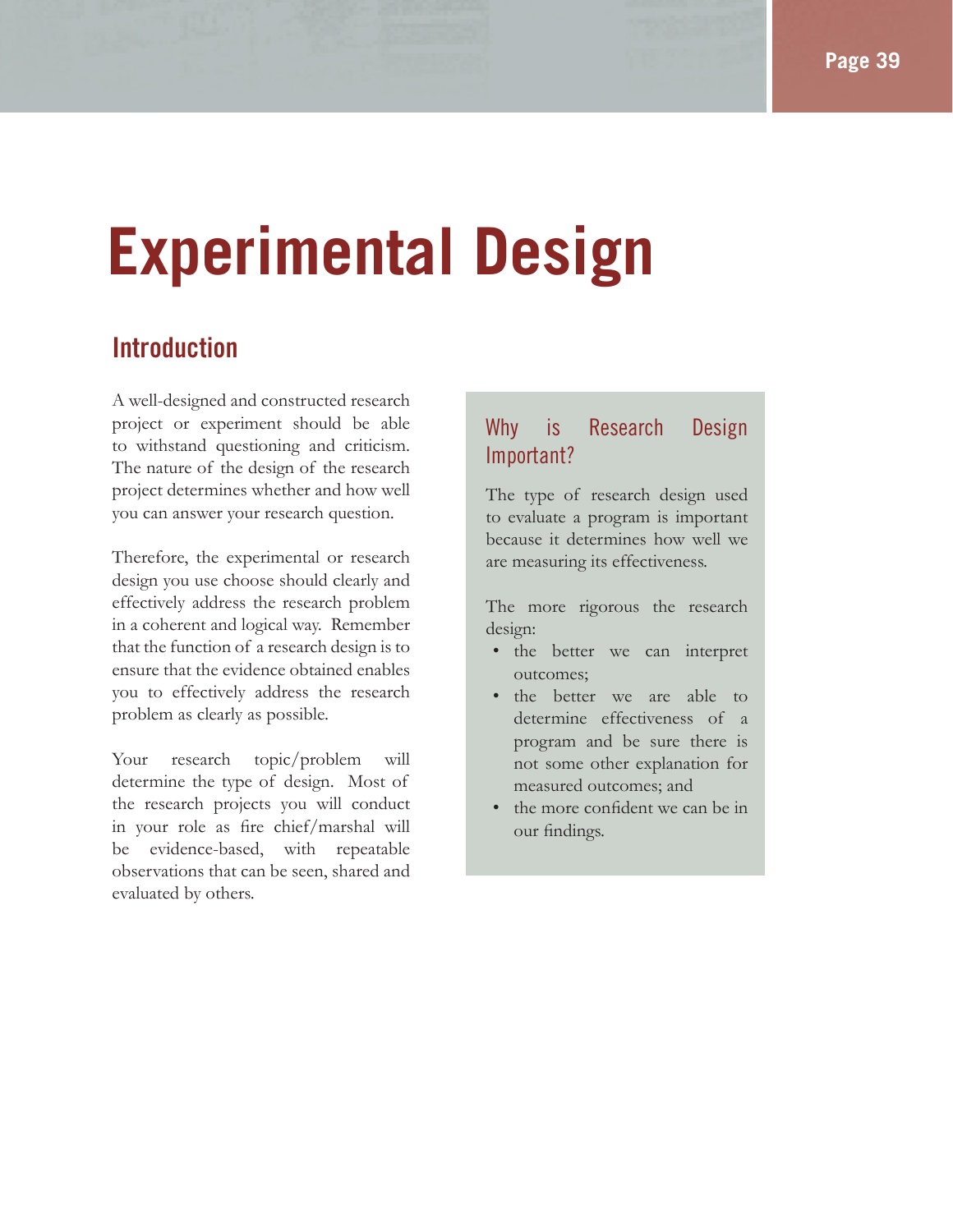### **Quick Review**

What is good evidence?

- Evidence that has been rigorously tested, or evaluated.
- Evidence that helps produce the desired outcome.
- Evidence that exists to help determine that something other than this program/project is responsible for producing the desired outcomes.

**Evidence is rarely absolute** and it has varying degrees of reliability or credibility associated with it.

#### **Research Designs**

Here are some research designs you could consider for your project.

#### The One-shot Test – Comparisons with **Targets**

This is the simplest of designs, where the effects of an action, policy or program are measured against a set of standards or targets. The limitation with this design is that it does not account for alternate explanations for a result or for why the desired results were not met.

#### **The Before-and-after Design**

This design allows one to measure change more objectively. It basically measures the results before and after the experiment or research. It shares similar limitations to the one-shot test in that you can never be sure if an intervention or some external influence had an impact on the results or if it was merely coincidental.

What makes sense logically does not always work out in the observable world. What you need is hard evidence based on repeatable observations.

#### **The Classical Experimental Design**

This is the gold standard among evaluators and researchers. It is a combination of the before-and-after design with a control group added to the equation. It involves setting up two groups. One group (the control group) will remain constant, with no exposure to treatment or intervention. The other group (the experimental group) will be exposed to treatment. If the experimental group exhibits significant change and the control group does not, then you have strong evidence that the intervention or treatment does indeed have an effect on the outcome.

The key to the strength of classical design experiments is to ensure the comparison (control) group is equivalent to the experimental group. For practical purposes, this can include statistically equivalent groups. They need not always be physically or characteristically similar. When selecting a sample group, be careful to avoid **sample selection bias.**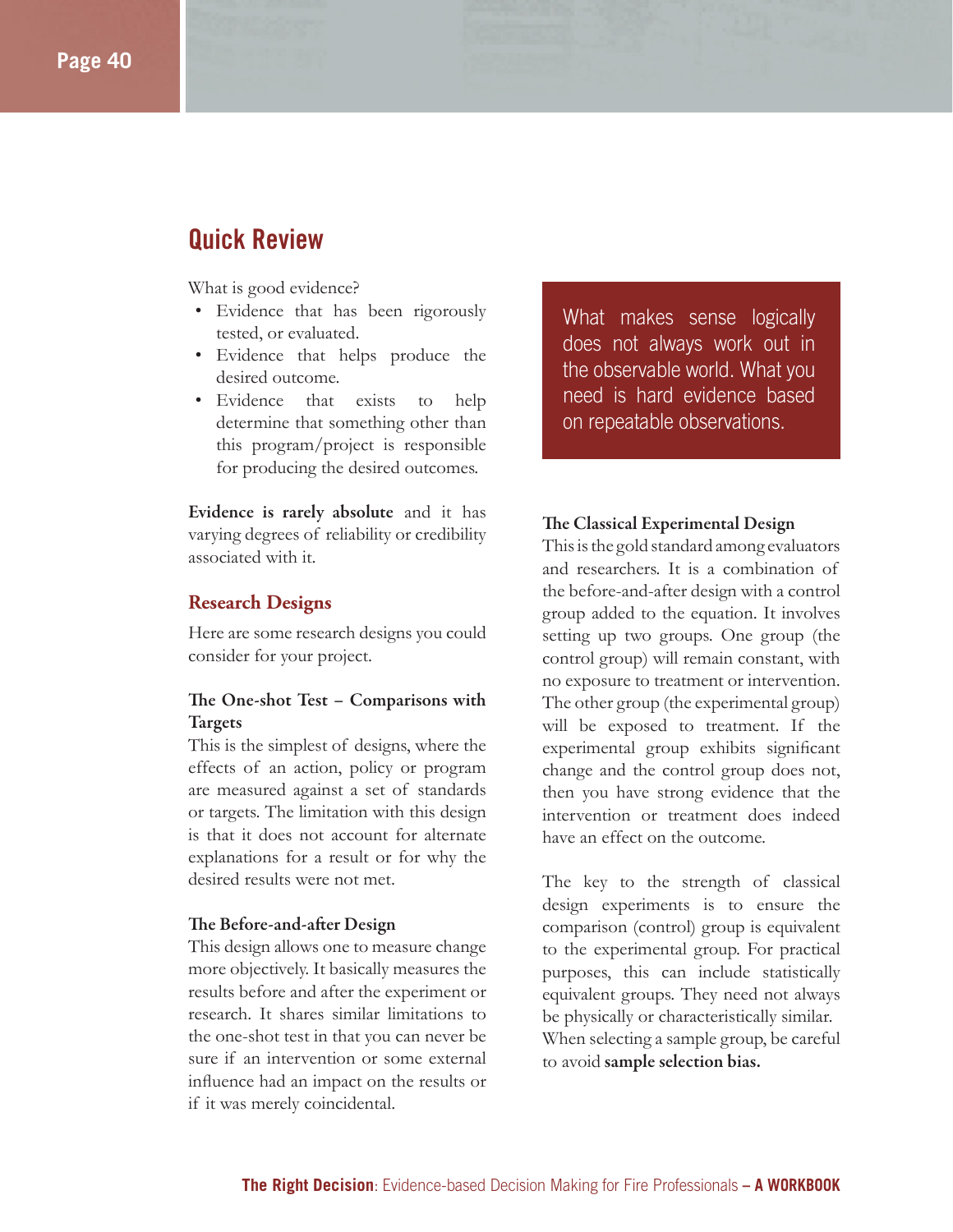Remember that the intent of your research is to help you make the right decision. Choosing the right framework is an important element in helping you determine how credible your evidence and findings are.

❖

This means selecting a sample group that you know will most likely help you prove your theory. Your research has to be objective.

The best way to avoid sample selection bias is to conduct a random assignment to the conditions where possible.

# **Case Studies 7 and 8**

#### **Case Study 7**

Download "Sprinkler Systems and Residential Structure Fires " from http:// www.surrey.ca/files/sprinklersystemsand residentialstructurefires.pdf.

This is a good example of a full research report. It lays out the information in a very structured manner. The executive summary is often the most read portion of a report. If you want to find out the key issues or findings of a research report, this is where you will find it.

As you read, consider the following:

- Take note of how the executive summary is structured and laid out.
- Can you identify the type of research design?
- Take notice of the different ways the data is presented; each table demonstrates a different finding but still relates back to the main key issue.
- Read the discussion section carefully and take note of how it repeatedly ties back its explanations to an evidencebased finding. The use of graphs/ charts are helpful tools to visually show the findings.
- Every report MUST have conclusion. This is where you restate your hypothesis, whether it is proven correct or not, and why you think so.

#### **Case Study 8**

Download "A Review of the Research Literature on 24-Hour Shifts for Firefighters" from https:// www.ufv.ca/media/assets/ccjr/ publications/24+Hour+Shifts.pdf.

This case study is different in the sense that it is based entirely on literature review and not on data 'crunching'. This is another way of conducting your evidence-based research.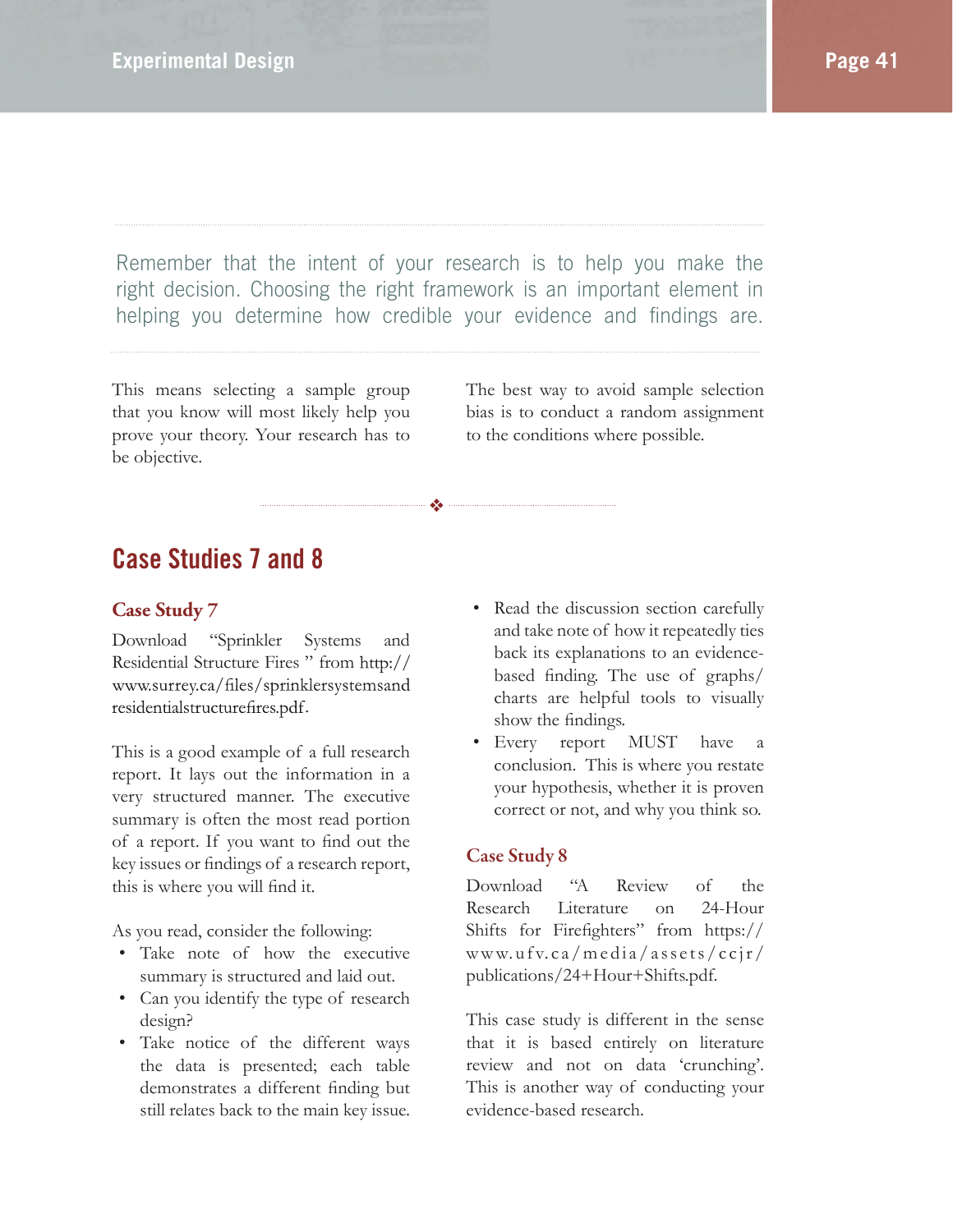#### Exercise

1. Now that you have read the case study, what are your impressions?

2. Was it easy to follow?

3. Would you present your research in a similar manner? Why?

4. Is there an alternative approach to presenting this sort of research? How would you go about doing it?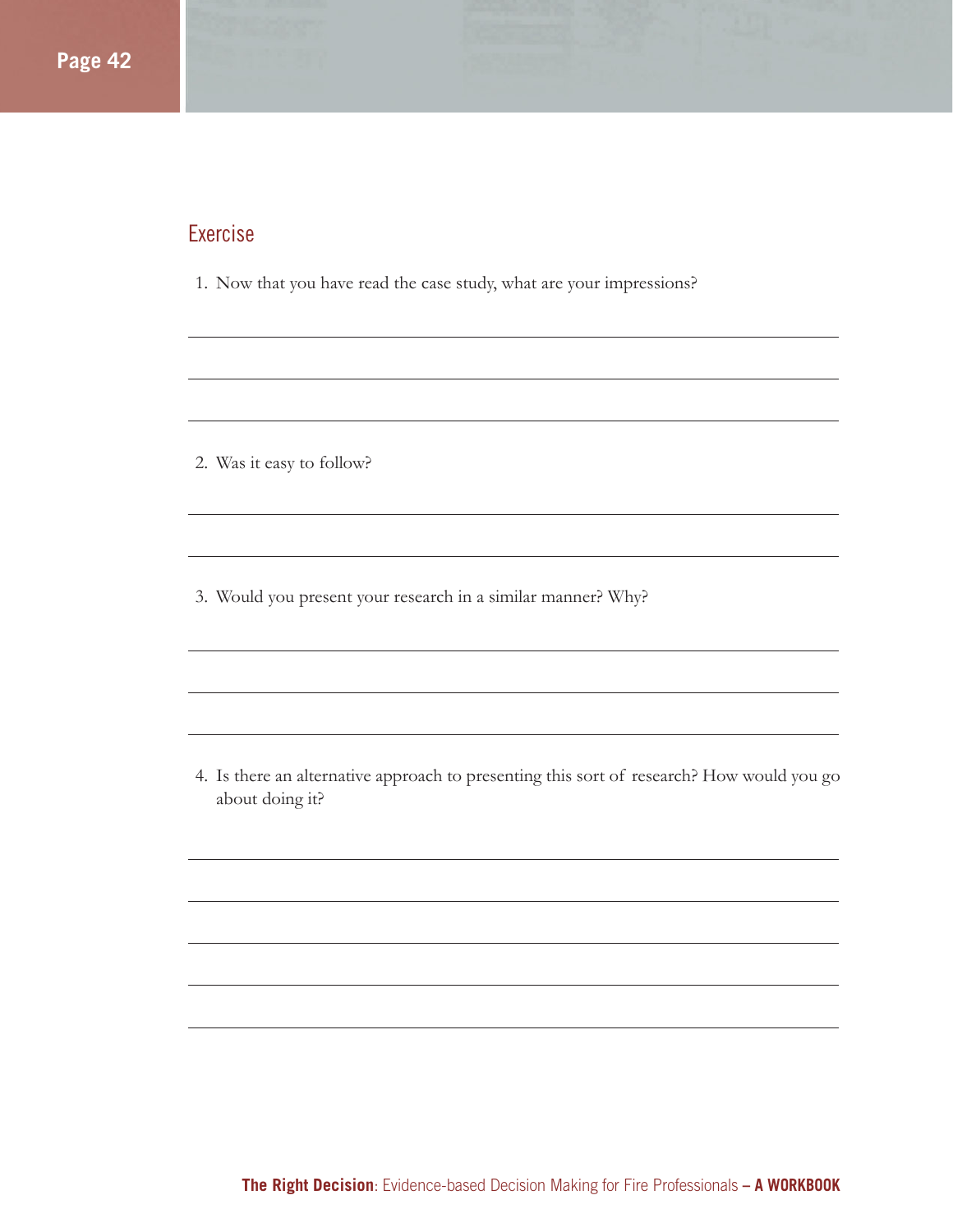# **Costing Analysis**

# **Introduction**

In today's environment of rising costs and funding cuts, fire departments are forced to constantly watch their bottom line while making sure that the efficiencies and cost savings they are trying to achieve do not compromise the levels of service they are required to provide to the public. It is a difficult balance to maintain.

You are responsible for the lives and safety of the general public by responding to emergency situations and protecting people, as well as protecting the environment and civil property. You are also required to work closely with the local community to increase their level of fire safety awareness to help prevent fires and accidents from occurring in the first place.

And rounding all this up, you are also the operational manager of your unit/ department and are responsible for, among other things: budget administration and control; allocation of personnel and resources to achieve performance targets; dealing with external agencies; planning and resource management; and, dealing with political aspects of the authority.

In essence, you wear many hats!

As the operational manager of your unit/ department you will have to oversee numerous financial aspects of your unit, such as equipment purchases and upgrades, and staffing costs. In order to be able to make the most cost-effective decision, you would do well to conduct a costing analyses to identify whether the investments you will make in purchasing, upgrading to new equipment or hiring additional personnel will bring you the desired returns or benefits.

#### **Costing studies will:**

- Link the outcomes you wish to measure with the goals and objectives of your operational and strategic plans. It will help you focus on the question about whether the activity is within the organization's mandate.
- Help you focus on the many line items that make up actual costs.
- Provide a transparent and fairly mechanical way of helping you decide on options.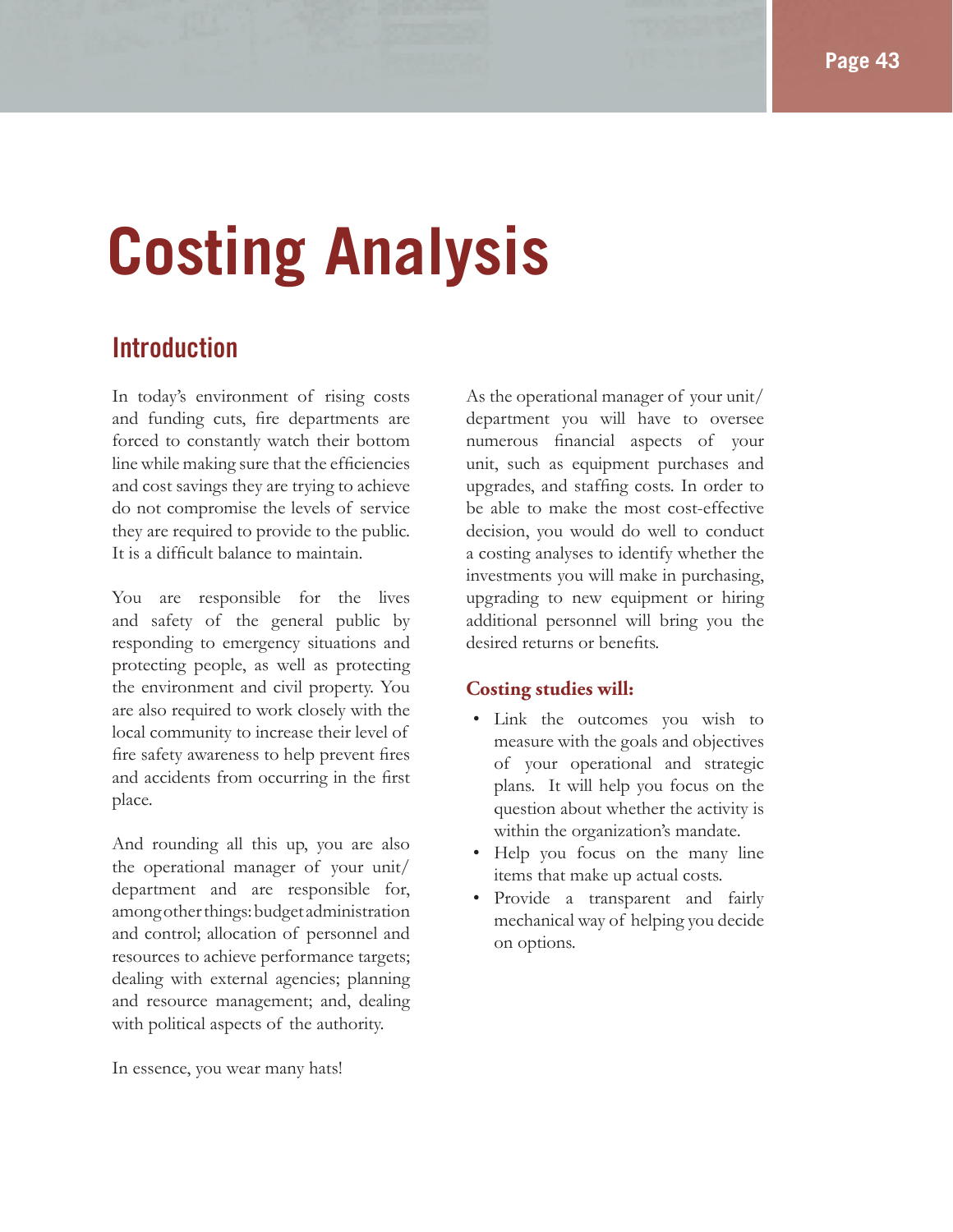# **Quick Review**

The purpose of costing is not simply to collect cost data, but to provide unit/ department managers with information they can use to make better management decisions.

There are two forms of costing:

- **Straight costing analysis:** determines the costs associated with doing something, such as the decision to purchase a document management software program, or the decision to purchase or update new equipment, computers or purchasing a new fire truck.
- Cost-benefit analysis or cost**eff ectiveness analysis:** this is the weighing of all the costs associated with a decision against the value of the expected benefits.

Opportunity cost is a benefit, profit or advantage that you will have to give up so that you can acquire or achieve something else. For example, in choosing to become a firefighter, you are giving up predictability in your daily life, and some loss of leisure time and possibly time with your family.

Costing studies will allow you to identify the total cost of a decision and what the returns or benefits associated with that decision might be.

#### Choosing the Type of Costing Analysis

There are five overall steps to consider when conducting either a straight costing analysis, or a cost-effectiveness or costbenefit analysis:

- 1. Identify the issue or subject to which the analysis relates.
- 2. Set out the objectives that you want the decision to achieve.
- 3. Identify the options or choices that are available.
- 4. Conduct a financial (cost-benefit or cost-effectiveness) analysis of the option selected or the options under consideration.
- 5. Prepare an accounting statement or report summarising your findings.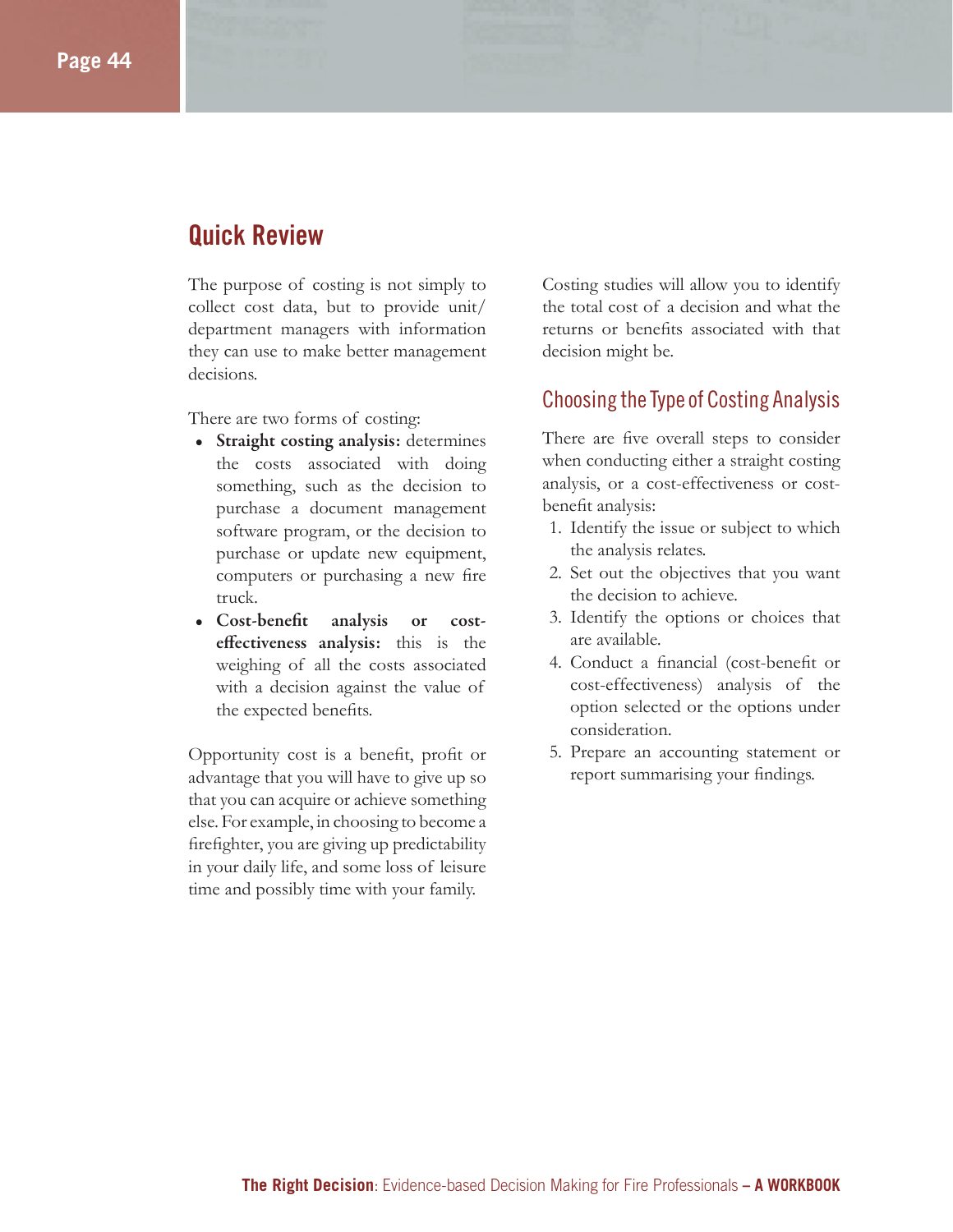# **Cost Analysis**

Straight costing involves estimating the total life cycle of a particular piece of equipment or service. The life cycle is the period during which you intend to use the product or service.

To conduct an accurate cost analysis, be sure to include all the relevant costs.

For capital-related costs, such as those for equipment, vehicles, buildings and fixtures, the costs could include:

- Depreciation rate–difference between the purchase price and selling price
- Interest on capital
- Maintenance fees
- Licensing or regulatory fees
- Operator or labour costs

#### Example: Simple Depreciation Calculation

Assuming a new fire truck costs \$80,000 and that it depreciates at a rate of 35% per year, you would like to know what it is worth at the end of the two years after purchasing it.

|  |  | Calculate the depreciation: |
|--|--|-----------------------------|
|--|--|-----------------------------|

| Year 1: | $$80,000 \times 0.35$              | $=$ | \$28,000 |
|---------|------------------------------------|-----|----------|
| Year 2: | $$52,000 \times 0.35$              | $=$ | \$18,200 |
|         | Total depreciation after two years | $=$ | \$46,200 |

**Residual value of the truck after two years = \$33,800**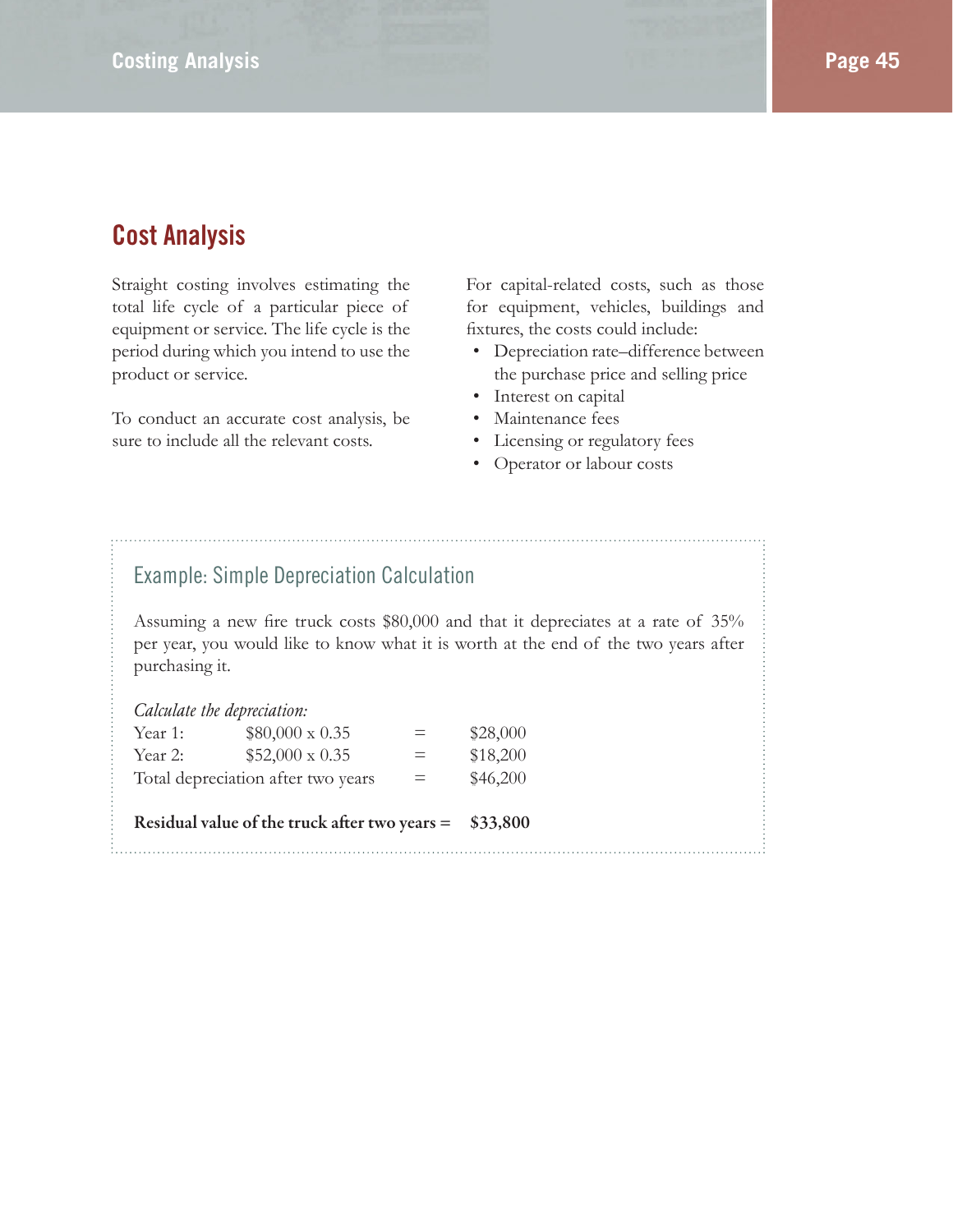A key element in analysing cost-effectiveness is being able to identify appropriate output measures and being able to measure them appropriately.

❖

#### Fixed and Variable Costs

Fixed costs are also called "sunk costs" because they must always be paid. These include such items as loan payments, rent, insurance, and leasing fees.

Variable costs generally relate to operating and maintenance costs where the amounts or occurrence are not a constant. For example, these would include maintenance costs for fire trucks, building maintenance and upkeep.

#### Direct and Indirect Costs

Direct costs are those absorbed by your department directly, such as new employee uniforms and safety gear, staff salary, and loan payments.

Indirect costs are those not directly incurred by your department but are necessary in order to run the department. These could include advertising costs for hiring, screening and testing of applicants or insurance, and equipment maintenance.

### **Exercise** 1<sup>1</sup>

Your department has been experiencing dramatic increases in its overtime budget and is confronted with continual pressure from the city leadership to reduce this cost. To face this problem you, as unit head, are tasked with conducting an analysis to determine whether it is more cost effective to hire additional personnel or to continue to use your current crew to work overtime to fill this shortages.

The two tables on the next page summarize the annual and hourly salary for the various positions. The hourly salary is determined by the annual regular salary divided by 2,912 hours scheduled per year inclusive of any benefits. The overtime rate is the normal hourly rate multiplied by 1.5 times. Personnel working overtime are not paid benefit costs.

The second table outlines the salary breakdown costs if you were to hire more staff. The annual salary listed includes benefits but excludes overtime cost.

#### *The task:*

For the two tables, calculate the hourly and overtime rate for the current staff levels and for hiring new staff.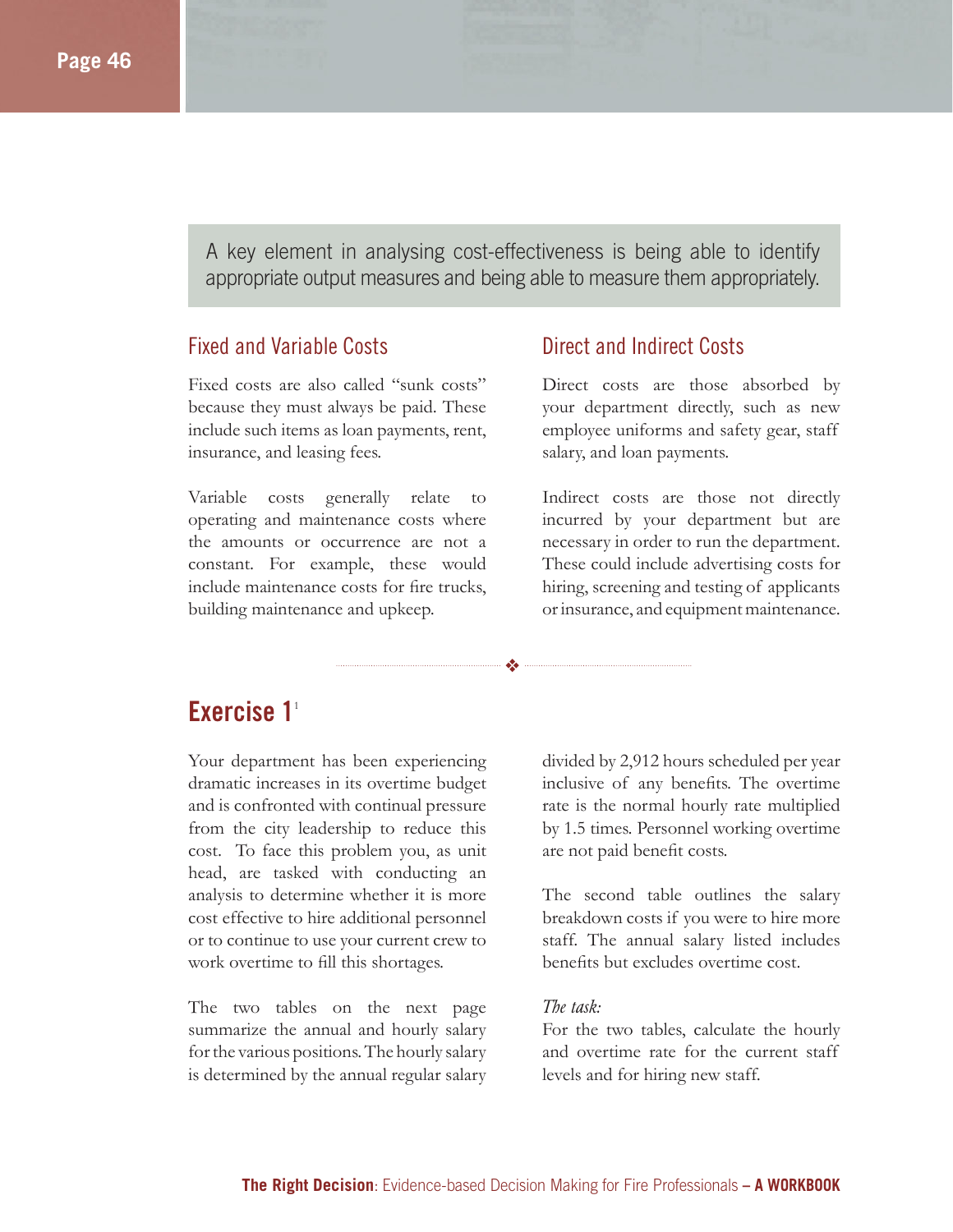|                           | <b>Salary</b> | <b>Hourly Rate</b><br>(Salary / 2,912 Hours) | <b>Overtime Rate</b><br>(Salary / 2,912 Hours)<br>x <sub>1.5</sub> |
|---------------------------|---------------|----------------------------------------------|--------------------------------------------------------------------|
| Firefighter               | \$81,799      |                                              |                                                                    |
| Firefighter/<br>paramedic | \$87,671      |                                              |                                                                    |
| <b>Fire Engineer</b>      | \$95,567      |                                              |                                                                    |
| <b>Fire Captain</b>       | \$107,383     |                                              |                                                                    |

#### **Current Staff Annual Salary with Overtime Payment**

#### **New Personnel Hire: Annual Salary**

|                           | <b>Salary</b> | <b>Hourly Rate</b><br>(Salary / 2,912 Hours) |
|---------------------------|---------------|----------------------------------------------|
| Firefighter               | \$53,697      |                                              |
| Firefighter/<br>paramedic | \$57,908      |                                              |
| <b>Fire Engineer</b>      | \$60,894      |                                              |
| <b>Fire Captain</b>       | \$70,490      |                                              |

Based on your calculations above, what are your findings? Is it more cost effective to hire new personnel or to pay overtime? How big is the difference in cost savings/ increase?

If hiring additional staff is more cost effective based on this calculation, are there any other additional costs that you would have to factor in when deciding to hire new personnel?

If you opt for overtime payments, what other cost factors could affect your departmental budget? Note: consider both the direct and indirect costs.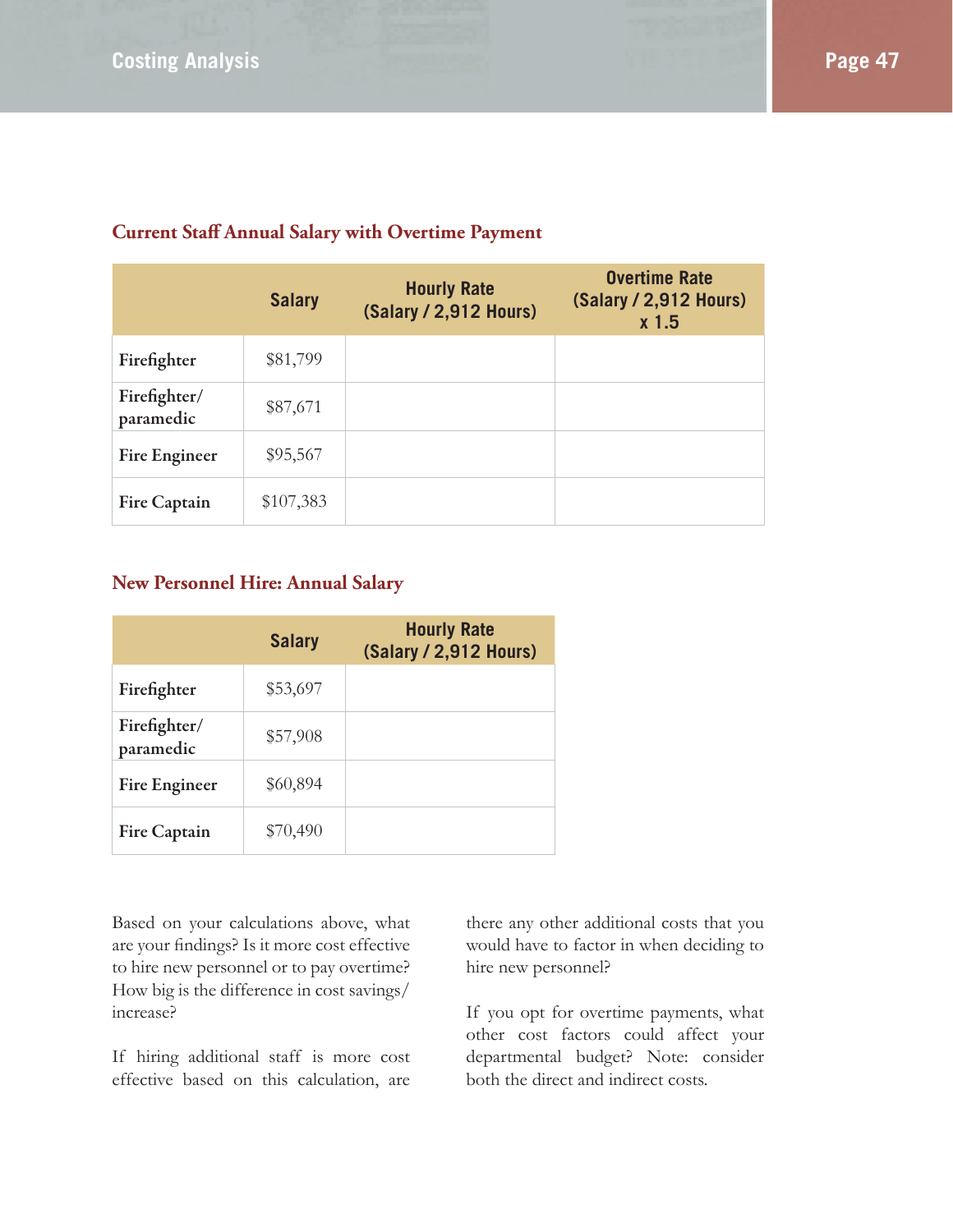#### Cost-benefit Analysis (CBA)

Literally, cost-benefit analysis means weighing the costs against the benefits or profits of a proposed project. It helps you evaluate several alternatives, and the one with the highest benefit ratio would be the prudent choice. For instance, the decision whether to hire more full-time staff over paying for overtime will identify both the potential benefits as well as who will incur the costs for either proposal.

You can use CBA to:

- decide whether a proposed project or programme should be undertaken;
- decide whether an existing project or programme should be continued; or
- choose between alternative projects or programmes.

As fire unit head, it would be expected that you conduct such an analysis to show that the recommended option you propose maximises the economic, environmental and social benefits to the department, community, and government.

#### **Components of a CBA**

- 1. Define the problem: link it back to your operational or strategic plan.
- 2. Identify any constraints or limiting factors: list out any challenges, which could include financial limitations, managerial or personnel challenges, environmental and other regulations.
- 3. List the alternatives: for example, whether to hire more full-time staff, amalgamating two fire stations/units, or integrating services.
- 4. List the benefits: for the benefits identified, what is the return on investment? This could either be in monetary terms or in other items such as an increase in productivity. Health and safety are often the 'soft' benefits in these situations.
- 5. How are the costs and benefits to be quantified?

All benefits and costs should be expressed in discounted present values.

#### Example: Cost-benefit Analysis

Assuming the net present value of the benefits of a program is \$13.5 million and the net present value ( $NPV -$  see next page) of the costs is \$10 million, the benefit cost ratio (BCR) would be:

$$
BCR = \frac{(NPV\text{ Benefits})}{(NPV\text{ Costs})} = \frac{13.5}{10.0} = 1.35
$$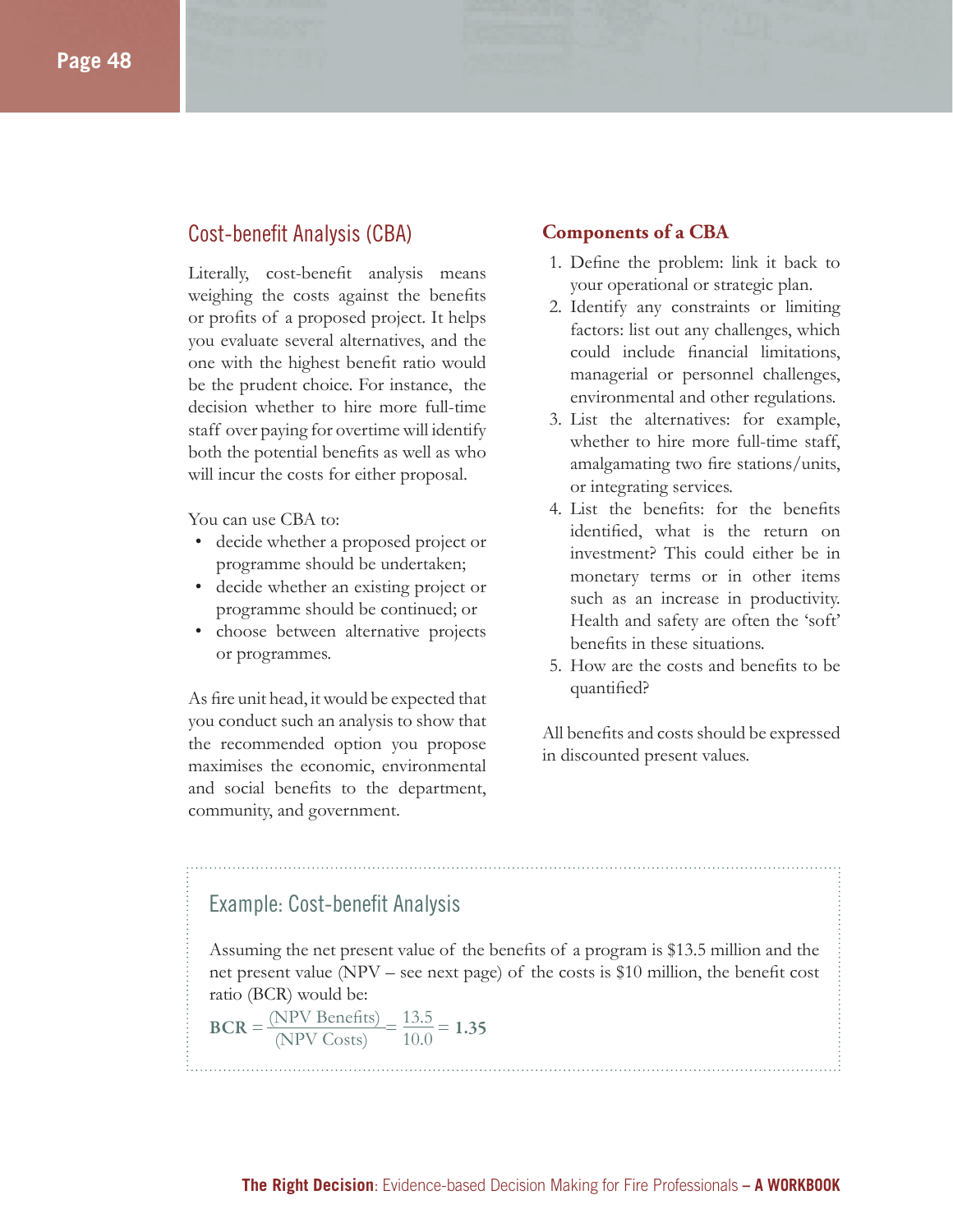#### Net Present Value (NPV)

Net present value is the current worth of a future sum of money or stream of cash flow given a specified rate of return. It is used to calculate the total of all cash flow (in and out) that can be directly linked to your project.

If it is positive, good. Otherwise, you may want to reconsider the investment.

On a personal level, assume you have invested \$5,000 in a locked–in savings certificate with a five-year redemption at a 3% interest rate. How much will you get in return at the end of the five years?

|                                                              | <b>Interest Rate 3%</b>   | <b>Total Growth in %</b><br>$(1 + Interest Rate)$ |
|--------------------------------------------------------------|---------------------------|---------------------------------------------------|
| Year 1                                                       | $1 \times 3/100 = 0.03\%$ | $1 + 0.03 = 1.03\%$                               |
| Year 2                                                       | $1 \times 3/100 = 0.03\%$ | $1 + 0.03 = 1.03\%$                               |
| Year 3                                                       | $1 \times 3/100 = 0.03\%$ | $1 + 0.03 = 1.03\%$                               |
| Year 4                                                       | $1 \times 3/100 = 0.03\%$ | $1 + 0.03 = 1.03\%$                               |
| Year 5                                                       | $1 \times 3/100 = 0.03\%$ | $1 + 0.03 = 1.03\%$                               |
| Total interest for 5 years<br>$(1 + interest rate)^{\#year}$ |                           | 1.03 <sup>5</sup>                                 |
| Investment in 5 years                                        | $1,000 \times 1.03^{5}$   |                                                   |
| Total                                                        | \$5,769                   |                                                   |

Now consider the opposite – how much would you need to invest to get a return of \$5,000 after five years at a discount (interest) rate of 3%?

*Calculation:*

Actual value /  $(1 + discount rate)^{\#year}$  $$5,000 \times (1/1.03)^5 = $4,313$ 

In other words, what is the **net present value of your investment**?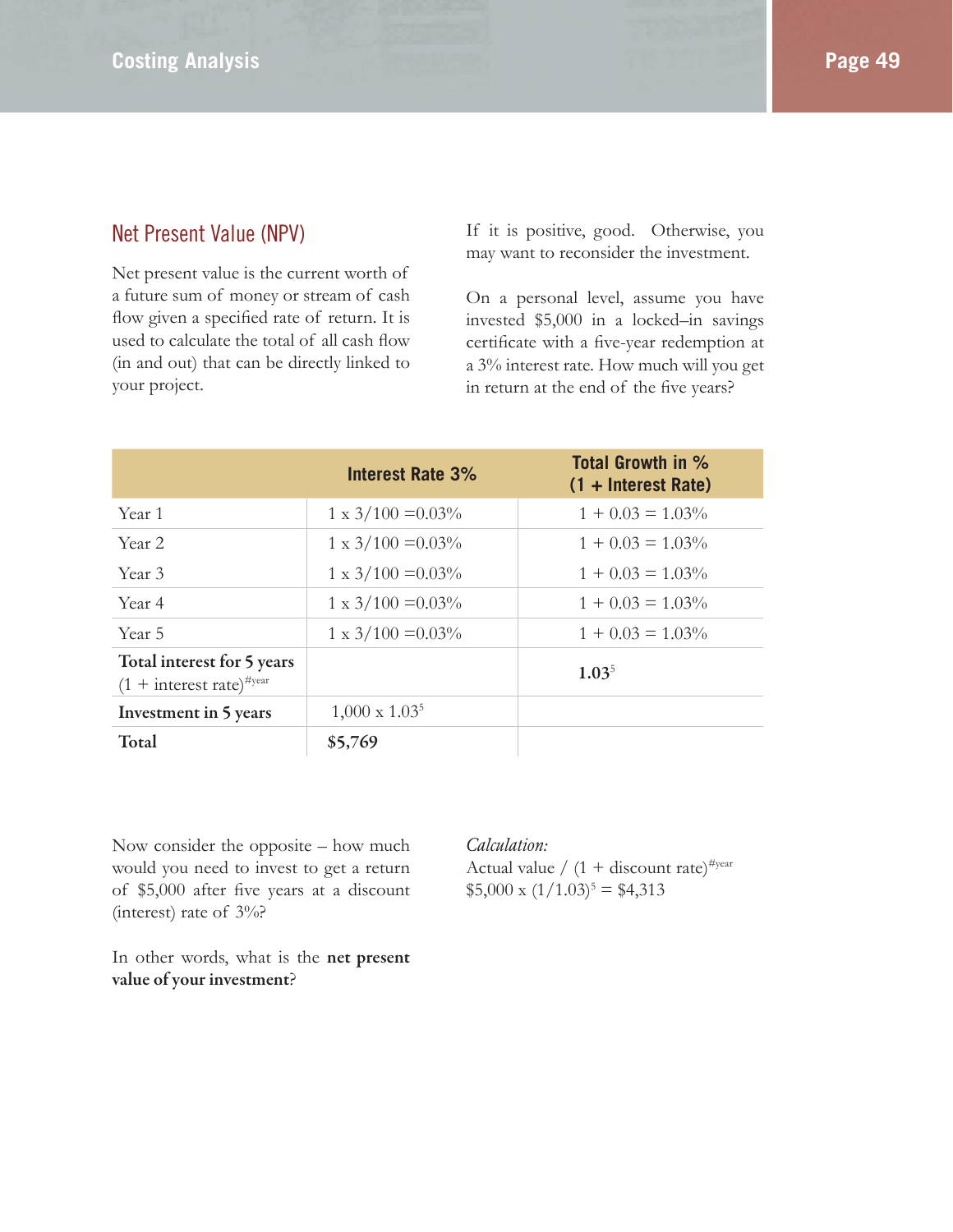# **Exercise 2**

One of the challenges facing all organizations is how to finance capital equipment. Equipment can be bought outright, but that requires the organization to have the money set aside in its budget. Another option is to lease or rent equipment. The advantage of leasing is that the cost is distributed over the term of the lease. Over the lifespan of the equipment, there may be a substantial difference between the cost of purchasing outright as opposed to the cost of leasing. That is a common question raised by senior managers and city councils. This exercise shows how we can conduct that type of analysis to determine which approach (if either) is the better deal.

#### *The task:*

Assume that you are to consider whether it is more cost efficient to purchase a new fire truck outright or to lease it.

- Option #1: Lease fire truck for  $$35,000/year$  for five years, with a 3.4% discount rate.
- Option  $#2$ : Buy the fire truck for \$170,000, with a selling price of  $$15,000$  at the end of five years with a discount rate of 3.4%.

Which is the best value? Complete the calculations below.

| <b>Year</b>             | <b>Payments</b> | <b>Discount Rate</b> | <b>Present Value</b> |
|-------------------------|-----------------|----------------------|----------------------|
| $\bf{0}$                | $(\$35,000)$    | 1.0                  | $(\$35,000)$         |
| 1                       | $(\$35,000)$    | 0.967                | $(\$33,845)$         |
| $\overline{2}$          | $(\$35,000)$    |                      |                      |
| 3                       | $(\$35,000)$    |                      |                      |
| $\overline{\mathbf{4}}$ | $(\$35,000)$    |                      |                      |
| 5                       | $(\$35,000)$    |                      |                      |
|                         | $NPV =$         |                      |                      |

#### **Option #1**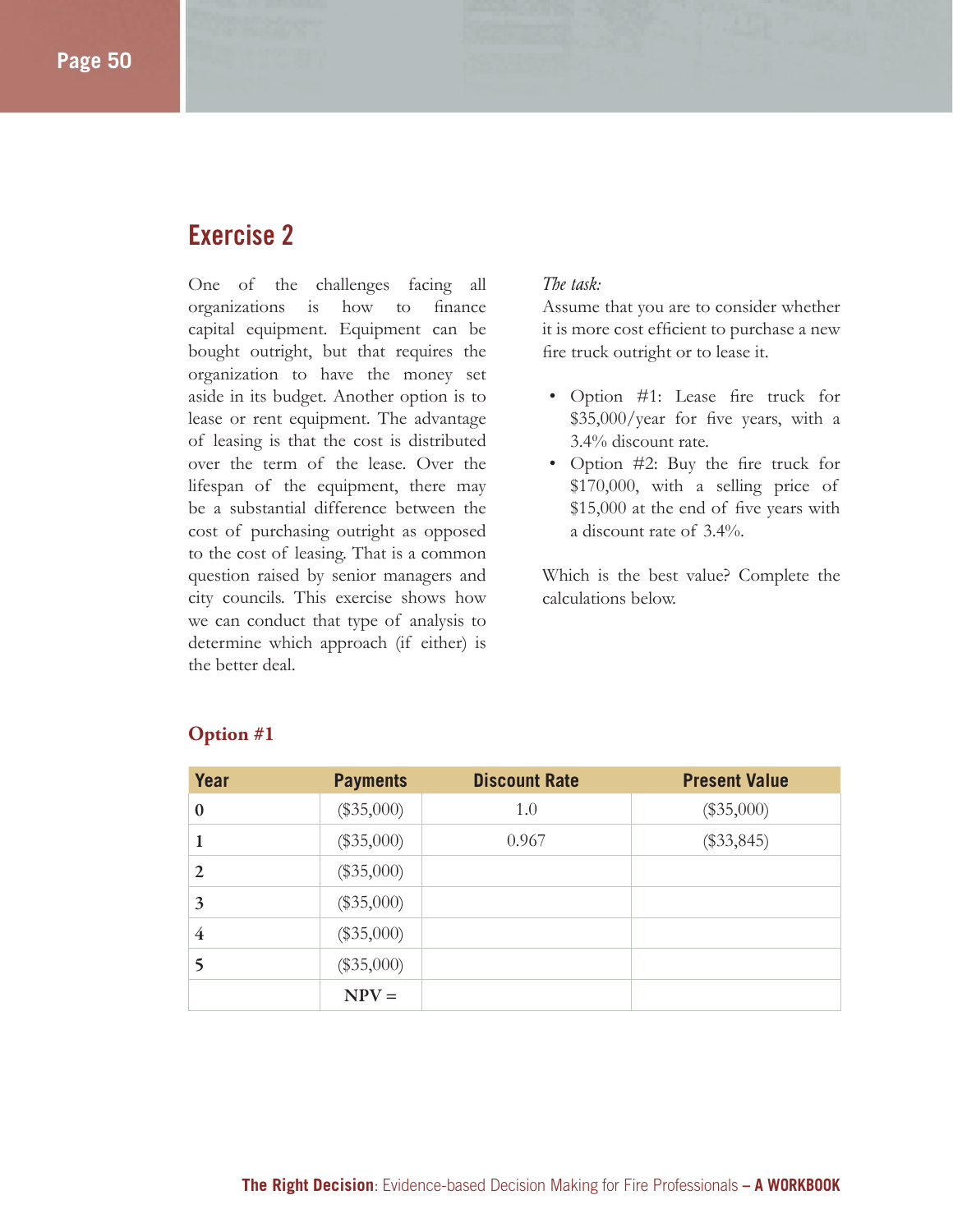#### **Option #2**

| Year     | <b>Payments</b> | <b>Discount Rate</b> | <b>Present Value</b> |
|----------|-----------------|----------------------|----------------------|
| $\Omega$ | $(\$170,000)$   | 1.0                  | $(\$170,000)$        |
|          | \$15,000        |                      |                      |
|          |                 | $NPV =$              |                      |

❖

Which is the better option based on the NPV?

# **Case Study 9**

Go to https://www.cmhc-schl.gc.ca/ publications/en/rh-pr/tech/90-238.pdf to read **Case Study 9**.

This case study is an example of a cost-benefit analysis conducted by the Canadian Housing Information Centre to determine the costs and benefits of installing sprinklers in new houses.

It provides you with an example of how to present and summarise your findings in a report format.

After reading the case study, complete the exercise on the following pages.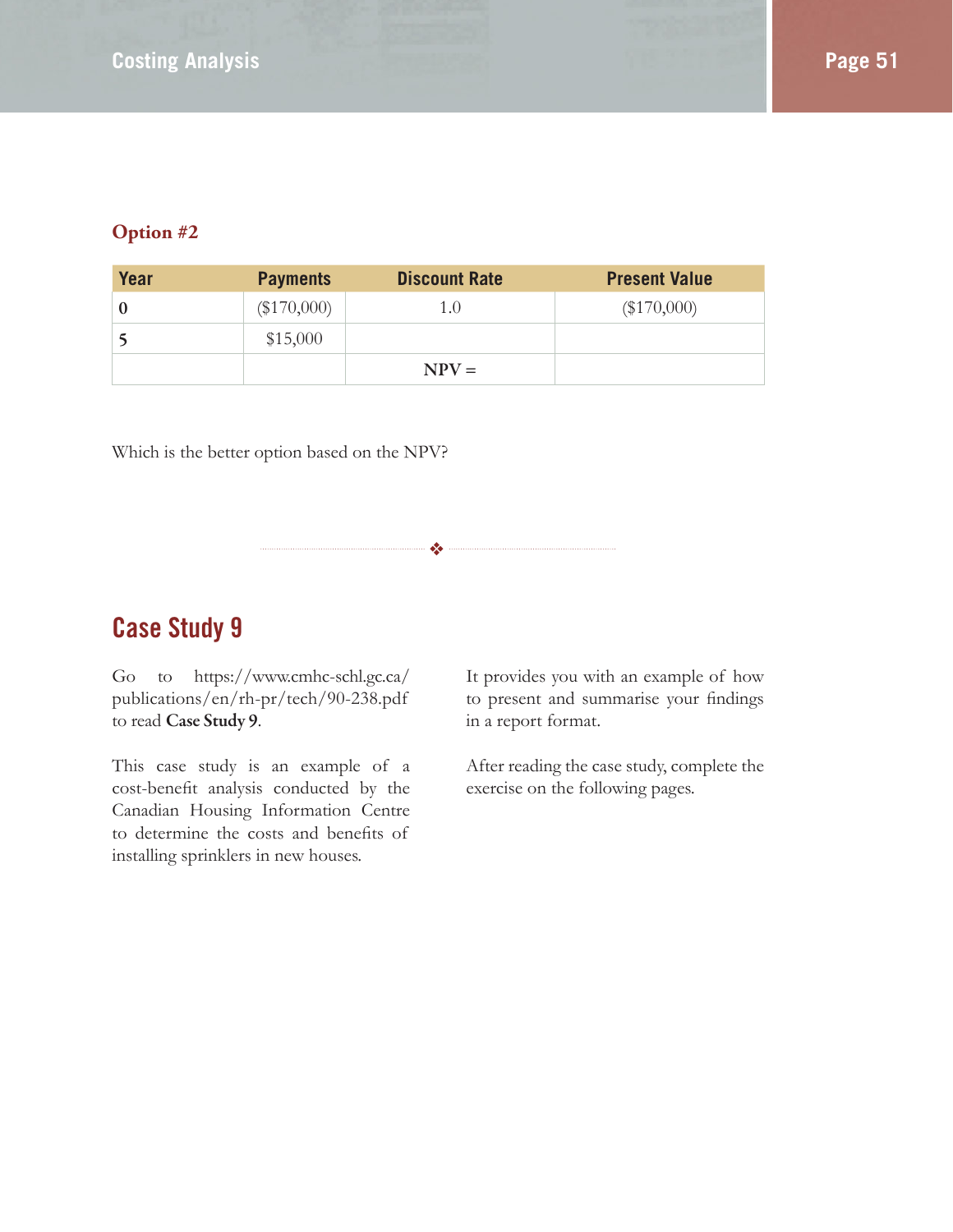#### Exercise<sup>2</sup>

The following table is an excerpt from a cost-benefit analysis pilot study on

the effectiveness of residential sprinkler systems conducted by the Building Research Establishment in the United Kingdom.

| <b>Property Type</b>                                         | House-<br><b>Single</b><br><b>Occupancy</b> | House-<br><b>Multiple</b> | <b>Apartment</b><br>Building-<br><b>Occupancy Purpose-built</b> | Apartment-<br><b>Converted</b> |
|--------------------------------------------------------------|---------------------------------------------|---------------------------|-----------------------------------------------------------------|--------------------------------|
|                                                              | <b>Average Cost</b>                         |                           |                                                                 |                                |
| Capital cost of system (per unit)                            | $$1,650*$                                   | \$550                     | \$900                                                           | \$1,100                        |
| Water connection charge (per unit)                           | \$465                                       | \$140                     | \$78                                                            | \$112                          |
| Capital recovery factor                                      | 0.043                                       | 0.043                     | 0.043                                                           | 0.043                          |
| Annual cost of loan                                          | \$90.17                                     | \$29.42                   | \$41.70                                                         | \$51.67                        |
| Annual inspection cost                                       | \$50                                        | \$50                      | \$50                                                            | \$50                           |
| <b>Total Annual Cost</b>                                     | \$140.17                                    | \$79.42                   | \$91.70                                                         | \$101.67                       |
|                                                              |                                             |                           |                                                                 |                                |
| Deaths per million units                                     | 15                                          | 13                        | 27                                                              | 23                             |
| Sprinkler effectiveness factor                               | 0.70                                        | 0.7                       | 0.70                                                            | 0.70                           |
| Deaths saved per million units                               | 10.5                                        | 9.1                       | 18.96                                                           | 16.1                           |
| Monetary value per death saved                               | \$1,243.000                                 | \$1,243,000               | \$1,243,000                                                     | \$1,243,000                    |
| Monetary benefit per single unit                             | \$13.05                                     | \$11.31                   | \$23.49                                                         | \$20.01                        |
|                                                              |                                             |                           |                                                                 |                                |
| Injuries per million units                                   | 367                                         | 281                       | 941                                                             | 664                            |
| Sprinkler effectiveness factor                               | 0.30                                        | 0.30                      | 0.30                                                            | 0.30                           |
| Injuries saved per million units                             | 110.1                                       | 84.3                      | 282.3                                                           | 199.2                          |
| Monetary value per injury saved                              | \$58,300                                    | \$58,300                  | \$58,300                                                        | \$58,300                       |
| Monetary benefit per single unit                             | \$6.42                                      | \$4.91                    | \$16.46                                                         | \$11.61                        |
|                                                              |                                             |                           |                                                                 |                                |
| Fires per million units                                      | 1616                                        | 1147                      | 4841                                                            | 2561                           |
| Sprinkler effectiveness factor                               | 0.50                                        | 0.50                      | 0.50                                                            | 0.50                           |
| Unsprinklered property damage                                | \$7,540                                     | \$7,540                   | \$7,540                                                         | \$7,540                        |
| Reduced property damage per fire                             | \$3,770                                     | \$3,770                   | \$3,770                                                         | \$3,770                        |
| Monetary benefit per single unit                             | \$6.09                                      | \$4.32                    | \$18.25                                                         | \$9.65                         |
| <b>Total Monetary Benefit per Unit</b>                       | \$25.56                                     | \$20.55                   | \$58.20                                                         | \$41.28                        |
| <b>Cost Benefit Ratio</b><br><b>Total Cost/Total Benefit</b> |                                             |                           |                                                                 |                                |

*\* Currency units have been changed*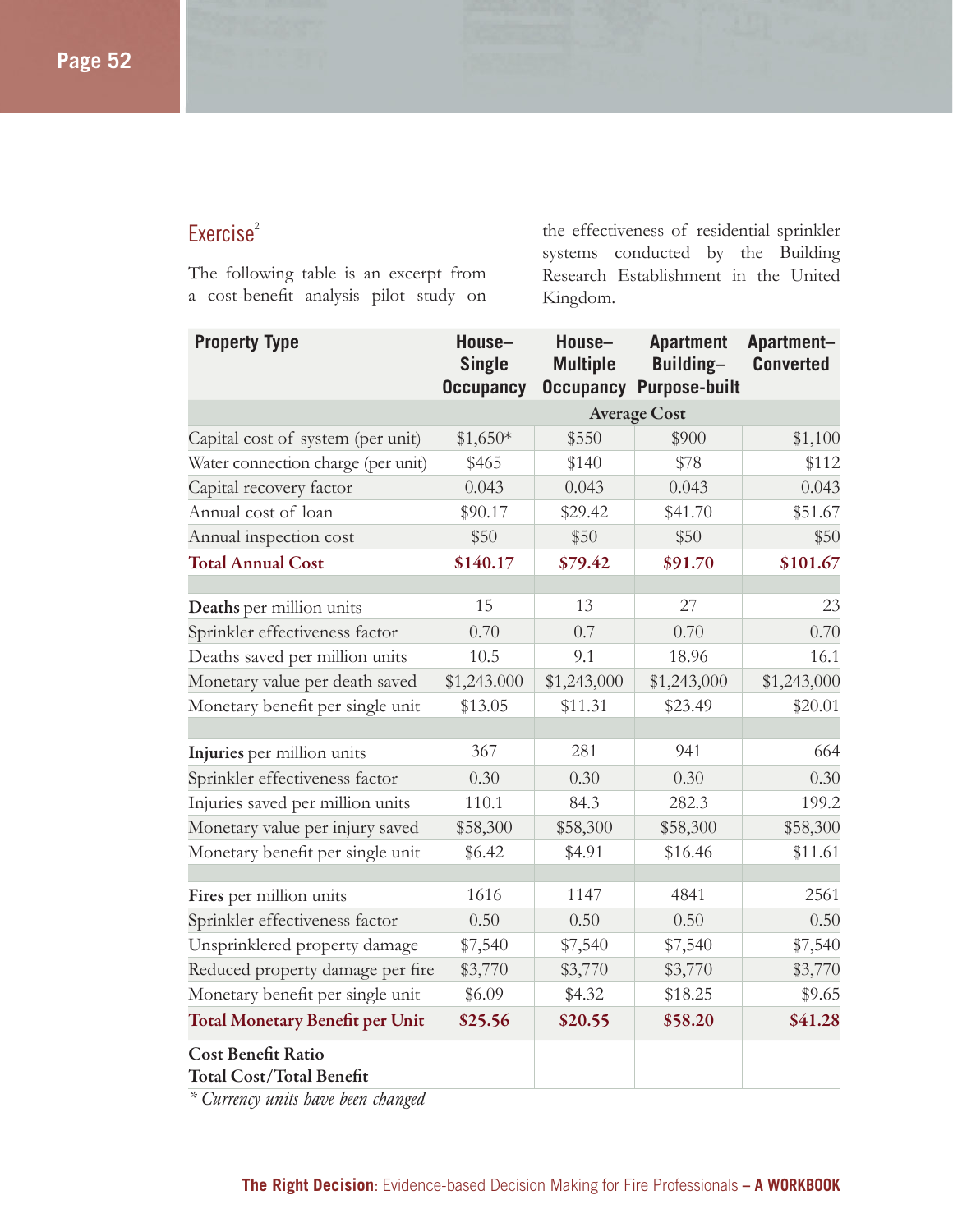- 1. From the data provided in the table, calculate the cost benefit ratio for each of the dwelling types and insert it in the table.
- 2. What can you surmise from your calculations? Remember that ideally the cost-benefit ratio should be greater than 1. Anything less indicates the costs outweigh the benefits.

3. Is there anything that stands out in the table that you initially assumed would have affected the outcome of your calculations? Based on your calculations, did this factor influence the end result?

4. Are you surprised by your findings? Did your findings dispel your initial assumptions?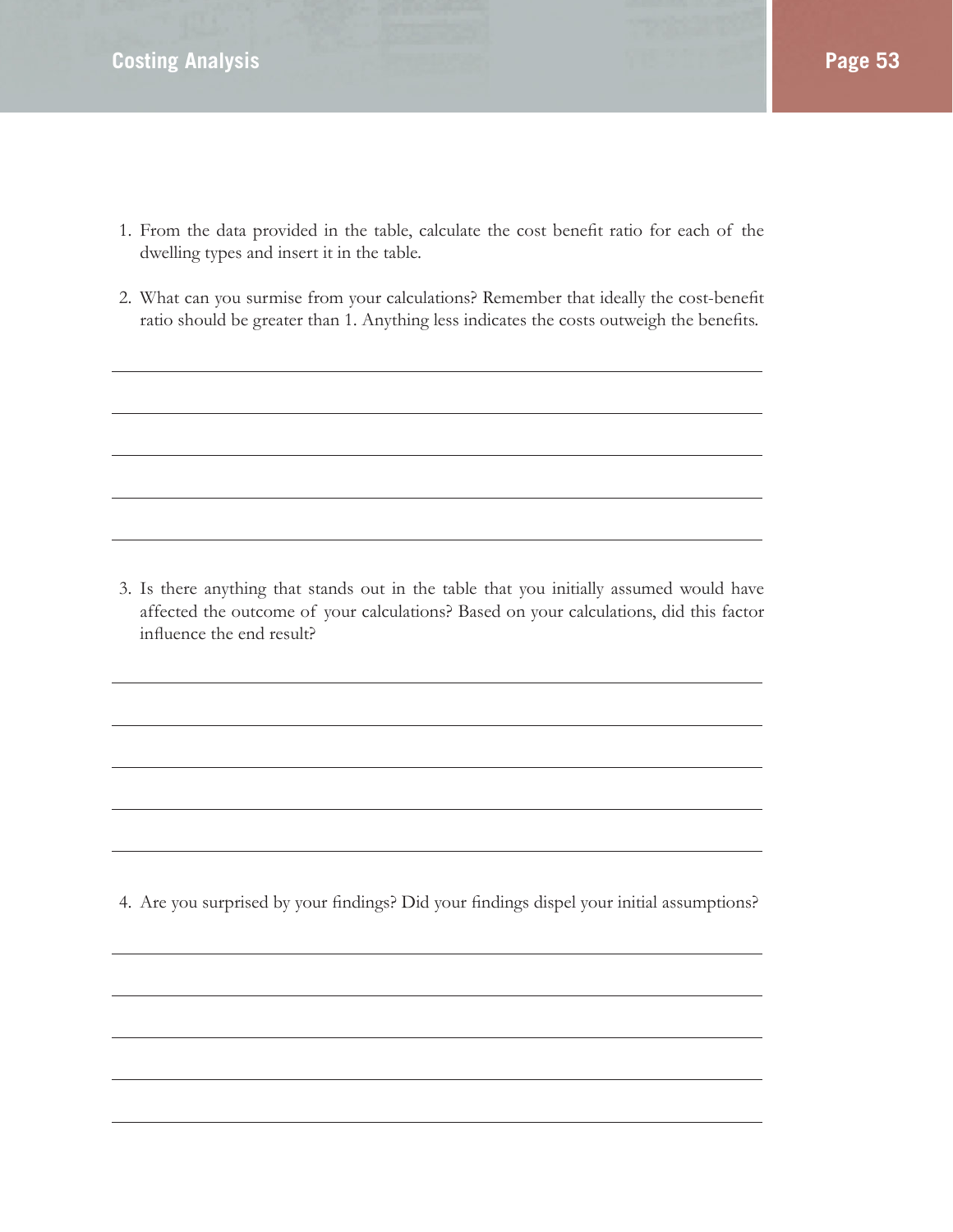<sup>&</sup>lt;sup>1</sup> Earley, S., An Analysis of the Utilization of Overtime Versus Hiring Additional Personnel. Fire Service Financial Management. City of Riverside Fire Department, Riverside California. November 2001. [Excerpt] pgs 22-23

<sup>2</sup> Fraser-Mitchell, Jeremy Effectiveness of Sprinklers in Residential Premises: Section 6 : cost benefi t analysis. Project Report number 204505. February, 2004 [Excerpt]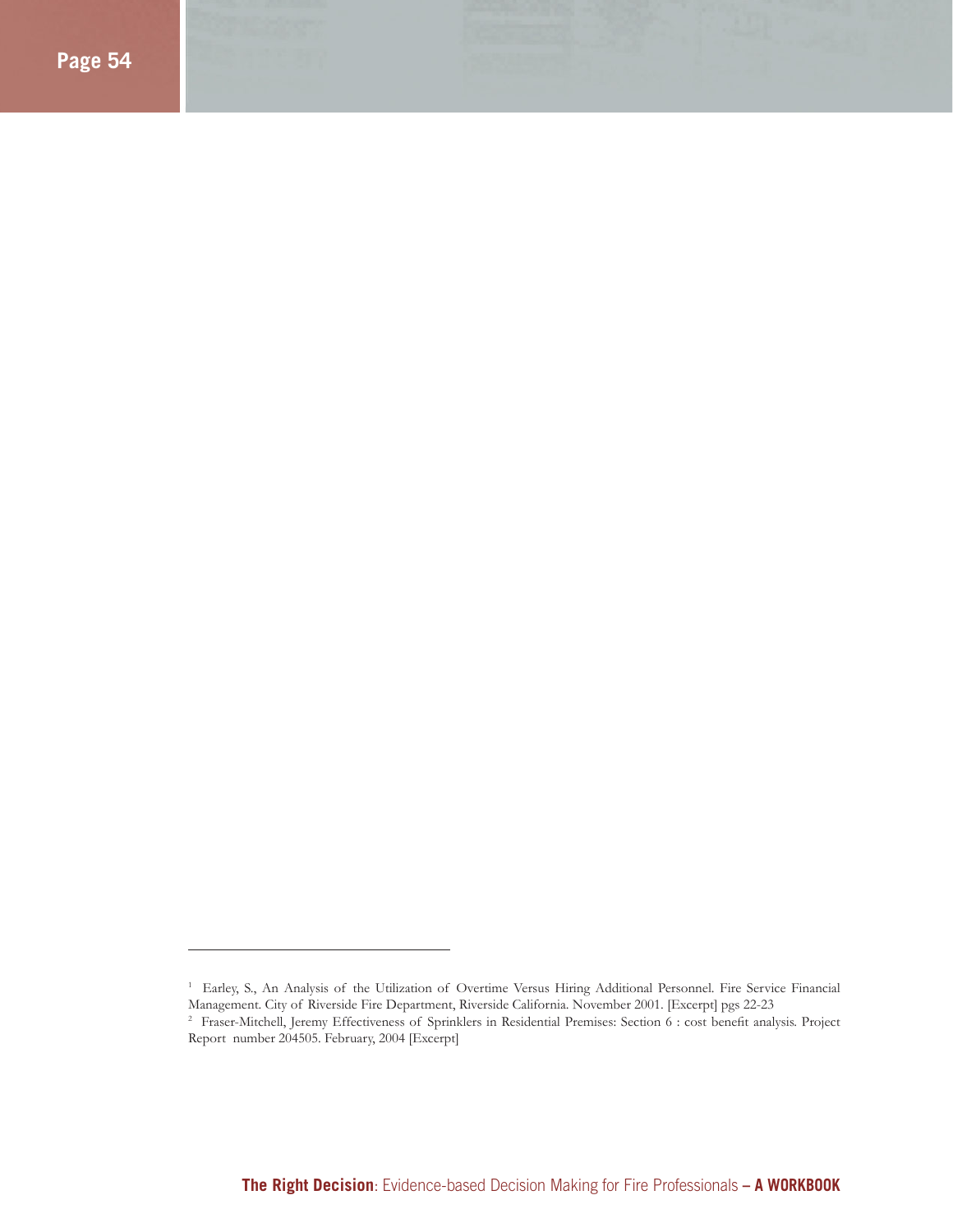# **Summary & Conclusion**

In essence there are four main steps that you should follow when formulating a

good evidence-based strategy. Can you recall them?

### Identify and Frame the **Question**

• Should be drawn from your strategic plan or organizational plan. • Helps to focus the issue on the key purpose or objective of your unit/department.

## Gather the Evidence

- Both internal data from your organization and external data.
- Use a librarian.
	- Get comfortable with sourcing.

#### • Present your data in a table, chart or a method that best suits the message you are trying to convey. • Cite your data sources. Organize the Evidence

• Tie your data back to your question/theory. Put it in context.

| Review the<br>Decision-<br>making<br><b>Process</b> | • What did you learn?<br>• Could the process have been streamlined? |
|-----------------------------------------------------|---------------------------------------------------------------------|
|-----------------------------------------------------|---------------------------------------------------------------------|